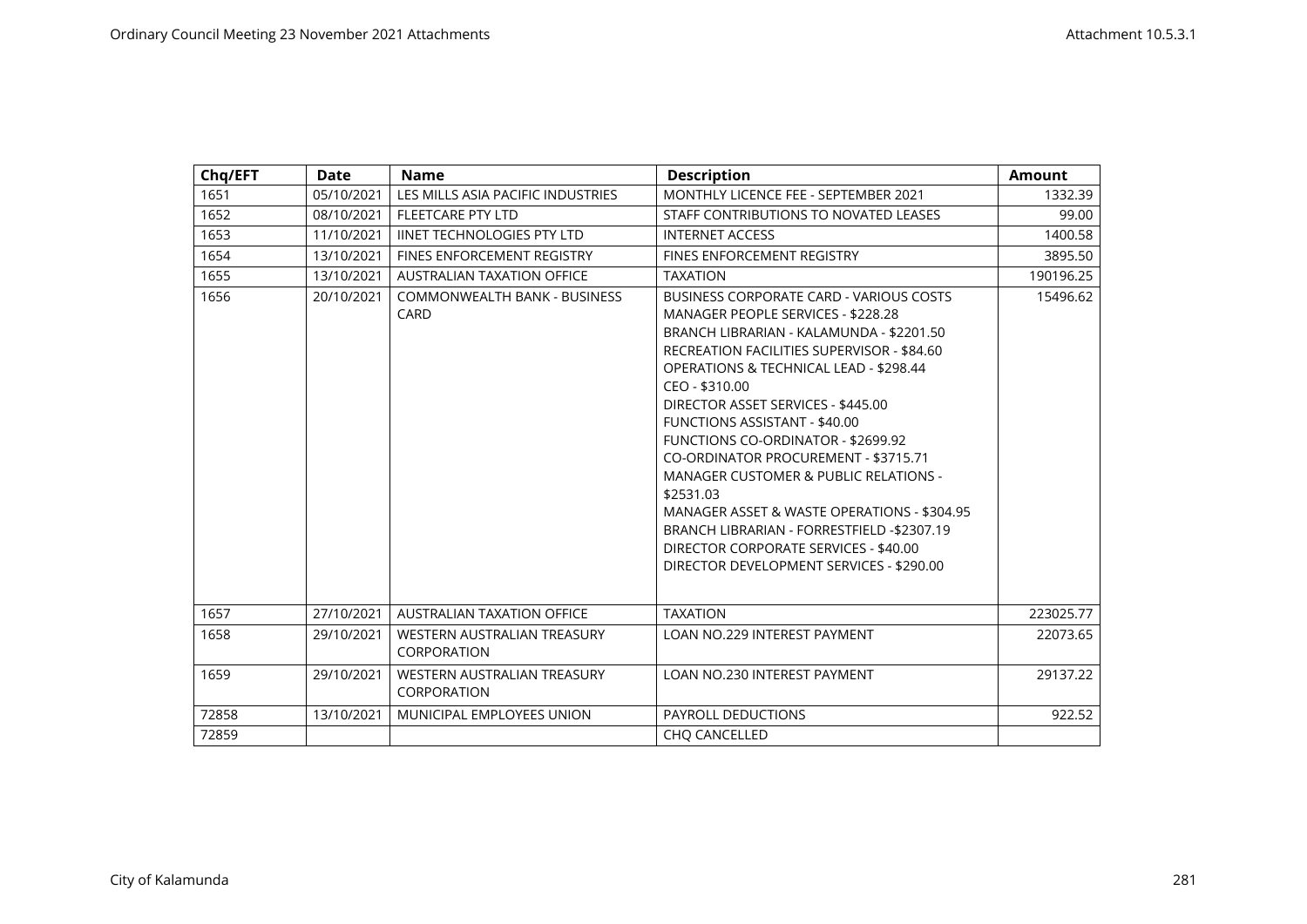| Chq/EFT  | <b>Date</b> | <b>Name</b>                                                        | <b>Description</b>                                                            | <b>Amount</b> |
|----------|-------------|--------------------------------------------------------------------|-------------------------------------------------------------------------------|---------------|
| 72860    | 13/10/2021  | <b>CASH - HIGH WYCOMBE LIBRARY</b>                                 | PETTY CASH REIMBURSEMENT                                                      | 134.12        |
| 72861    | 13/10/2021  | CASH - KPAC                                                        | PETTY CASH REIMBURSEMENT                                                      | 182.14        |
| 72862    | 18/10/2021  | <b>WATER CORPORATION</b>                                           | WATER USE AND SERVICE CHARGE FEES                                             | 5184.15       |
| 72863    | 27/10/2021  | MUNICIPAL EMPLOYEES UNION                                          | PAYROLL DEDUCTIONS                                                            | 922.52        |
| 72864    | 27/10/2021  | <b>WATER CORPORATION</b>                                           | WATER USE AND SERVICE CHARGE FEES                                             | 2998.72       |
| 72865    | 27/10/2021  | CASH - KALAMUNDA LIBRARY                                           | PETTY CASH REIMBURSEMENT                                                      | 186.33        |
| 72866    | 27/10/2021  | <b>CASH - LESMURDIE LIBRARY</b>                                    | PETTY CASH REIMBURSEMENT                                                      | 75.34         |
| EFT83105 | 13/10/2021  | <b>CHRISTINE J OXBERRY</b>                                         | CONSIGNMENT SUPPLIER - ZIG ZAG CULTURAL<br>CENTRE - 01/09/21 - 30/09/21       | 91.00         |
| EFT83106 | 13/10/2021  | WEX AUSTRALIA PTY LTD - WRIGHT<br>EXPRESS FUEL CARDS AUSTRALIA LTD | FUEL - PERIOD ENDING 11/10/21                                                 | 821.48        |
| EFT83107 | 13/10/2021  | FIRE AND SAFETY WA                                                 | FIRE PROTECTION WEAR / SUPPLIES                                               | 330.95        |
| EFT83108 | 13/10/2021  | PFD FOOD SERVICES - HOLLIER<br><b>DICKSONS</b>                     | KIOSK SUPPLIES FOR HARTFIELD PARK RECREATION<br><b>CENTRE</b>                 | 483.80        |
| EFT83109 | 13/10/2021  | SYRINX ENVIRONMENTAL P/L                                           | LANDSCAPING WORKS INCLUDING SUPPLY OF<br>PLANTS FOR WOODLUPINE BROOK UPGRADES | 66334.83      |
| EFT83110 | 13/10/2021  | ELEMENT ADVISORY PTY LTD                                           | PROFESSIONAL PLANNING SERVICES FOR<br>FORRESTFIELD NORTH                      | 15296.67      |
| EFT83111 | 13/10/2021  | VIP CARPET AND UPHOLSTERY<br><b>CLEANING SERVICE</b>               | CARPET CLEANING AT HARTFIELD PARK RECREATION<br><b>CENTRE</b>                 | 2026.00       |
| EFT83112 | 13/10/2021  | HILLVIEW OVER 55's GOLF CLUB                                       | DONATION IN FAVOUR OF OVER 55'S GOLF<br><b>TOURNAMENT</b>                     | 250.00        |
| EFT83113 | 13/10/2021  | PORTNER PRESS                                                      | SUBSCRIPTION TO HEALTH & SAFETY HANDBOOK                                      | 739.00        |
| EFT83114 | 13/10/2021  | <b>BROWNES DAIRY - ADMIN</b>                                       | MILK SUPPLY FOR ADMIN BUILDING                                                | 159.24        |
| EFT83115 | 13/10/2021  | ROBYN BEARDSELL                                                    | CONSIGNMENT SUPPLIER - ZIG ZAG CULTURAL<br>CENTRE - 01/09/21 - 30/09/21       | 31.50         |
| EFT83116 | 13/10/2021  | CHERYL ANWAR                                                       | CONSIGNMENT SUPPLIER - ZIG ZAG CULTURAL<br>CENTRE - 01/09/21 - 30/09/21       | 35.00         |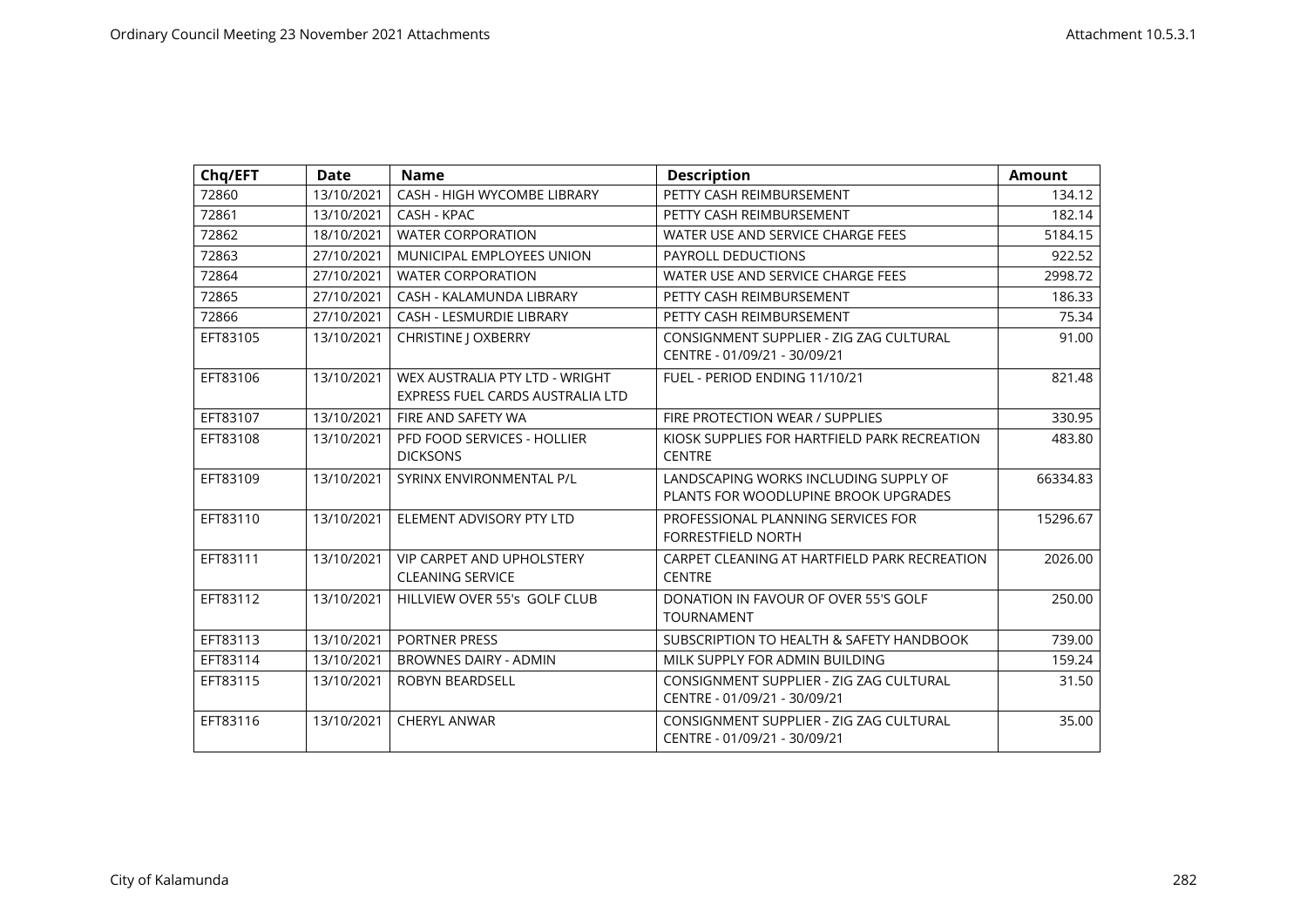| Chq/EFT  | <b>Date</b> | <b>Name</b>                                      | <b>Description</b>                                                      | <b>Amount</b> |
|----------|-------------|--------------------------------------------------|-------------------------------------------------------------------------|---------------|
| EFT83117 | 13/10/2021  | <b>SUSAN DIAMOND</b>                             | KEY & HALL BOND REFUND                                                  | 250.00        |
| EFT83118 | 13/10/2021  | WILHELM JOSEPH & MARGARETE<br><b>BOHMER</b>      | <b>RATES REFUND</b>                                                     | 474.44        |
| EFT83119 | 13/10/2021  | <b>ANDREW PATRICK BRODERICK</b>                  | <b>RATES REFUND</b>                                                     | 300.00        |
| EFT83120 | 13/10/2021  | SHEILA DUNNE                                     | RATES REFUND                                                            | 816.19        |
| EFT83121 | 13/10/2021  | <b>AVERIL ANNE BAKER</b>                         | CONSIGNMENT SUPPLIER - ZIG ZAG CULTURAL<br>CENTRE - 01/09/21 - 30/09/21 | 31.50         |
| EFT83122 | 13/10/2021  | BRIAN DOUGLAS & SHARRON ANNE<br><b>HASLAM</b>    | <b>RATES REFUND</b>                                                     | 283.44        |
| EFT83123 | 13/10/2021  | <b>BEVERLEY C MORRIS</b>                         | CONSIGNMENT SUPPLIER - ZIG ZAG CULTURAL<br>CENTRE - 01/09/21 - 30/09/21 | 105.00        |
| EFT83124 | 13/10/2021  | <b>GILL BAXTER</b>                               | CONSIGNMENT SUPPLIER - ZIG ZAG CULTURAL<br>CENTRE - 01/09/21 - 30/09/21 | 51.10         |
| EFT83125 | 13/10/2021  | BENJAMIN COTTAM                                  | <b>REBATE FOR COMPOST BINS</b>                                          | 55.00         |
| EFT83126 | 13/10/2021  | <b>AUSTRALIAN SERVICES UNION</b>                 | PAYROLL DEDUCTIONS                                                      | 77.70         |
| EFT83127 | 13/10/2021  | CITY OF KALAMUNDA STAFF SOCIAL<br><b>CLUB</b>    | PAYROLL DEDUCTIONS                                                      | 142.00        |
| EFT83128 | 13/10/2021  | <b>AUSTRALIA POST</b>                            | POSTAL EXPENSES / COUNTER BILLPAY<br><b>TRANSACTION FEES</b>            | 10222.79      |
| EFT83129 | 13/10/2021  | <b>BUNNINGS BUILDING SUPPLIES</b>                | HARDWARE SUPPLIES FOR VARIOUS LOCATIONS                                 | 1830.05       |
| EFT83130 | 13/10/2021  | <b>COATES HIRE OPERATIONS PTY LTD</b>            | PLANT / EQUIPMENT HIRE                                                  | 556.90        |
| EFT83131 | 13/10/2021  | NAPA - A DIVISION OF GPC ASIA PACIFIC<br>PTY LTD | PLANT / VEHICLE PARTS                                                   | 296.44        |
| EFT83132 | 13/10/2021  | LANDGATE                                         | LAND ENQUIRIES FOR VARIOUS LOCATIONS                                    | 4892.60       |
| EFT83133 | 13/10/2021  | KALAMUNDA AUTO ELECTRICS                         | PLANT / VEHICLE PARTS                                                   | 3825.90       |
| EFT83134 | 13/10/2021  | WA LOCAL GOVERNMENT ASSOCIATION<br>(WALGA)       | REGISTRATION FOR A STAFF MEMBER TO ATTEND<br>OPENING WELCOME RECEPTION  | 85.00         |
| EFT83135 | 13/10/2021  | <b>MCLEODS BARRISTERS &amp; SOLICITORS</b>       | <b>LEGAL EXPENSES</b>                                                   | 15059.05      |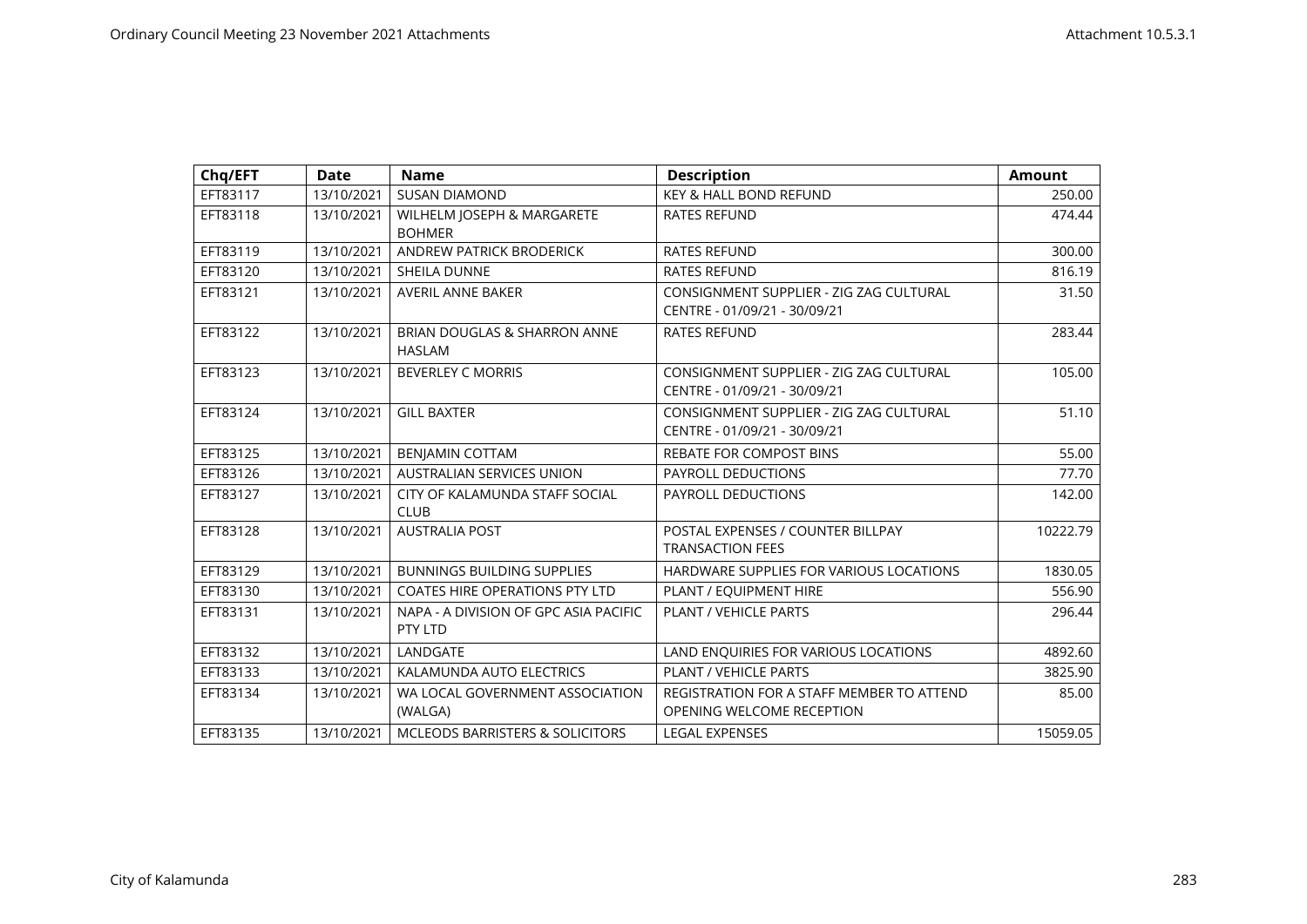| Chq/EFT  | <b>Date</b> | <b>Name</b>                                  | <b>Description</b>                                                                                                             | <b>Amount</b> |
|----------|-------------|----------------------------------------------|--------------------------------------------------------------------------------------------------------------------------------|---------------|
| EFT83136 | 13/10/2021  | CLEANAWAY                                    | WASTE / RECYCLING & BULK BIN DISPOSAL SERVICES<br><b>FEES</b>                                                                  | 58339.13      |
| EFT83137 | 13/10/2021  | <b>TELSTRA CORPORATION</b>                   | TELEPHONE / INTERNET EXPENSES                                                                                                  | 123123.25     |
| EFT83138 | 13/10/2021  | LANDGATE - VALUATIONS                        | <b>GROSS RENTAL VALUATION FEES FOR VARIOUS</b><br><b>LOCATIONS</b>                                                             | 569.43        |
| EFT83139 | 13/10/2021  | WALKERS HARDWARE (MITRE 10)                  | <b>HARDWARE SUPPLIES</b>                                                                                                       | 67.60         |
| EFT83140 | 13/10/2021  | MCKAY EARTHMOVING PTY LTD                    | PLANT EQUIPMENT AND OPERATOR HIRE FOR<br><b>VARIOUS LOCATIONS</b>                                                              | 25127.19      |
| EFT83141 | 13/10/2021  | BORAL CONSTRUCTION MATERIALS<br><b>GROUP</b> | ROAD MATERIALS FOR VARIOUS LOCATIONS                                                                                           | 1428.90       |
| EFT83142 | 13/10/2021  | <b>ZIPFORM PTY LTD</b>                       | PRINTING & POSTAGE OF 2ND INSTALMENT NOTICE -<br>RATE NOTICES & PRINTING & DELIVERY OF DOG/CAT<br><b>REGISTRATION RENEWALS</b> | 6526.44       |
| EFT83143 | 13/10/2021  | <b>DOMUS NURSERY</b>                         | SUPPLY & DELIVERY OF PLANTS FOR VARIOUS<br><b>LOCATIONS</b>                                                                    | 968.60        |
| EFT83144 | 13/10/2021  | <b>FASTA COURIERS</b>                        | COURIER FEES - PERIOD ENDING 15/09/21 &<br>30/09/21                                                                            | 851.74        |
| EFT83145 | 13/10/2021  | MAJOR MOTORS PTY LTD                         | PLANT / VEHICLE PARTS                                                                                                          | 7.14          |
| EFT83146 | 13/10/2021  | <b>ALSCO LINEN SERVICE</b>                   | <b>CLEANING SUPPLIES FOR VARIOUS LOCATIONS</b>                                                                                 | 892.36        |
| EFT83147 | 13/10/2021  | <b>BRADOCK PODIATRY SERVICES PTY LTD</b>     | PODIATRY SERVICES AT JACK HEALEY CENTRE                                                                                        | 815.59        |
| EFT83148 | 13/10/2021  | <b>LINDLEY CONTRACTING</b>                   | PLUMBING REPAIRS / MAINTENANCE FOR VARIOUS<br>LOCATIONS                                                                        | 11517.00      |
| EFT83149 | 13/10/2021  | <b>SYNERGY</b>                               | <b>POWER CHARGES</b>                                                                                                           | 29190.41      |
| EFT83150 | 13/10/2021  | <b>ALINTA ENERGY</b>                         | <b>GAS CHARGES</b>                                                                                                             | 138.85        |
| EFT83151 | 13/10/2021  | <b>GRONBEK SECURITY</b>                      | SECURITY KEY SERVICES TO VARIOUS LOCATIONS                                                                                     | 751.54        |
| EFT83152 | 13/10/2021  | <b>GRIMES CONTRACTING PTY LTD</b>            | FENCE REPAIRS AT VARIOUS LOCATIONS                                                                                             | 4463.36       |
| EFT83153 | 13/10/2021  | <b>BGC ASPHALT</b>                           | ROAD MATERIALS FOR VARIOUS LOCATIONS                                                                                           | 124.30        |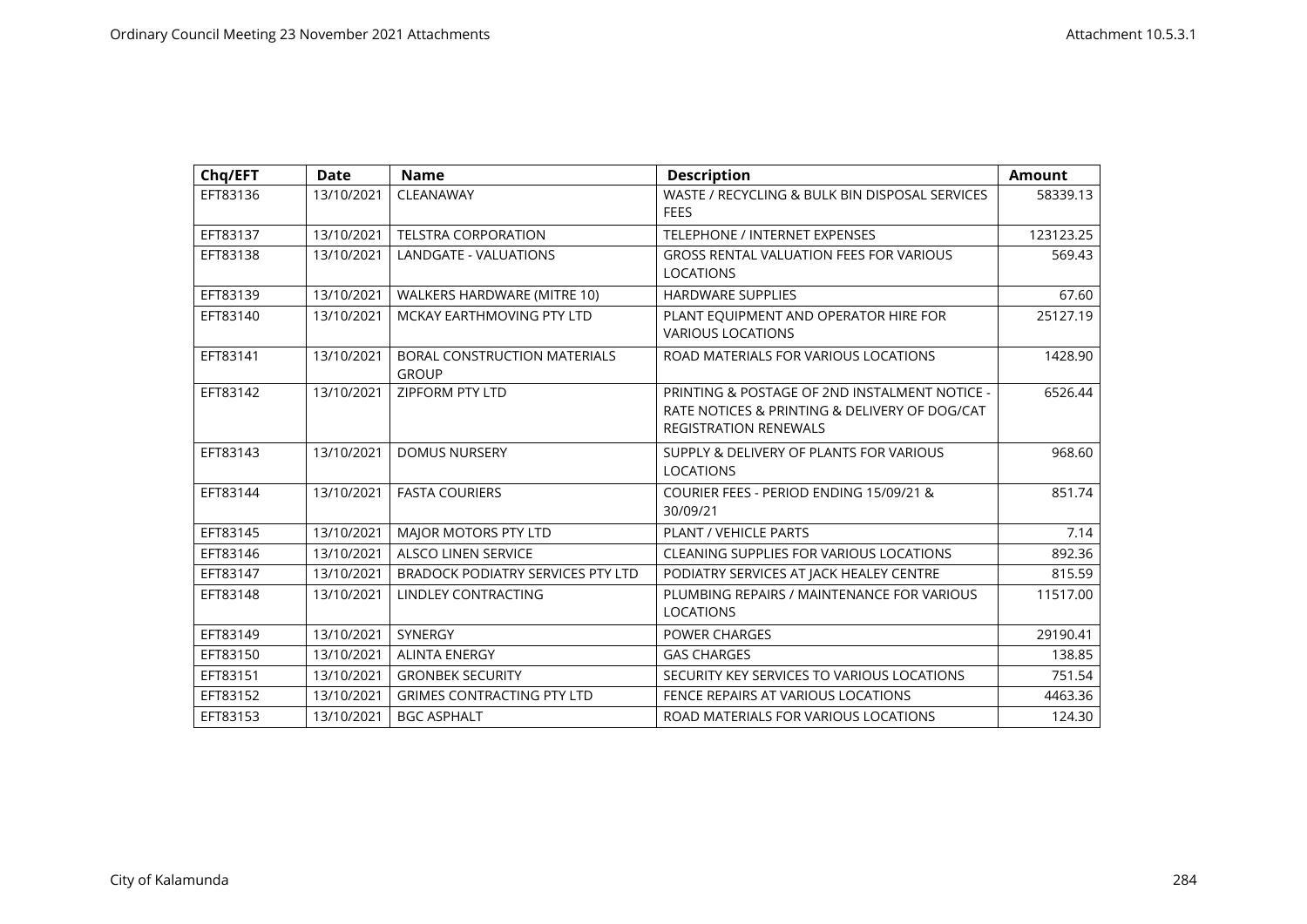| Chq/EFT  | <b>Date</b> | <b>Name</b>                                                              | <b>Description</b>                                                                                                                      | <b>Amount</b> |
|----------|-------------|--------------------------------------------------------------------------|-----------------------------------------------------------------------------------------------------------------------------------------|---------------|
| EFT83154 | 13/10/2021  | MILPRO WA (INCORPORATING HILL TOP<br><b>TROPHIES)</b>                    | SUPPLY OF NAME BADGE FOR A STAFF MEMBER                                                                                                 | 19.25         |
| EFT83155 | 13/10/2021  | <b>BRICK CONCEPTS</b>                                                    | PAVING REPAIRS AT FLEMING RESERVE                                                                                                       | 605.00        |
| EFT83156 | 13/10/2021  | IT VISION AUSTRALIA PTY LTD                                              | RATES TRAINING FOR RATES COORDINATOR                                                                                                    | 1650.00       |
| EFT83157 | 13/10/2021  | <b>LO-GO APPOINTMENTS</b>                                                | HIRE OF TEMPORARY STAFF FOR DEPOT / ADMIN                                                                                               | 4231.73       |
| EFT83158 | 13/10/2021  | SIRSIDYNIX PTY LTD                                                       | RENEWAL OF SYMPHONY LIBRARY MANAGEMENT<br>SYSTEM FOR PERIOD 01/10/21-30/09/22                                                           | 49387.51      |
| EFT83159 | 13/10/2021  | AIR LIQUIDE WA PTY LTD                                                   | SUPPLY OF GAS CYLINDER REFILLS AND RENTAL FEES                                                                                          | 73.92         |
| EFT83160 | 13/10/2021  | KALAMUNDA & DISTRICTS HISTORICAL<br><b>SOCIETY</b>                       | CONSIGNMENT SUPPLIER - ZIG ZAG CULTURAL<br>CENTRE - 01/09/21 - 30/09/21                                                                 | 151.55        |
| EFT83161 | 13/10/2021  | <b>BROWNES DAIRY - OPS CENTRE</b>                                        | MILK SUPPLY FOR WORKS DEPOT                                                                                                             | 100.58        |
| EFT83162 | 13/10/2021  | MATTHEW GIBNEY CATHOLIC PRIMARY<br>SCHOOL P & F ASSOCIATION              | EVENT SPONSORSHIP IN FAVOUR OF MATTHEW<br>GIBNEY PRIMARY SCHOOL 30TH ANNIVERSARY &<br>OPENING OF YARNING CIRCLE                         | 3000.00       |
| EFT83163 | 13/10/2021  | OCE CORPORATE PTY LTD - OFFICE<br><b>CLEANING EXPERTS</b>                | <b>CLEANING SERVICES / CONSUMABLES FOR VARIOUS</b><br><b>LOCATIONS</b>                                                                  | 30222.62      |
| EFT83164 | 13/10/2021  | <b>ALISON MCGILVRAY</b>                                                  | <b>REBATE FOR COMPOST BIN</b>                                                                                                           | 55.00         |
| EFT83165 | 13/10/2021  | ST JOHN AMBULANCE AUSTRALIA (WA)<br><b>INC</b>                           | SUPPLY OF 1 X DEFIBRILLATOR CABINET WEATHER<br>RESISTANT WITHOUT WINDOW FOR KALAMUNDA<br><b>COMMUNITY CENTRE</b>                        | 495.00        |
| EFT83166 | 13/10/2021  | <b>HELEN ARMSTRONG &amp; ASSOCIATES</b><br>(T/AS WAXING LYRICAL CANDLES) | CONSIGNMENT SUPPLIER - ZIG ZAG CULTURAL<br>CENTRE - 01/09/21 - 30/09/21                                                                 | 29.40         |
| EFT83167 | 13/10/2021  | <b>COMMISSIONER OF POLICE</b>                                            | <b>VOLUNTEER POLICE CHECKS FOR AUGUST 21</b>                                                                                            | 16.70         |
| EFT83168 | 13/10/2021  | <b>TOTAL EDEN PTY LTD</b>                                                | SUPPLY AND DELIVERY OF WATER TANK, PUMP AND<br>FITTINGS FOR THE WILLOW LAKE REVEGETATION<br>PROGRAMME & SUPPLY OF RETICULATION SUPPLIES | 10009.27      |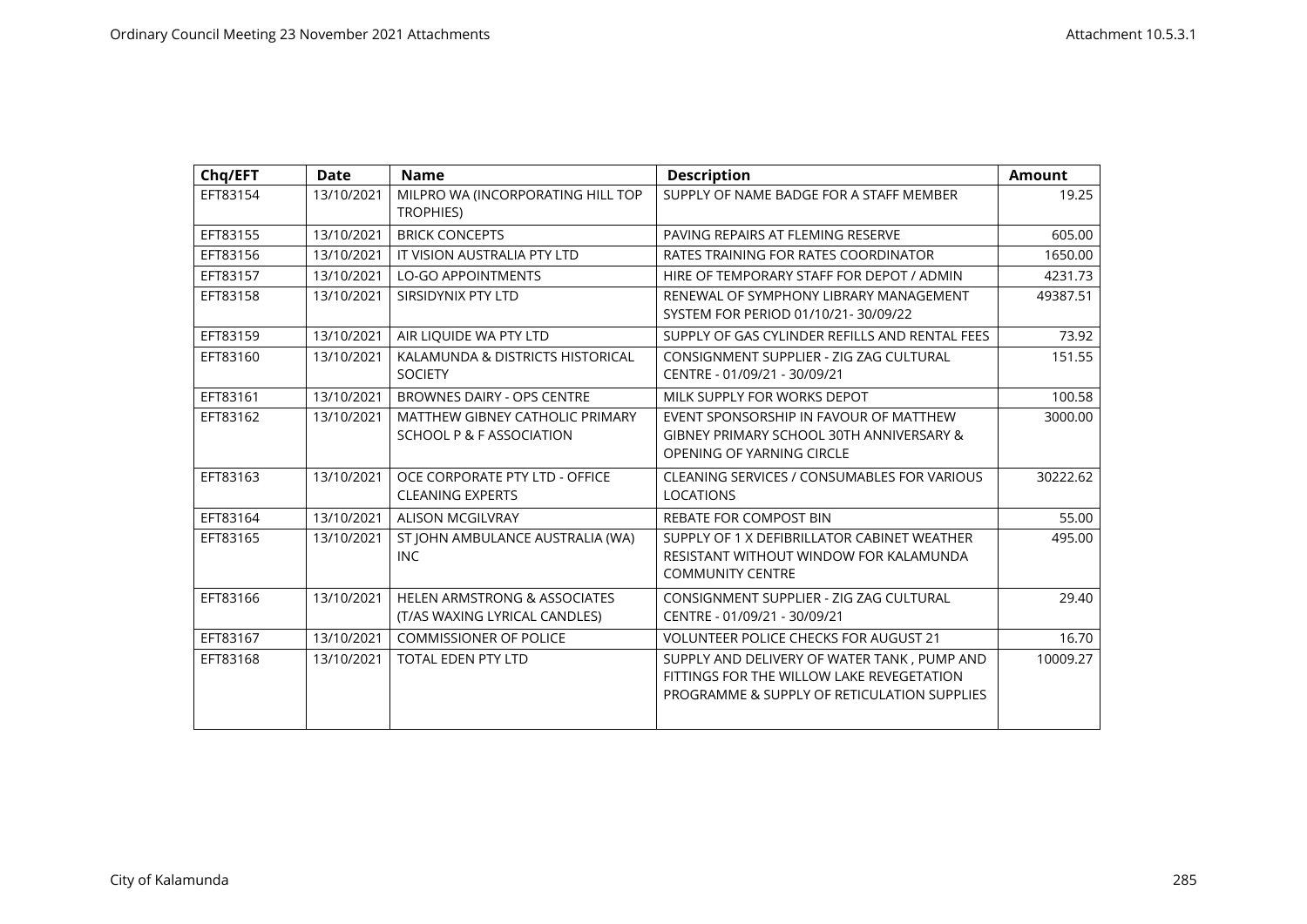| Chq/EFT  | <b>Date</b> | <b>Name</b>                                                                                 | <b>Description</b>                                                                                                         | <b>Amount</b> |
|----------|-------------|---------------------------------------------------------------------------------------------|----------------------------------------------------------------------------------------------------------------------------|---------------|
| EFT83169 | 13/10/2021  | HAWLEY'S BOBCAT SERVICE                                                                     | PLANT EQUIPMENT AND OPERATOR HIRE FOR<br><b>VARIOUS LOCATIONS</b>                                                          | 5976.85       |
| EFT83170 | 13/10/2021  | KALAMUNDA & DISTRICTS BASKETBALL<br><b>ASSOCIATION INC</b>                                  | EVENT SPONSORSHIP IN FAVOUR OF EASTERN SUNS<br>50TH BIRTHDAY CELEBRATIONS                                                  | 1000.00       |
| EFT83171 | 13/10/2021  | <b>LOCAL GOVERNMENT PROFESSIONALS</b><br>AUSTRALIA (WA DIVISION)                            | COMMUNITY DEVELOPMENT CONFERENCE - LOCAL<br><b>GOVERNMENT PROFESSIONALS</b>                                                | 130.00        |
| EFT83172 | 13/10/2021  | <b>ANNA HAMERSLEY</b>                                                                       | CONSIGNMENT SUPPLIER - ZIG ZAG CULTURAL<br>CENTRE - 01/09/21 - 30/09/21                                                    | 12.60         |
| EFT83173 | 13/10/2021  | <b>HILL TOP GROUP PTY</b>                                                                   | <b>CONTRACTOR BUILDING MAINTENANCE FOR</b><br><b>VARIOUS BUILDINGS</b>                                                     | 9976.70       |
| EFT83174 | 13/10/2021  | <b>BUILDING COMMISSION - DEPARTMENT</b><br>OF MINES, INDUSTRY REGULATION &<br><b>SAFETY</b> | <b>BUILDING LEVY - SEPTEMBER 21</b>                                                                                        | 33794.85      |
| EFT83175 | 13/10/2021  | HAYS SPECIALIST RECRUITMENT<br>(AUSTRALIA) PTY LTD                                          | HIRE OF TEMPORARY STAFF FOR ADMIN / DEPOT                                                                                  | 13222.27      |
| EFT83176 | 13/10/2021  | <b>RSPCA WA</b>                                                                             | EVENT SPONSORSHIP IN FAVOUR OF RSPCA<br><b>COMMUNITY ACTION DAY FORRESTFIELD</b>                                           | 2615.49       |
| EFT83177 | 13/10/2021  | <b>IRRIGATION AUSTRALIA LTD</b>                                                             | IRRIGATION AUSTRALIA MEMBERSHIP 1/07/21-<br>30/06/22                                                                       | 714.00        |
| EFT83178 | 13/10/2021  | <b>ENGIE MECHANICAL SERVICES</b><br><b>AUSTRALIA PTY LTD</b>                                | AIRCONDITIONING MAINTENANCE / REPAIRS FOR<br><b>VARIOUS LOCATIONS</b>                                                      | 7045.65       |
| EFT83179 | 13/10/2021  | <b>WEST AUSTRALIAN NEWSPAPERS</b><br><b>HOLDINGS LTD</b>                                    | EXHIBITION PROMOTION WHAT'S ON AND ARTS<br><b>DIRECTORY</b>                                                                | 84.40         |
| EFT83180 | 13/10/2021  | MCDOWALL AFFLECK PTY LTD                                                                    | DEPTH TO ROCK INVESTIGATIONS - FOR THE<br>DETAILED DESIGN AND DOCUMENTATION FOR THE<br>RAY OWEN SPORTS FIELD REDEVELOPMENT | 2970.00       |
| EFT83181 | 13/10/2021  | NORTH METROPOLITAN TAFE                                                                     | PROJECT MANAGEMENT COURSE FOR A STAFF<br><b>MEMBER</b>                                                                     | 838.80        |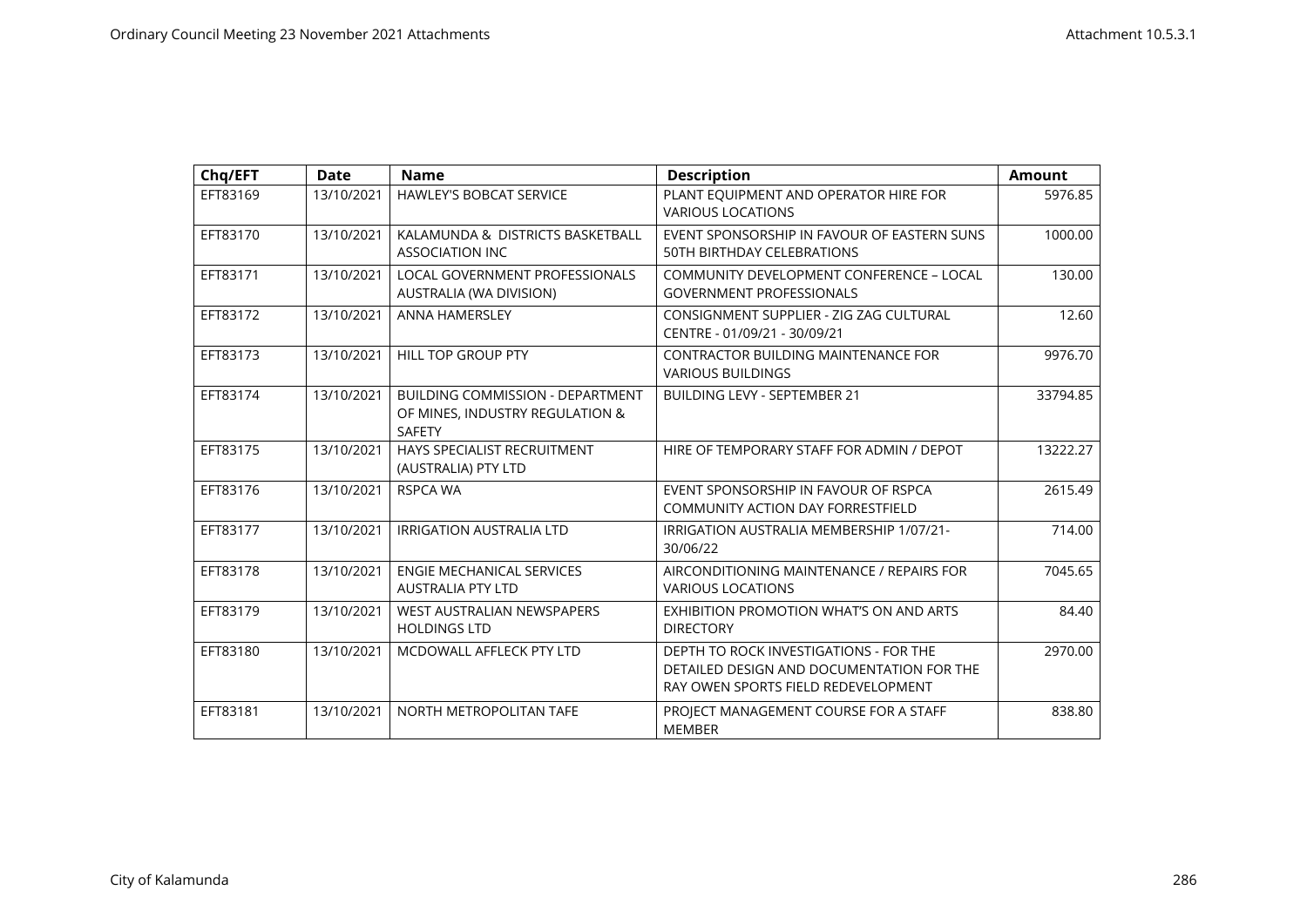| Chq/EFT  | <b>Date</b> | <b>Name</b>                                              | <b>Description</b>                                                                                                                                         | <b>Amount</b> |
|----------|-------------|----------------------------------------------------------|------------------------------------------------------------------------------------------------------------------------------------------------------------|---------------|
| EFT83182 | 13/10/2021  | KANYANA WILDLIFE REHABILITION<br><b>CENTRE INC</b>       | CONSIGNMENT SUPPLIER - ZIG ZAG CULTURAL<br>CENTRE - 01/09/21 - 30/09/21                                                                                    | 335.20        |
| EFT83183 | 13/10/2021  | SPARE PARTS PUPPET THEATRE                               | SPARE PARTS PUPPET THEATRE - PERFORMANCE OF<br>THE LITTLE PRINCE                                                                                           | 1760.00       |
| EFT83184 | 13/10/2021  | <b>WALLISTON PRIMARY P &amp; C</b><br><b>ASSOCIATION</b> | DONATION IN FAVOUR OF WALLY BOYS CAR SHOW -<br><b>HORSEPOWER IN THE HILLS</b>                                                                              | 2500.00       |
| EFT83185 | 13/10/2021  | DEPARTMENT OF TRANSPORT                                  | DISCLOSURE OF INFORMATION FEES                                                                                                                             | 393.60        |
| EFT83186 | 13/10/2021  | <b>BROOKE O'DONNELL</b>                                  | REFUND OF FEES FOR KIDS COOKING CLUB                                                                                                                       | 28.00         |
| EFT83187 | 13/10/2021  | JANINE GILES- REID                                       | <b>KEY &amp; HALL BOND REFUND</b>                                                                                                                          | 450.00        |
| EFT83188 | 13/10/2021  | <b>AMY SEPAROVIC</b>                                     | KEY & HALL BOND REFUND                                                                                                                                     | 450.00        |
| EFT83189 | 13/10/2021  | PICKERING BROOK HERITAGE GROUP                           | CONSIGNMENT SUPPLIER - ZIG ZAG CULTURAL<br>CENTRE - 01/09/21 - 30/09/21                                                                                    | 14.00         |
| EFT83190 | 13/10/2021  | DAVID WILLS & ASSOCIATES                                 | ENGINEERING CONSULTANCY FOR WOODLUPINE<br>BROOK STORMWATER DRAINAGE MODIFICATION                                                                           | 418.00        |
| EFT83191 | 13/10/2021  | PORTER CONSULTING ENGINEERS                              | CLAIM FOR WORK COMPLETED TO 30TH SEPTEMBER<br>2021- FORRESTFIELD / HIGH WYCOMBE STAGE 1<br>LIGHT INDUSTRIAL AREA - DEVELOPMENT<br><b>CONTRIBUTION PLAN</b> | 13200.00      |
| EFT83192 | 13/10/2021  | <b>WOOLWORTHS GROUP LIMITED</b>                          | <b>GROCERY SUPPLIES</b>                                                                                                                                    | 1238.86       |
| EFT83193 | 13/10/2021  | FORRESTFIELD TENNIS CLUB (INC)                           | FORRESTFIELD TENNIS CLUB HIRE FEES FROM<br>HARTFIELD PARK RECREATION CENTRE - 01/09/21 -<br>30/09/21                                                       | 34.00         |
| EFT83194 | 13/10/2021  | <b>HILLS GAS SUPPLY</b>                                  | SUPPLY OF BOTTLED GAS FOR RAY OWEN<br><b>BASKETBALL COURTS</b>                                                                                             | 110.00        |
| EFT83195 | 13/10/2021  | <b>EASTERN REGION SECURITY</b>                           | SECURITY SERVICES TO VARIOUS LOCATIONS                                                                                                                     | 8432.85       |
| EFT83196 | 13/10/2021  | <b>GLENDA DAWN CHARLTON (PODIATRY)</b>                   | PODIATRY SERVICES AT JACK HEALEY CENTRE                                                                                                                    | 680.68        |
| EFT83197 | 13/10/2021  | DAWSON PARK PRIMARY SCHOOL P&C<br>ASS                    | EVENT SPONSORSHIP IN FAVOUR OF DAWSON PARK<br>PRIMARY SCHOOL P & C HARMONY DAY                                                                             | 1000.00       |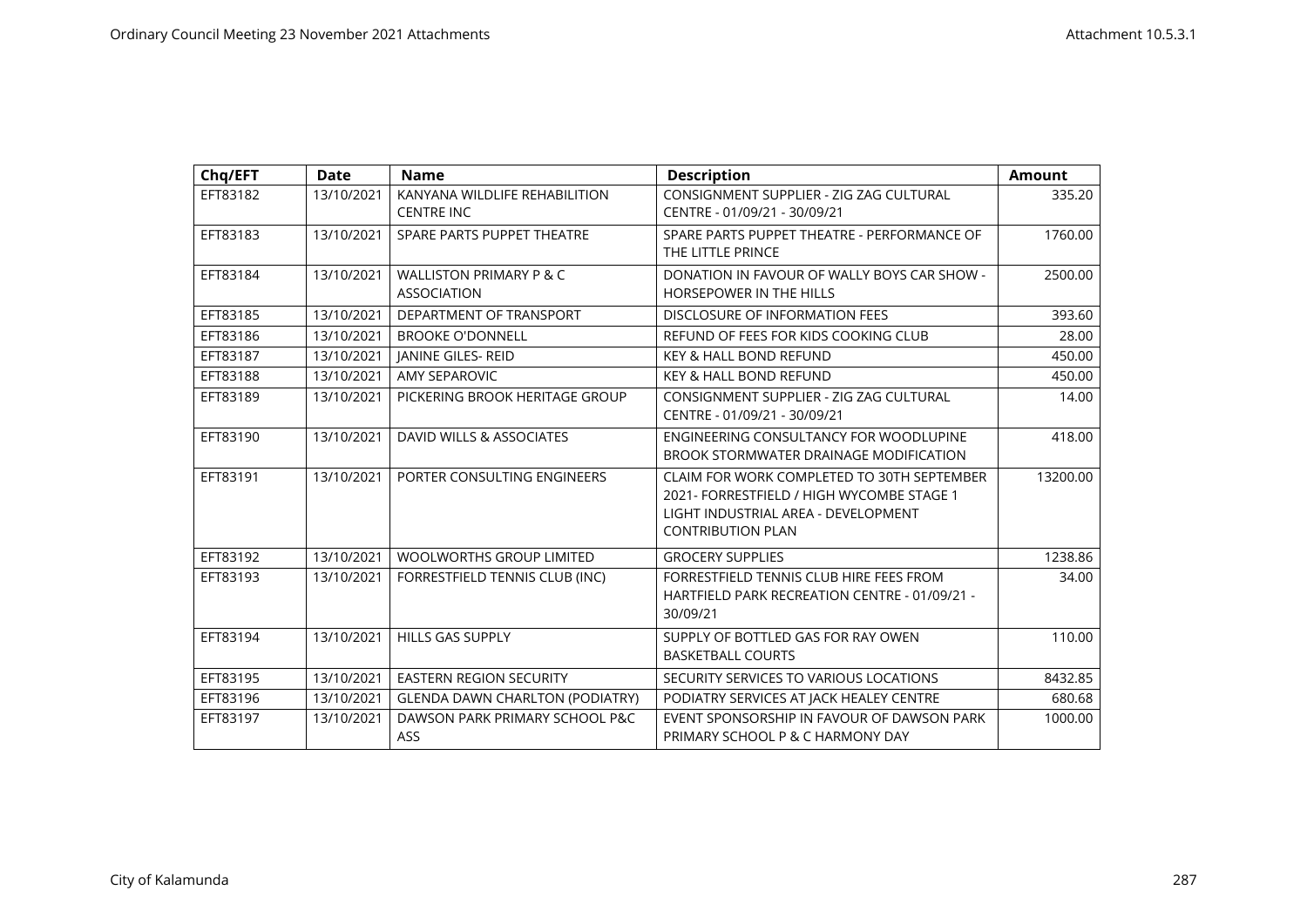| Chq/EFT  | <b>Date</b> | <b>Name</b>                                          | <b>Description</b>                                                                                              | <b>Amount</b> |
|----------|-------------|------------------------------------------------------|-----------------------------------------------------------------------------------------------------------------|---------------|
| EFT83198 | 13/10/2021  | EASIFLEET MANAGEMENT                                 | STAFF CONTRIBUTIONS TO NOVATED LEASES                                                                           | 6420.01       |
| EFT83199 | 13/10/2021  | ALLAN DAVIES & TREVOR CHUDLEIGH<br><b>ARCHITECTS</b> | ARCHITECTURAL CONSULTANCY SERVICES - STAGE 3<br>FOR ADDITIONAL FEMALE CHANGEROOMS AT RAY<br><b>OWEN RESERVE</b> | 11495.00      |
| EFT83200 | 13/10/2021  | <b>MARY &amp; NOEL HOFFMAN</b>                       | CONSIGNMENT SUPPLIER - ZIG ZAG CULTURAL<br>CENTRE - 01/09/21 - 30/09/21                                         | 42.00         |
| EFT83201 | 13/10/2021  | <b>TOM CAIRNS</b>                                    | CONSIGNMENT SUPPLIER - ZIG ZAG CULTURAL<br>CENTRE - 01/09/21 - 30/09/21                                         | 22.40         |
| EFT83202 | 13/10/2021  | BENJAMIN HENDRIK LOK                                 | <b>RATES REFUND</b>                                                                                             | 552.58        |
| EFT83203 | 13/10/2021  | <b>SHIRLEY SPENCER</b>                               | CONSIGNMENT SUPPLIER - ZIG ZAG CULTURAL<br>CENTRE - 01/09/21 - 30/09/21                                         | 107.10        |
| EFT83204 | 13/10/2021  | <b>MULTILEC ENGINEERING</b>                          | QUARTERLY SERVICING & TESTING OF LIFTS AT ZIG<br>ZAG CULTURAL CENTRE & ADMIN                                    | 8451.85       |
| EFT83205 | 13/10/2021  | KALAMUNDA BULLDOGS NRL CLUB                          | <b>KEY &amp; HALL BOND REFUND</b>                                                                               | 450.00        |
| EFT83206 | 13/10/2021  | SANDPATCH STUDIOS                                    | CONSIGNMENT SUPPLIER - ZIG ZAG CULTURAL<br>CENTRE - 01/09/21 - 30/09/21                                         | 297.50        |
| EFT83207 | 13/10/2021  | KALAMUNDA MENS SHED INC                              | EVENT SPONSORSHIP IN FAVOUR OF MENS SHED<br><b>OPEN DAY EVENT</b>                                               | 500.00        |
| EFT83208 | 13/10/2021  | DRAINFLOW SERVICES PTY LTD                           | CLEANING / MAINTAINING STORM WATER DRAINS AT<br><b>VARIOUS LOCATIONS</b>                                        | 13772.00      |
| EFT83209 | 13/10/2021  | <b>ANNE O'LEARY</b>                                  | CONSIGNMENT SUPPLIER - ZIG ZAG CULTURAL<br>CENTRE - 01/09/21 - 30/09/21                                         | 15.40         |
| EFT83210 | 13/10/2021  | STATE WIDE TURF SERVICES                             | TURF RENOVATIONS AT MAIDA VALE RESERVE &<br><b>KOSTERA OVAL</b>                                                 | 36113.00      |
| EFT83211 | 13/10/2021  | MICHELLE D ZEELENBERG                                | <b>KEY &amp; HALL BOND REFUND</b>                                                                               | 450.00        |
| EFT83212 | 13/10/2021  | <b>CHRISTINE VITLER</b>                              | CONSIGNMENT SUPPLIER - ZIG ZAG CULTURAL<br>CENTRE - 01/09/21 - 30/09/21                                         | 8.40          |
| EFT83213 | 13/10/2021  | <b>NAZMUS SADAT</b>                                  | <b>KEY &amp; HALL BOND REFUND</b>                                                                               | 450.00        |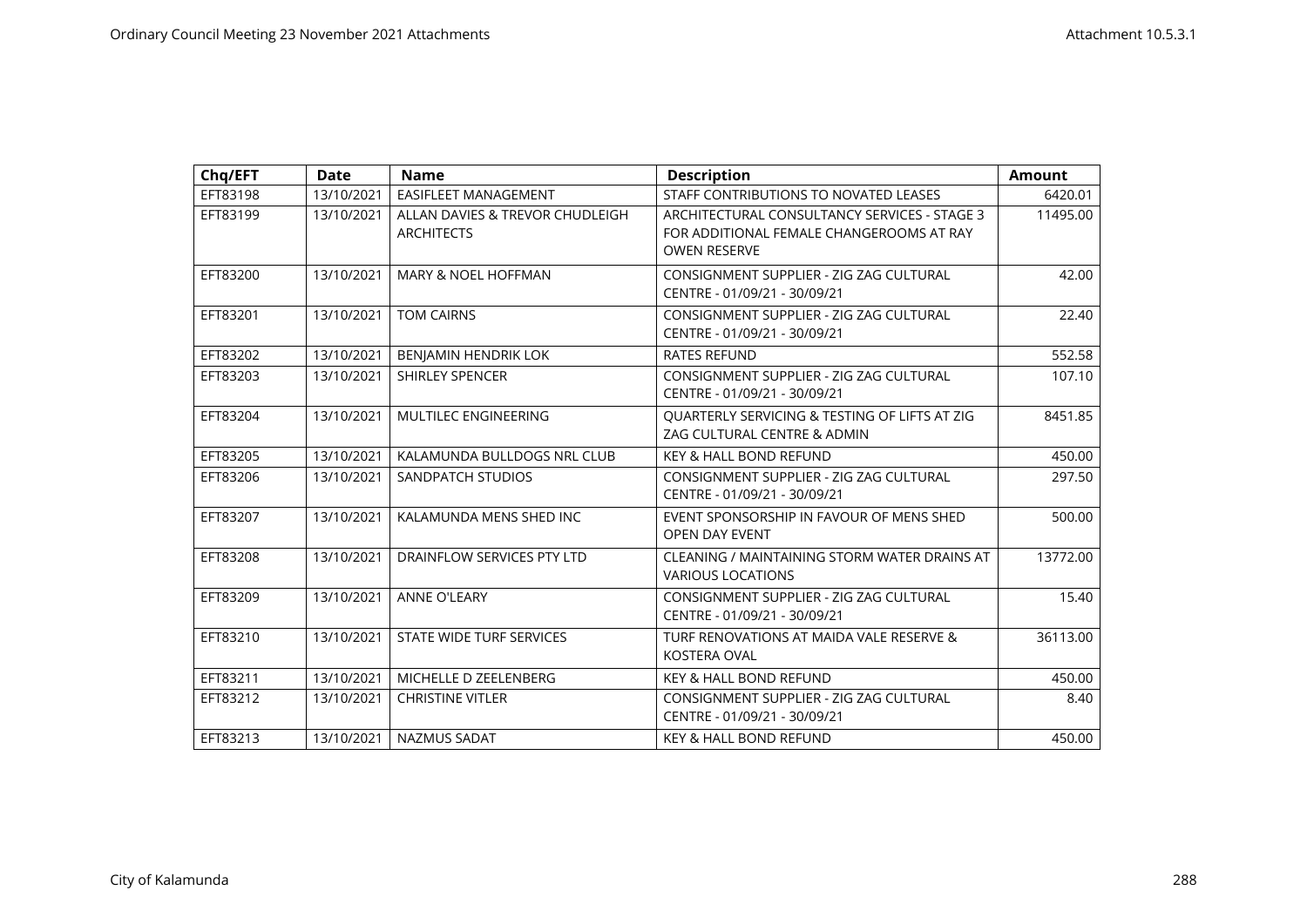| Chq/EFT  | <b>Date</b> | <b>Name</b>                                                 | <b>Description</b>                                                                                                                                            | <b>Amount</b> |
|----------|-------------|-------------------------------------------------------------|---------------------------------------------------------------------------------------------------------------------------------------------------------------|---------------|
| EFT83214 | 13/10/2021  | CLEANAWAY CO PTY LTD (TOX FREE)                             | COLLECTION AND DISPOSAL OF CHEMICAL / PAINT<br><b>WASTES</b>                                                                                                  | 295.58        |
| EFT83215 | 13/10/2021  | <b>KARIN HOTCHKIN</b>                                       | CONSIGNMENT SUPPLIER - ZIG ZAG CULTURAL<br>CENTRE - 01/09/21 - 30/09/21                                                                                       | 70.00         |
| EFT83216 | 13/10/2021  | <b>ALISON MULCAHY</b>                                       | CONSIGNMENT SUPPLIER - ZIG ZAG CULTURAL<br>CENTRE - 01/09/21 - 30/09/21                                                                                       | 23.10         |
| EFT83217 | 13/10/2021  | MARY'S MOUNT PRIMARY SCHOOL<br><b>PARENTS &amp; FRIENDS</b> | DONATION IN FAVOUR OF 100 YEARS OF MARYS<br>MOUNT PRIMARY SCHOOL EVENT                                                                                        | 3000.00       |
| EFT83218 | 13/10/2021  | <b>GEM CAMERA CLUB INC - SPRING IN THE</b><br><b>HILLS</b>  | BOND REFUND FOR THE USE OF THE GALLERY AT ZIG<br><b>ZAG CULTURAL CENTRE</b>                                                                                   | 500.00        |
| EFT83219 | 13/10/2021  | THE PETAL PRESS                                             | CONSIGNMENT SUPPLIER - ZIG ZAG CULTURAL<br>CENTRE - 01/09/21 - 30/09/21                                                                                       | 17.50         |
| EFT83220 | 13/10/2021  | <b>SARAH KEIRLE</b>                                         | CONSIGNMENT SUPPLIER - ZIG ZAG CULTURAL<br>CENTRE - 01/09/21 - 30/09/21                                                                                       | 28.00         |
| EFT83221 | 13/10/2021  | <b>CLAIRE O'NEILL - CLAIRE'S EMBROIDERY</b>                 | CONSIGNMENT SUPPLIER - ZIG ZAG CULTURAL<br>CENTRE - 01/09/21 - 30/09/21                                                                                       | 64.40         |
| EFT83222 | 13/10/2021  | <b>DEPARTMENT OF HUMAN SERVICES -</b><br><b>MEDICARE</b>    | REPAYMENT OF HOME CARE PACKAGES GRANT -<br>16/17. SERVICE CEASES - GRANT PAID IN ADVANCE<br>TO BE RECOUPED AND CREDIT FOR M BEECHEY -<br><b>EXITED CLIENT</b> | 17189.59      |
| EFT83223 | 13/10/2021  | PETER FALCONER                                              | CONSIGNMENT SUPPLIER - ZIG ZAG CULTURAL<br>CENTRE - 01/09/21 - 30/09/21                                                                                       | 14.00         |
| EFT83224 | 13/10/2021  | RISK MANAGEMENT TECHNOLOGIES PTY<br>LTD (RMT)               | CHEMICAL LIBRARY ANNUAL LICENCE RENEWAL -<br>CHEMALERT - 22/12/21 - 22/12/22                                                                                  | 6719.90       |
| EFT83225 | 13/10/2021  | <b>JANICE PITTMAN</b>                                       | CONSIGNMENT SUPPLIER - ZIG ZAG CULTURAL<br>CENTRE - 01/09/21 - 30/09/21                                                                                       | 19.25         |
| EFT83226 | 13/10/2021  | SAFE T CARD AUSTRALIA PTY LTD                               | MONTHLY MONITORING CHARGES FOR VARIOUS<br>LOCATIONS                                                                                                           | 287.10        |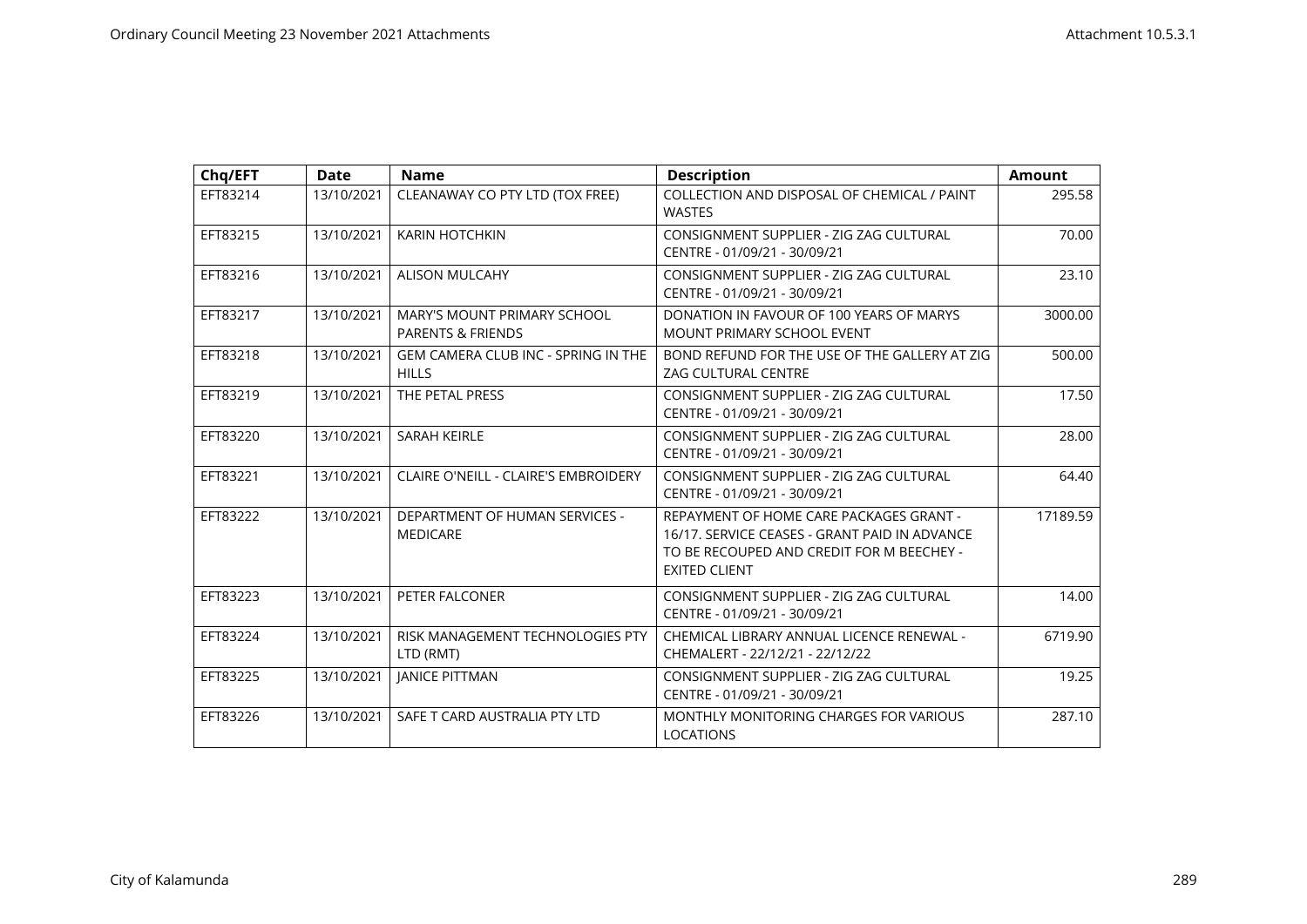| Chq/EFT  | <b>Date</b> | <b>Name</b>                                        | <b>Description</b>                                                                                                                 | <b>Amount</b> |
|----------|-------------|----------------------------------------------------|------------------------------------------------------------------------------------------------------------------------------------|---------------|
| EFT83227 | 13/10/2021  | <b>MARY FORWARD</b>                                | CONSIGNMENT SUPPLIER - ZIG ZAG CULTURAL<br>CENTRE - 01/09/21 - 30/09/21                                                            | 132.30        |
| EFT83228 | 13/10/2021  | COMMUNITY HOUSING LTD                              | <b>RATES REFUND</b>                                                                                                                | 1317.78       |
| EFT83229 | 13/10/2021  | KALAMUNDA ELECTRICS                                | ELECTRICAL REPAIRS / MAINTENANCE FOR VARIOUS<br>LOCATIONS & INSTALLATION OF NEW SWING POLE<br>AT KALAMUNDA PERFORMING ARTS CARPARK | 90317.44      |
| EFT83230 | 13/10/2021  | THE ARTFUL FLOWE - FELICIA LOWE                    | CONSIGNMENT SUPPLIER - ZIG ZAG CULTURAL<br>CENTRE - 01/09/21 - 30/09/21                                                            | 51.10         |
| EFT83231 | 13/10/2021  | AAAC TOWING PTY LTD                                | <b>TOWING SERVICES FEES</b>                                                                                                        | 132.00        |
| EFT83232 | 13/10/2021  | <b>DAVID GREEN</b>                                 | CONSIGNMENT SUPPLIER - ZIG ZAG CULTURAL<br>CENTRE - 01/09/21 - 30/09/21                                                            | 52.50         |
| EFT83233 | 13/10/2021  | <b>JAYE SHAREE HICKS</b>                           | CONSIGNMENT SUPPLIER - ZIG ZAG CULTURAL<br>CENTRE - 01/09/21 - 30/09/21                                                            | 7.00          |
| EFT83234 | 13/10/2021  | <b>ANDREW OSENTON</b>                              | EVENT SPONSORSHIP IN FAVOUR OF KALAMUNDA<br><b>GARDEN SPRING FESTIVAL 2021</b>                                                     | 2500.00       |
| EFT83235 | 13/10/2021  | HAS EARTHMOVING                                    | PROGRESS CLAIM 04 - MAIDA VALE OFF RAMP<br>ROUNDABOUT CONSTRUCTION AND ASSOCIATED<br><b>CIVIL WORKS</b>                            | 115676.42     |
| EFT83236 | 13/10/2021  | <b>MAVIS PASKULICH</b>                             | CONSIGNMENT SUPPLIER - ZIG ZAG CULTURAL<br>CENTRE - 01/09/21 - 30/09/21                                                            | 35.00         |
| EFT83237 | 13/10/2021  | <b>KRISTEN MCPHAIL</b>                             | <b>RATES REFUND</b>                                                                                                                | 1663.37       |
| EFT83238 | 13/10/2021  | PERTH SCOTTISH FIDDLERS                            | <b>KEY BOND REFUND</b>                                                                                                             | 50.00         |
| EFT83239 | 13/10/2021  | SPARKS REFRIGERATION AND<br><b>AIRCONDITIONING</b> | DEGASSING OF FRIDGES FREEZERS AND AIR<br>CONDITIONERS AT WALLISTON TRANSFER STATION                                                | 994.40        |
| EFT83240 | 13/10/2021  | OFF PEN PUBLISHING - BETH BAKER                    | CONSIGNMENT SUPPLIER - ZIG ZAG CULTURAL<br>CENTRE - 01/09/21 - 30/09/21                                                            | 49.70         |
| EFT83241 | 13/10/2021  | HIT PRODUCTIONS PTY LTD                            | THE SAPPHIRES - PERFORMANCE FEE AT<br>KALAMUNDA PERFORMING ARTS CENTRE                                                             | 2750.00       |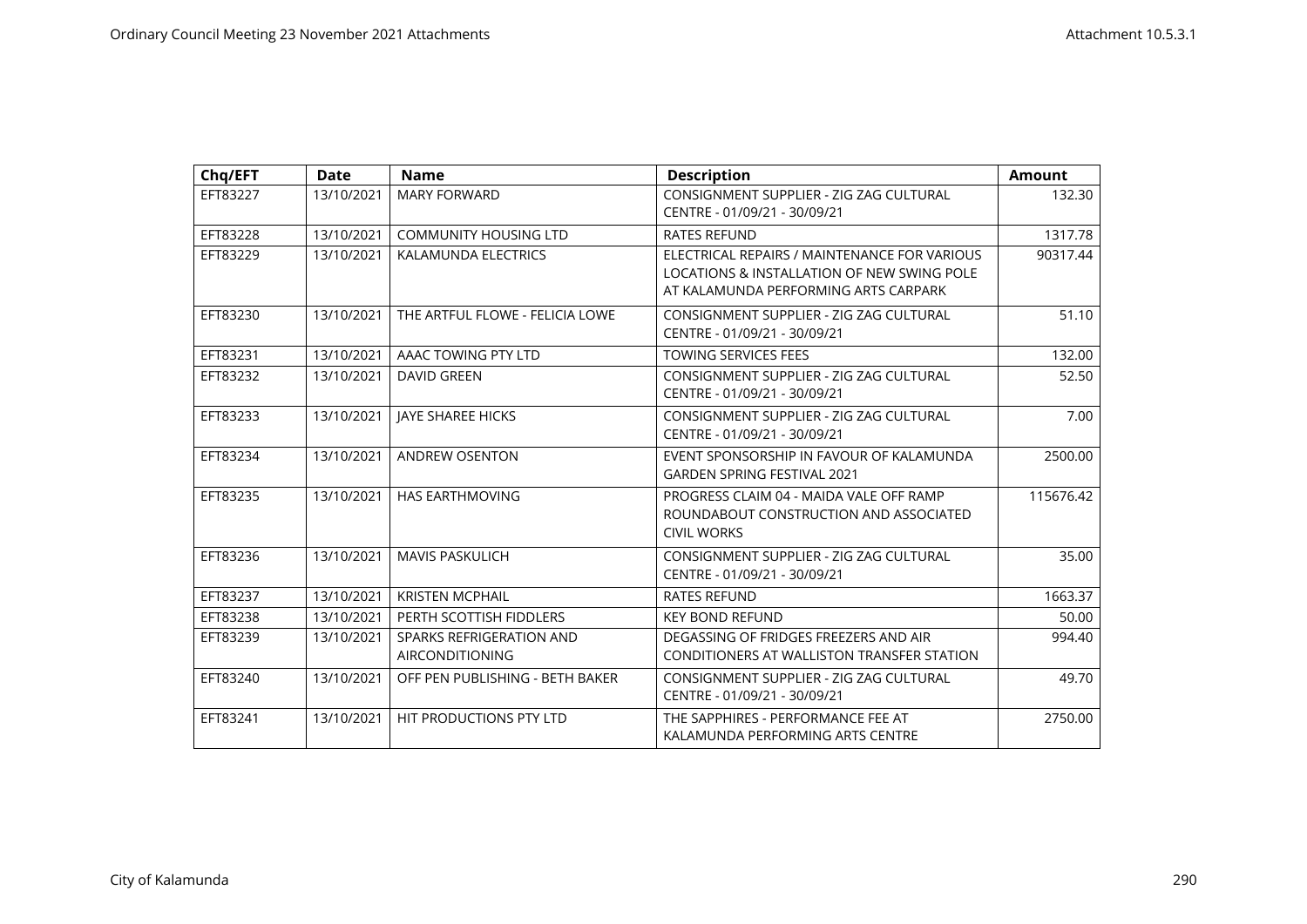| Chq/EFT  | <b>Date</b> | <b>Name</b>                            | <b>Description</b>                                                      | <b>Amount</b> |
|----------|-------------|----------------------------------------|-------------------------------------------------------------------------|---------------|
| EFT83242 | 13/10/2021  | KRAMER & KRAMER REAL ESTATE            | <b>RATES REFUND</b>                                                     | 2779.29       |
| EFT83243 | 13/10/2021  | <b>BALLIGART - HELEN LOCK</b>          | CONSIGNMENT SUPPLIER - ZIG ZAG CULTURAL<br>CENTRE - 01/09/21 - 30/09/21 | 83.65         |
| EFT83244 | 13/10/2021  | <b>FLEETCARE PTY LTD</b>               | STAFF CONTRIBUTIONS TO NOVATED LEASES                                   | 9027.05       |
| EFT83245 | 13/10/2021  | PETER WEBB                             | CONSIGNMENT SUPPLIER - ZIG ZAG CULTURAL<br>CENTRE - 01/09/21 - 30/09/21 | 98.42         |
| EFT83246 | 13/10/2021  | LINDAS BOOKS / ROLEYSTONE COURIER      | CONSIGNMENT SUPPLIER - ZIG ZAG CULTURAL<br>CENTRE - 01/09/21 - 30/09/21 | 18.90         |
| EFT83247 | 13/10/2021  | <b>BRENDAS CLAY CRAFT</b>              | CONSIGNMENT SUPPLIER - ZIG ZAG CULTURAL<br>CENTRE - 01/09/21 - 30/09/21 | 14.98         |
| EFT83248 | 13/10/2021  | <b>IRENE YOUNG</b>                     | CONSIGNMENT SUPPLIER - ZIG ZAG CULTURAL<br>CENTRE - 01/09/21 - 30/09/21 | 2.80          |
| EFT83249 | 13/10/2021  | <b>MELISSA &amp; VINCENZO MAMMONE</b>  | KEY & HALL BOND REFUND LESS FACILITY HIRE FEES                          | 338.00        |
| EFT83250 | 13/10/2021  | <b>WORKPOWER INCORPORATED</b>          | PLANT INSTALLATION OF SEEDLINGS AT WILLOW<br>LAKES                      | 28916.25      |
| EFT83251 | 13/10/2021  | <b>HIGHLAND HIGHNESSES</b>             | DONATION IN FAVOUR OF HIGHLAND HIGHNESSES<br><b>OUEENS GATHERING</b>    | 500.00        |
| EFT83252 | 13/10/2021  | NICKY WINTER - KASZAZZ IN<br>KALAMUNDA | CONSIGNMENT SUPPLIER - ZIG ZAG CULTURAL<br>CENTRE - 01/09/21 - 30/09/21 | 25.48         |
| EFT83253 | 13/10/2021  | <b>CHARLOTTE EDEN</b>                  | 2021 YOUNG ARTIST AWARDS - BEST PIECE AWARD                             | 200.00        |
| EFT83254 | 13/10/2021  | ANDREW JAMES FARRELL                   | <b>RATES REFUND</b>                                                     | 744.79        |
| EFT83255 | 13/10/2021  | <b>FOREST FAERY APOTHECARY</b>         | CONSIGNMENT SUPPLIER - ZIG ZAG CULTURAL<br>CENTRE - 01/09/21 - 30/09/21 | 35.00         |
| EFT83256 | 13/10/2021  | SEATADVISOR PTY LTD                    | <b>TICKET SALES FOR SEPTEMBER 2021</b>                                  | 144.93        |
| EFT83257 | 13/10/2021  | <b>SECURE PAY</b>                      | WEB PAYMENTS, SEAT ADVISOR PRICNG<br><b>TRANSACTION FEE</b>             | 25.84         |
| EFT83258 | 13/10/2021  | AMEE K BUTANI                          | <b>KEY &amp; HALL BOND REFUND</b>                                       | 450.00        |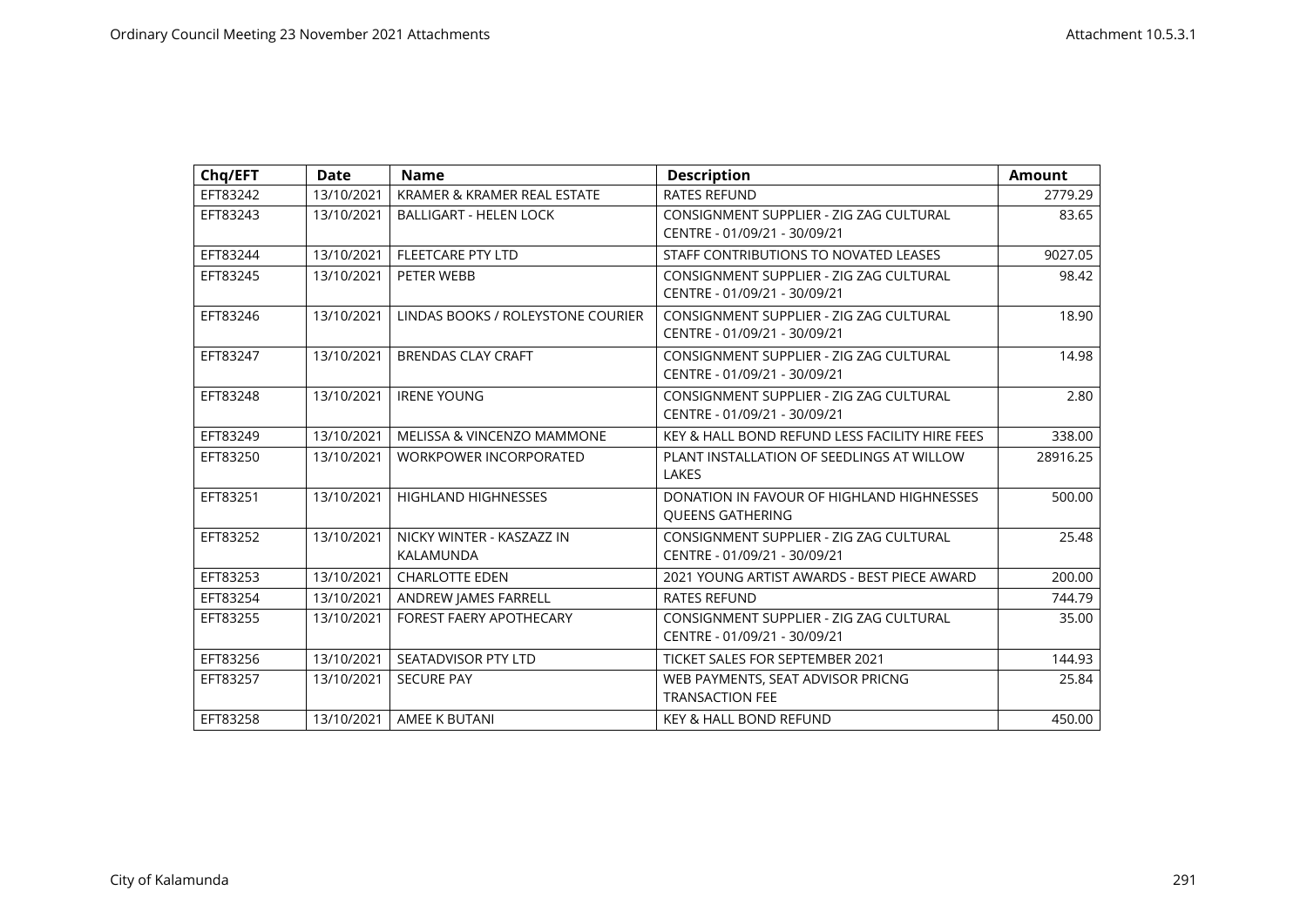| Chq/EFT  | <b>Date</b> | <b>Name</b>                                                | <b>Description</b>                                                                                                                                                                         | <b>Amount</b> |
|----------|-------------|------------------------------------------------------------|--------------------------------------------------------------------------------------------------------------------------------------------------------------------------------------------|---------------|
| EFT83259 | 13/10/2021  | ROSEMARY (ROSE) HANCOCK                                    | CONSIGNMENT SUPPLIER - ZIG ZAG CULTURAL<br>CENTRE - 01/09/21 - 30/09/21                                                                                                                    | 6.86          |
| EFT83260 | 13/10/2021  | <b>BUSINESS STATION LTD</b>                                | PROGRESS PAYMENT 1 - PERTH HILLS TOURISM<br><b>WEBSITE PROJECT</b>                                                                                                                         | 13750.00      |
| EFT83261 | 13/10/2021  | <b>BICKLEY VALLEY COTTAGE</b>                              | CONSIGNMENT SUPPLIER - ZIG ZAG CULTURAL<br>CENTRE - 01/09/21 - 30/09/21                                                                                                                    | 24.85         |
| EFT83262 | 13/10/2021  | <b>STACEY BOWDEN</b>                                       | <b>KEY BOND REFUND</b>                                                                                                                                                                     | 50.00         |
| EFT83263 | 13/10/2021  | TREASURES OF AUSTRALIA                                     | CONSIGNMENT SUPPLIER - ZIG ZAG CULTURAL<br>CENTRE - 01/09/21 - 30/09/21                                                                                                                    | 62.16         |
| EFT83264 | 13/10/2021  | BRETT DAVID INVESTMENTS PTY LTD T/A<br>SUCCESSFUL PROJECTS | MARCH, APRIL, MAY & JUNE 2021 - VARIATION &<br>EXTENSION OF PROJECT MANAGEMENT AND<br>SUPERINTENDENT SERVICES FOR THE DLP OF<br>KALAMUNDA COMMUNITY CENTRE AND<br>ADMINISTRATION OF PINDAN | 17640.18      |
| EFT83265 | 13/10/2021  | SPICK AND SPAN COMMERCIAL<br>PROPERTY MAINTENANCE PTY LTD  | <b>CLEANING SERVICES &amp; CONSUMABLES FOR VARIOUS</b><br><b>LOCATIONS</b>                                                                                                                 | 12306.27      |
| EFT83266 | 13/10/2021  | <b>ENTIRE FIRE MANAGEMENT</b>                              | FIREBREAK MAINTENANCE AT VARIOUS LOCATIONS                                                                                                                                                 | 50820.00      |
| EFT83267 | 13/10/2021  | ROTARY CLUB OF KALAMUNDA<br><b>INCORPORATED</b>            | EVENT SPONSORSHIP IN FAVOUR OF FEE WAIVERS<br>FOR HIRE OF TOWN SQUARE HALL FOR MONTHLY<br><b>ARTISAN MARKET</b>                                                                            | 3250.00       |
| EFT83268 | 13/10/2021  | <b>SALLY EDMONDS ART</b>                                   | CONSIGNMENT SUPPLIER - ZIG ZAG CULTURAL<br>CENTRE - 01/09/21 - 30/09/21                                                                                                                    | 78.40         |
| EFT83269 | 13/10/2021  | UNITED SCANNING SERVICES PTY LTD                           | UNDERTAKE GROUND PENETRATING RADAR<br>SCANNING TO LOCATE REINFORCEMENT BARS AND<br>SERVICES PRIOR TO CORE DRILLING BEING<br>UNDERTAKEN AT WALLISTON TRANSFER STATION                       | 1716.00       |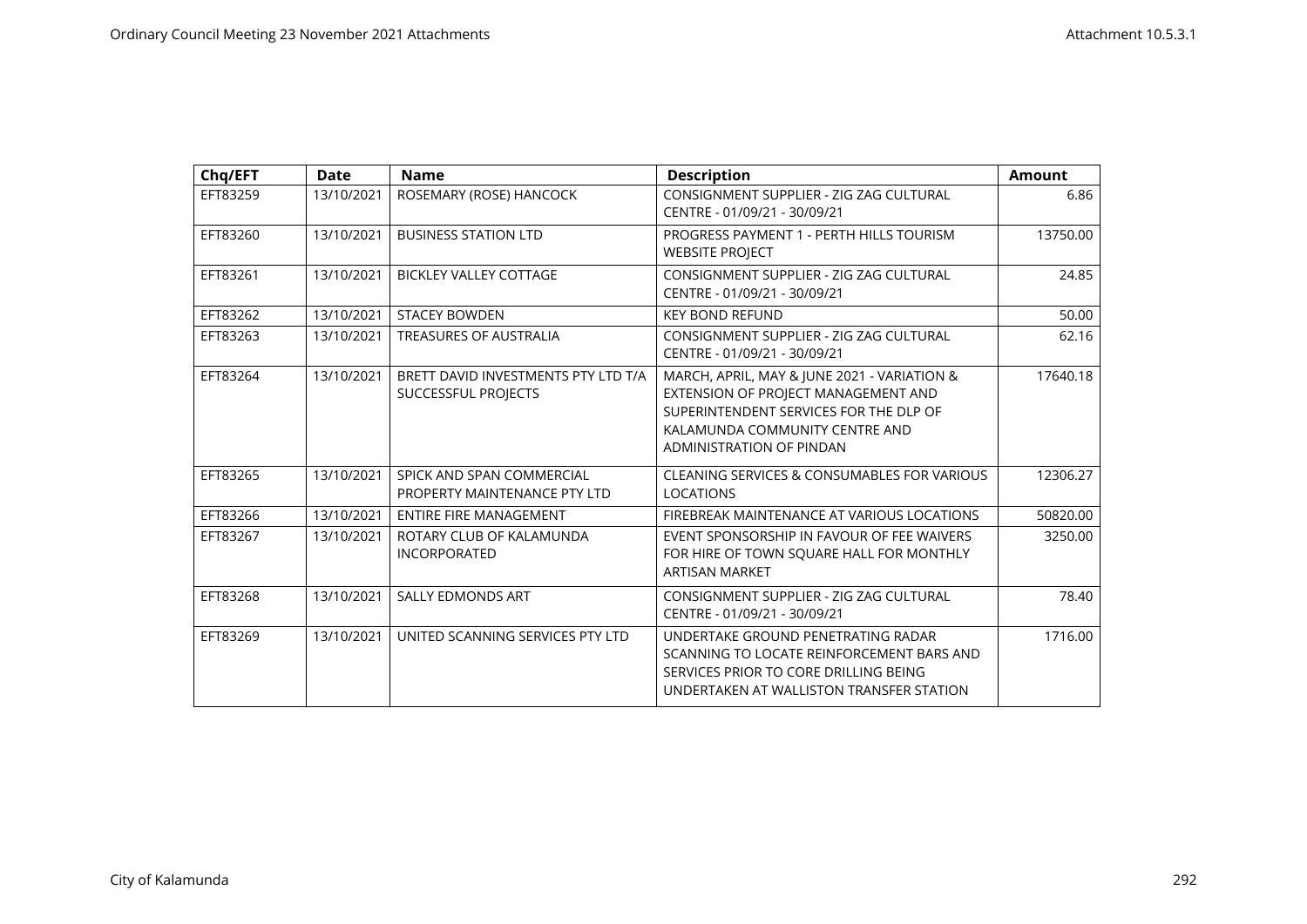| Chq/EFT  | <b>Date</b> | <b>Name</b>                                                     | <b>Description</b>                                                                                             | <b>Amount</b> |
|----------|-------------|-----------------------------------------------------------------|----------------------------------------------------------------------------------------------------------------|---------------|
| EFT83270 | 13/10/2021  | DOWSING GROUP PTY LTD                                           | SUPPLY & LAY CONCRETE PATHWAYS,<br>MAINTENANCE & MISC WORKS AT VARIOUS<br><b>LOCATIONS</b>                     | 64274.87      |
| EFT83271 | 13/10/2021  | MAGIQ SOFTWARE                                                  | MAGIQ SOFTWARE SUBSCRIPTION - 01/10/21 -<br>30/09/22                                                           | 19800.00      |
| EFT83272 | 13/10/2021  | SMARTRAK AUST PTY LTD (POOLCAR)                                 | ANNUAL POOLCAR SUBSCRIPTION SPET 2021 TO<br><b>SEPT 2022</b>                                                   | 1079.55       |
| EFT83273 | 13/10/2021  | <b>JACKIE WHITEHEAD</b>                                         | CONSIGNMENT SUPPLIER - ZIG ZAG CULTURAL<br>CENTRE - 01/09/21 - 30/09/21                                        | 10.50         |
| EFT83274 | 13/10/2021  | <b>ALASTAIR TAYLOR</b>                                          | CONSIGNMENT SUPPLIER - ZIG ZAG CULTURAL<br>CENTRE - 01/09/21 - 30/09/21                                        | 4.06          |
| EFT83275 | 13/10/2021  | <b>AUGUST MANAGEMENT</b>                                        | MORNING MUSIC PERFORMANCE FEE SEPTEMBER                                                                        | 1200.00       |
| EFT83276 | 13/10/2021  | A PROUD LANDMARK PTY LTD                                        | PLANTING OF ASSORTED TREES AS PART OF THE<br>2021 STREET TREE PLANTING PROGRAM AT<br><b>FEDERATION GARDENS</b> | 24284.70      |
| EFT83277 | 13/10/2021  | PERTH SYMPHONY ORCHESTRA                                        | PART PAYMENT - DELIVERY OF COMMUNITY<br>ENGAGEMENT SCHOOLS PROGRAM & SPRING IN<br>THE VALLEY CONCERT           | 32560.00      |
| EFT83278 | 13/10/2021  | ORACLE CUSTOMER MANAGEMENT<br>SOLUTIONS PTY LTD T/AS ORACLE CMS | ORACLE CUSTOMER MANAGEMENT SOLUTIONS -<br>AFTER HOURS SERVICE                                                  | 1984.65       |
| EFT83279 | 13/10/2021  | <b>MAHARI</b>                                                   | CONSIGNMENT SUPPLIER - ZIG ZAG CULTURAL<br>CENTRE - 01/09/21 - 30/09/21                                        | 416.50        |
| EFT83280 | 13/10/2021  | SOULWAYS                                                        | CONSIGNMENT SUPPLIER - ZIG ZAG CULTURAL<br>CENTRE - 01/09/21 - 30/09/21                                        | 14.00         |
| EFT83281 | 13/10/2021  | MERGER CONTRACTING P/L T/AS J&M<br><b>ASPHALT</b>               | SUPPLY AND INSTALL ASPAHLT AND MINOR<br>ASPHALT RENEWAL AT VARIOUS LOCATIONS                                   | 36870.46      |
| EFT83282 | 13/10/2021  | WALKINGTWOBYTWO                                                 | CONSIGNMENT SUPPLIER - ZIG ZAG CULTURAL<br>CENTRE - 01/09/21 - 30/09/21                                        | 66.22         |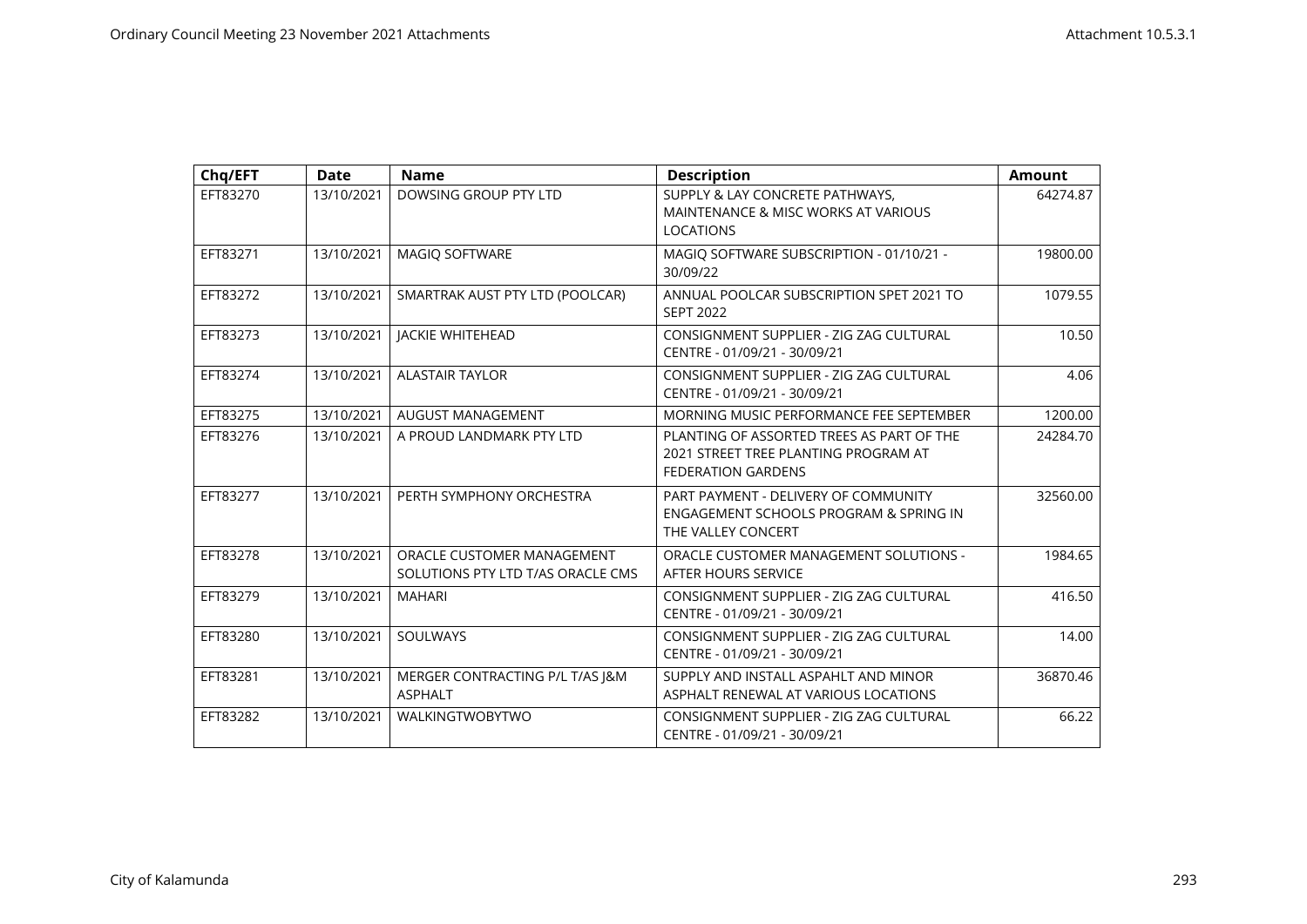| Chq/EFT  | <b>Date</b> | <b>Name</b>                                     | <b>Description</b>                                                                | <b>Amount</b> |
|----------|-------------|-------------------------------------------------|-----------------------------------------------------------------------------------|---------------|
| EFT83283 | 13/10/2021  | <b>TRANSITION TOWN KALAMUNDA</b>                | KEY & HALL BOND REFUND                                                            | 450.00        |
| EFT83284 | 13/10/2021  | MY MEDIA INTELLIGENCE PTY LTD                   | COPYRIGHT PER PRESS ARTICLE - PERIOD 19/12/18 -<br>30/06/21 INCLUDING AUDIO CLIPS | 554.65        |
| EFT83285 | 13/10/2021  | <b>STUDIO SHEVA</b>                             | CONSIGNMENT SUPPLIER - ZIG ZAG CULTURAL<br>CENTRE - 01/09/21 - 30/09/21           | 92.40         |
| EFT83286 | 13/10/2021  | PAULINE NICE PHOTOGRAPHY                        | CONSIGNMENT SUPPLIER - ZIG ZAG CULTURAL<br>CENTRE - 01/09/21 - 30/09/21           | 86.10         |
| EFT83287 | 13/10/2021  | <b>WATERLOGIC AUSTRALIA PTY LTD</b>             | SUPPLY LEASED WATER BUBBLERS FOR VARIOUS<br>LOCATIONS                             | 2973.96       |
| EFT83288 | 13/10/2021  | SARAH CARLTON ART                               | CONSIGNMENT SUPPLIER - ZIG ZAG CULTURAL<br>CENTRE - 01/09/21 - 30/09/21           | 41.30         |
| EFT83289 | 13/10/2021  | FRIENDS OF THE WESTERN SWAMP<br><b>TORTOISE</b> | CONSIGNMENT SUPPLIER - ZIG ZAG CULTURAL<br>CENTRE - 01/09/21 - 30/09/21           | 10.50         |
| EFT83290 | 13/10/2021  | <b>THOMSON GEER</b>                             | <b>LEGAL EXPENSES</b>                                                             | 1531.75       |
| EFT83291 | 13/10/2021  | JARWIN NO. 3 PTY LTD                            | PRIVATE WORKS BOND REFUND                                                         | 14283.46      |
| EFT83292 | 13/10/2021  | <b>MATT CAL MUSIC</b>                           | PERFORMANCE FEE - SONG WRITERS ROUND TABLE                                        | 3300.00       |
| EFT83293 | 13/10/2021  | <b>ERA HOSTING</b>                              | MONTHLY VOIP FEES FOR EMERGENCY SERVICES                                          | 490.16        |
| EFT83294 | 13/10/2021  | <b>BANKSIA CREATIVE</b>                         | CONSIGNMENT SUPPLIER - ZIG ZAG CULTURAL<br>CENTRE - 01/09/21 - 30/09/21           | 8.40          |
| EFT83295 | 13/10/2021  | <b>STACY GARDOLL ART</b>                        | CONSIGNMENT SUPPLIER - ZIG ZAG CULTURAL<br>CENTRE - 01/09/21 - 30/09/21           | 14.49         |
| EFT83296 | 13/10/2021  | <b>CLARE JOHNSTON</b>                           | CONSIGNMENT SUPPLIER - ZIG ZAG CULTURAL<br>CENTRE - 01/09/21 - 30/09/21           | 81.20         |
| EFT83297 | 13/10/2021  | <b>GLOBAL GUMNUTS &amp; NURSERY</b>             | CONSIGNMENT SUPPLIER - ZIG ZAG CULTURAL<br>CENTRE - 01/09/21 - 30/09/21           | 93.73         |
| EFT83298 | 13/10/2021  | LINEMARKING WA PTY LTD                          | LINEMARKING SERVICES AT KALAMUNDA CLUB                                            | 1448.15       |
| EFT83299 | 13/10/2021  | LANDSCAPE AND MAINTENANCE<br><b>SOLUTIONS</b>   | RESIDENTIAL VERGE, PASSIVE & ACTIVE RESERVES<br><b>MOWING SERVICES</b>            | 21026.02      |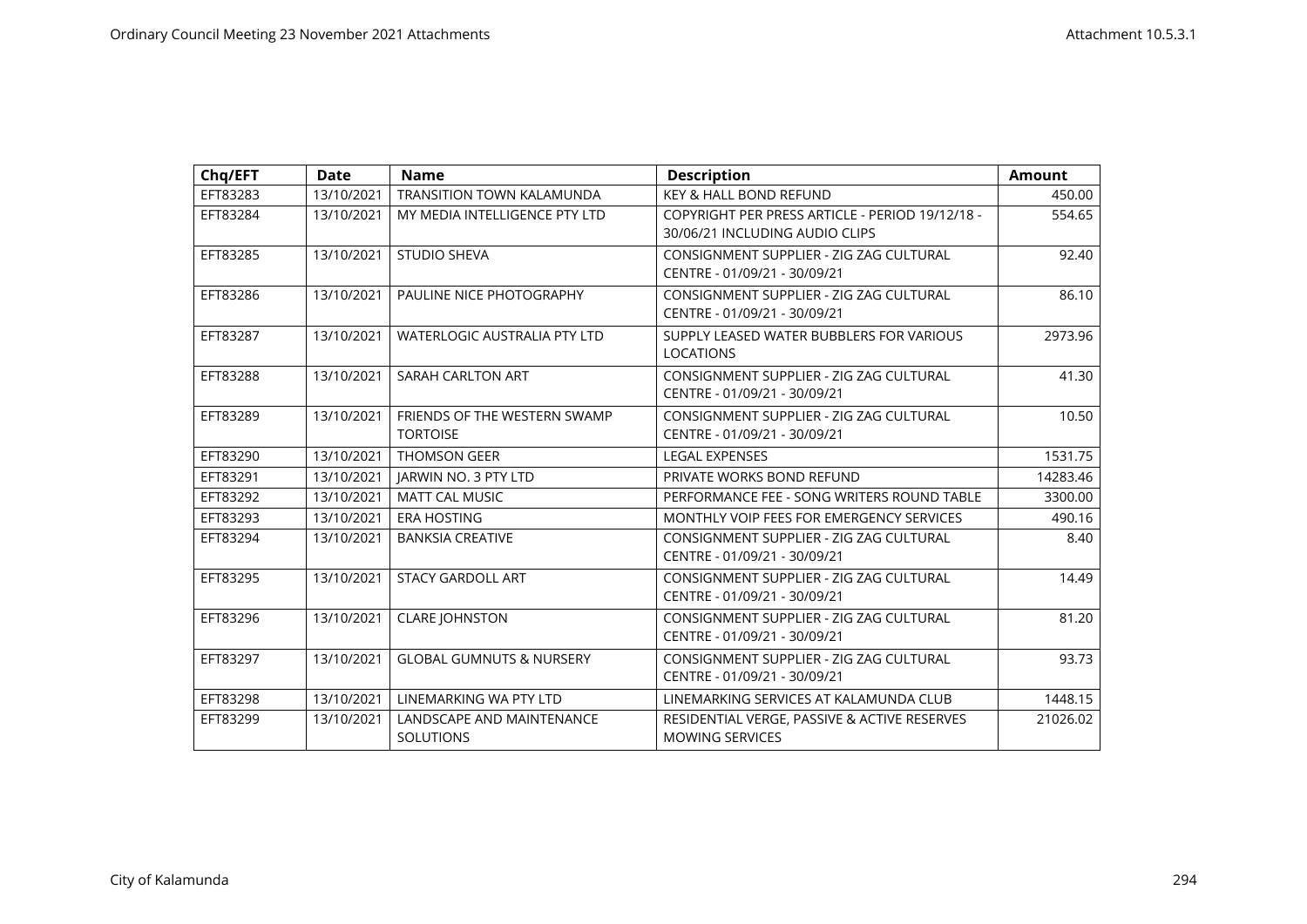| Chq/EFT  | <b>Date</b> | <b>Name</b>                                         | <b>Description</b>                                                                                                                                                                                                | <b>Amount</b> |
|----------|-------------|-----------------------------------------------------|-------------------------------------------------------------------------------------------------------------------------------------------------------------------------------------------------------------------|---------------|
| EFT83300 | 13/10/2021  | PERTH ACCESS CONTROL AND SECURITY                   | 1. MAINTENANCE / REPAIRS TO CCTV & ACCESS<br><b>CONTROL SYSTEMS AT VARIOUS LOCATIONS</b><br>2. SUPPLY & INSTALL MOBILE MONITORING SYSTEM<br>TO VISUAL MESSAGE BOARD<br>3. MONITORED GPS TRACKING UNIT FOR 1 STAFF | 3835.79       |
| EFT83301 | 13/10/2021  | MARSHALL'S WESTERN AUSTRALIAN<br><b>HONEY</b>       | CONSIGNMENT SUPPLIER - ZIG ZAG CULTURAL<br>CENTRE - 01/09/21 - 30/09/21                                                                                                                                           | 248.50        |
| EFT83302 | 13/10/2021  | <b>ZOODATA</b>                                      | YEARLY LICENCE FOR INSPECT SYSTEM 16/10/21 -<br>15/10/22 & ANNUAL SERVICE LEVEL AGREEMENT<br><b>GRADE 1</b>                                                                                                       | 10340.00      |
| EFT83303 | 13/10/2021  | <b>KARL &amp; LISA FOSTER</b>                       | <b>KEY BOND REFUND</b>                                                                                                                                                                                            | 50.00         |
| EFT83304 | 13/10/2021  | BAMBOOZLED QUIZMASTERS                              | EVENT SPONSORSHIP IN FAVOUR OF CITY OF<br>KALAMUNDA POP UP OUIZ                                                                                                                                                   | 2500.00       |
| EFT83305 | 13/10/2021  | <b>LEAH DESMAY</b>                                  | CONSIGNMENT SUPPLIER - ZIG ZAG CULTURAL<br>CENTRE - 01/09/21 - 30/09/21                                                                                                                                           | 36.75         |
| EFT83306 | 13/10/2021  | THE OLD MARKET GARDEN                               | CONSIGNMENT SUPPLIER - ZIG ZAG CULTURAL<br>CENTRE - 01/09/21 - 30/09/21                                                                                                                                           | 50.40         |
| EFT83307 | 13/10/2021  | THE DARLING RANGE SENIORS HUB INC                   | DONATION IN FAVOUR OF SPRINGTIME<br>INTERGENERATIONAL FAMILY FUN DAYS                                                                                                                                             | 2500.00       |
| EFT83308 | 13/10/2021  | CARROL DUNFORD PREVIOUSLY BURIED<br><b>TREASURE</b> | CONSIGNMENT SUPPLIER - ZIG ZAG CULTURAL<br>CENTRE - 01/09/21 - 30/09/21                                                                                                                                           | 42.00         |
| EFT83309 | 13/10/2021  | <b>LOOSE THREADS COLLECTIVE</b>                     | CONSIGNMENT SUPPLIER - ZIG ZAG CULTURAL<br>CENTRE - 01/09/21 - 30/09/21                                                                                                                                           | 60.90         |
| EFT83310 | 13/10/2021  | DEBBIE COLLINS PHOTOGRAPHY                          | CONSIGNMENT SUPPLIER - ZIG ZAG CULTURAL<br>CENTRE - 01/09/21 - 30/09/21                                                                                                                                           | 8.40          |
| EFT83311 | 13/10/2021  | <b>TALITHA HUSTON</b>                               | SUPPLY & DELIVERY OF BOOK - BIRDS OF THE PERTH<br>HILLS TO ZIG ZAG CULTURAL CENTRE                                                                                                                                | 352.00        |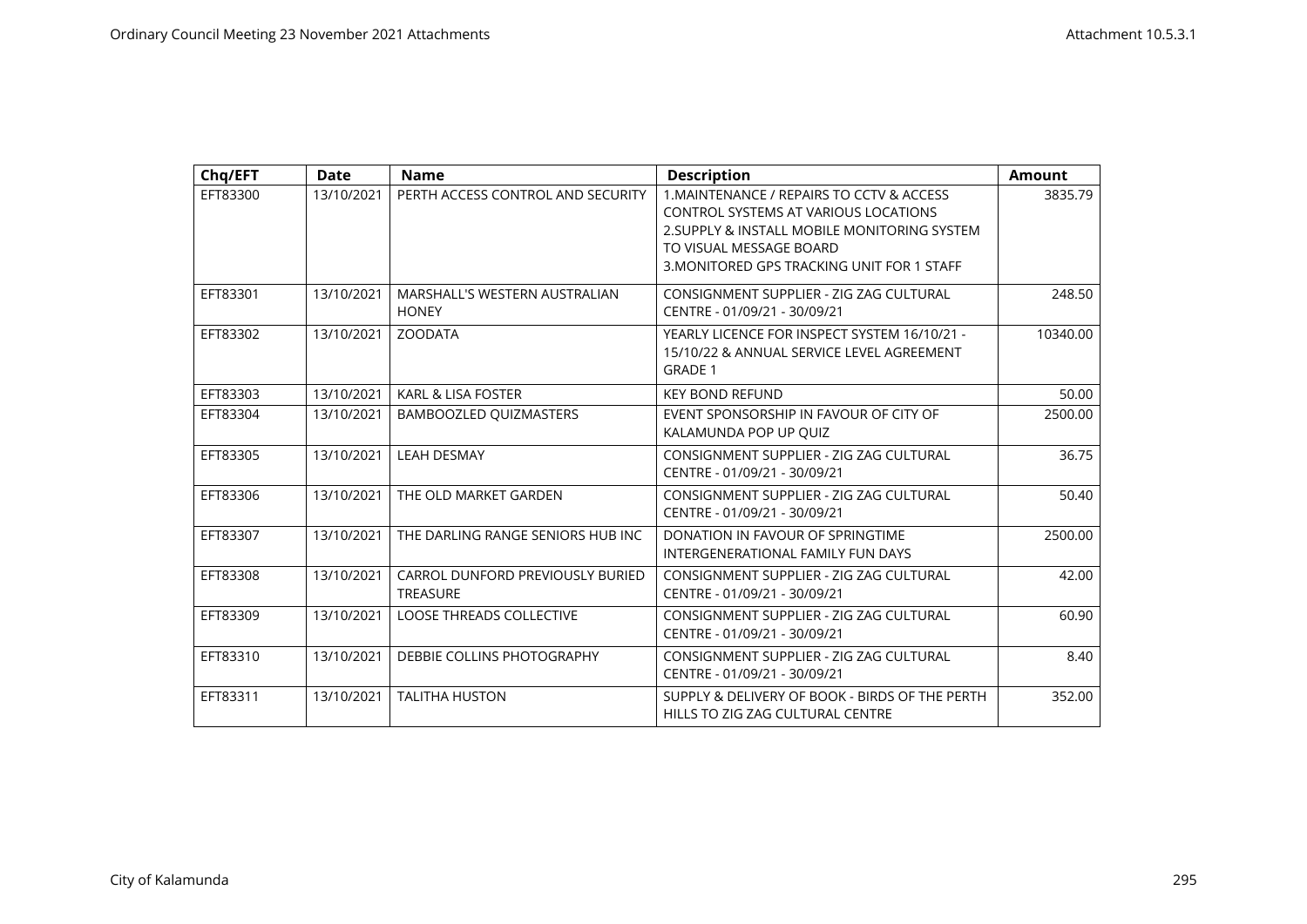| Chq/EFT  | <b>Date</b> | <b>Name</b>                                                | <b>Description</b>                                                                                     | <b>Amount</b> |
|----------|-------------|------------------------------------------------------------|--------------------------------------------------------------------------------------------------------|---------------|
| EFT83312 | 13/10/2021  | CHARON OLSEN T/A GARDEN STYLE<br><b>LANDSCAPE SERVICES</b> | PROVIDE PROJECT SUPPORT TO PARKS AND<br>ENVIRONMENTAL SERVICES TEAM - 27/09/21 -<br>08/10/21           | 3537.18       |
| EFT83313 | 13/10/2021  | <b>LUCY LIONGUE</b>                                        | <b>KEY &amp; HALL BOND REFUND</b>                                                                      | 250.00        |
| EFT83314 | 13/10/2021  | <b>WENDY PORTER</b>                                        | CONSIGNMENT SUPPLIER - ZIG ZAG CULTURAL<br>CENTRE - 01/09/21 - 30/09/21                                | 14.00         |
| EFT83315 | 13/10/2021  | NARAVNA COLLECTIVE                                         | CONSIGNMENT SUPPLIER - ZIG ZAG CULTURAL<br>CENTRE - 01/09/21 - 30/09/21                                | 37.80         |
| EFT83316 | 13/10/2021  | <b>ECOBEETLE</b>                                           | CONSIGNMENT SUPPLIER - ZIG ZAG CULTURAL<br>CENTRE - 01/09/21 - 30/09/21                                | 10.15         |
| EFT83317 | 13/10/2021  | WILLIAM BUCK CONSULTING (WA) PTY<br><b>LTD</b>             | 15 HOURS FOR THE PREPARATION OF THE 3 YEAR<br><b>INTERNAL AUDIT PLAN</b>                               | 2376.00       |
| EFT83318 | 13/10/2021  | MARKET CREATIONS TECHNOLOGY PTY<br>LTD T/A INTEGRATED ICT  | MARKETING & TECHNOLOGY SERVICE FEES &<br>MONTHLY CLOUD HOSTING SERVICES                                | 28016.10      |
| EFT83319 | 13/10/2021  | <b>NEIL GRAY</b>                                           | CONSIGNMENT SUPPLIER - ZIG ZAG CULTURAL<br>CENTRE - 01/09/21 - 30/09/21                                | 17.50         |
| EFT83320 | 13/10/2021  | ROBERT HALF AUSTRALIA PTY LIMITED                          | TEMPORARY LABOUR HIRE - W/E 26/09/21                                                                   | 7457.18       |
| EFT83321 | 13/10/2021  | <b>MARIA OPALINA YIP</b>                                   | SCHOOL HOLIDAY ACTIVITY DRAGONWOOD GAME<br>SESSION AT KALAMUNDA LIBRARY                                | 150.00        |
| EFT83322 | 13/10/2021  | <b>KIDS NATURE CLUB</b>                                    | SCHOOL HOLIDAY EVENT GUMNUT LAND ART<br>NATURE CLUB WORKSHOP TO BE HELD AT<br><b>LESMURDIE LIBRARY</b> | 440.00        |
| EFT83323 | 13/10/2021  | <b>BLUE FLY ARTS INC</b>                                   | EVENT SPONSORSHIP IN FAVOUR OF LOVE BITE<br>DRUG AWARE PROGRAM AT KALAMUNDA<br>PERFORMING ARTS CENTRE  | 1000.00       |
| EFT83324 | 13/10/2021  | <b>CRAFTY LINDAS</b>                                       | CONSIGNMENT SUPPLIER - ZIG ZAG CULTURAL<br>CENTRE - 01/09/21 - 30/09/21                                | 125.65        |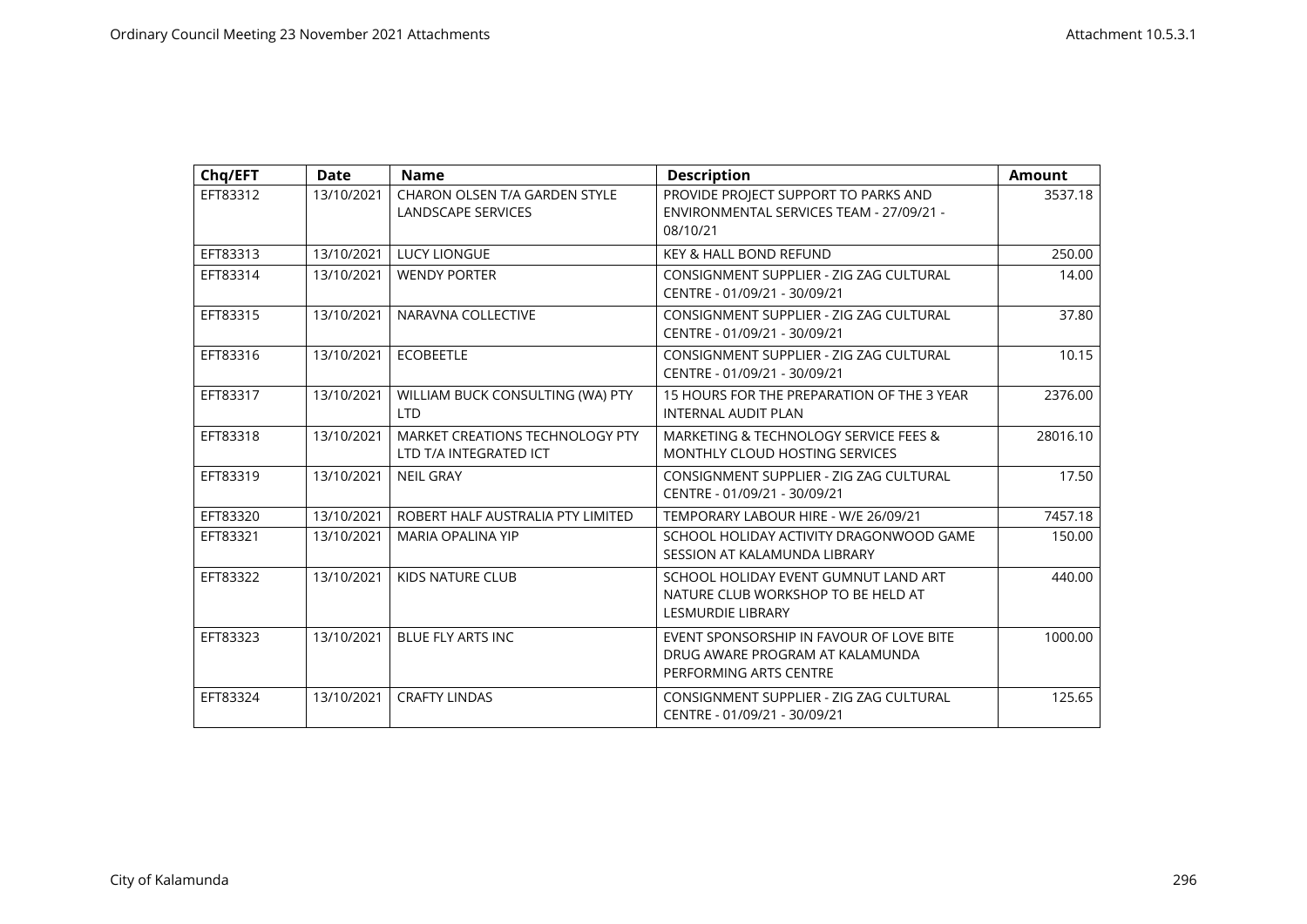| Chq/EFT  | <b>Date</b> | <b>Name</b>                                                           | <b>Description</b>                                                                                 | <b>Amount</b> |
|----------|-------------|-----------------------------------------------------------------------|----------------------------------------------------------------------------------------------------|---------------|
| EFT83325 | 13/10/2021  | WOMEN OVER WASTE (ACECONNECT)                                         | SCHOOL HOLIDAY PROGRAM HOP JUMP WIGGLE<br>SQUIRM" AT KALAMUNDA LIBRARY                             | 750.00        |
| EFT83326 | 13/10/2021  | <b>DOWN TO EARTH TRAINING &amp;</b><br><b>ASSESSING</b>               | FRONT END LOADER TRAINING FOR 22 STAFF<br><b>MEMBERS</b>                                           | 5040.00       |
| EFT83327 | 13/10/2021  | <b>FAITH SHELDRICK</b>                                                | YOUNG ARTIST AWARDS - PEOPLES CHOICE AWARDS                                                        | 450.00        |
| EFT83328 | 13/10/2021  | SONGSTORY PROJECT                                                     | EVENT SPONSORSHIP IN FAVOUR OF THE<br>SONGSTORY PROJECT                                            | 3800.00       |
| EFT83329 | 13/10/2021  | PRIYA FAULDS-JAISWAL                                                  | 2021 YOUNG ARTIST AWARDS - HIGHLY COMMENED<br>AWARD                                                | 200.00        |
| EFT83330 | 13/10/2021  | <b>MALCOLM WEBSTER</b>                                                | 2021 YOUNG ARTIST AWARDS - BEST IN SHOW -<br><b>EMERGING ARTIST AWARD</b>                          | 300.00        |
| EFT83331 | 13/10/2021  | <b>IDS UNIT TRUST T/A IAN LUSH &amp;</b><br><b>ASSOCIATES PTY LTD</b> | UNDERTAKE SITE INSPECTION AND PROVIDE<br>COMPLIANCE ADVICE AT KALAMUNDA COMMUNITY<br><b>CENTRE</b> | 209.00        |
| EFT83332 | 13/10/2021  | KALAMUNDA ARTS GROUP                                                  | DONATION IN FAVOUR OF EXHIBITION - OUR STUDIO<br>IN THE HILLS                                      | 600.00        |
| EFT83333 | 13/10/2021  | <b>ELLE LUCY</b>                                                      | <b>KEY &amp; HALL BOND REFUND</b>                                                                  | 1105.00       |
| EFT83334 | 13/10/2021  | <b>JOANNA CARROLL</b>                                                 | <b>KEY &amp; HALL BOND REFUND</b>                                                                  | 1050.00       |
| EFT83335 | 13/10/2021  | <b>IMOGEN TUNNEY</b>                                                  | SALE OF ARTWORK - OUR STORIES EXHIBITION                                                           | 168.00        |
| EFT83336 | 13/10/2021  | <b>KRISHELLE EARLE</b>                                                | <b>KEY &amp; HALL BOND REFUND</b>                                                                  | 1100.00       |
| EFT83337 | 13/10/2021  | <b>RUSSEL SEYMOUR</b>                                                 | <b>REBATE FOR COMPOST BIN</b>                                                                      | 55.00         |
| EFT83338 | 13/10/2021  | <b>JAKS JIGSAWS ANONYMOUS</b><br>KALAMUNDA SHHHHH!                    | EVENT SPONSORSHIP IN FAVOUR OF JAKS JIGSAW<br><b>COMPETITION &amp; EVENT</b>                       | 1000.00       |
| EFT83339 | 13/10/2021  | ULTRA SERIES WA                                                       | <b>KEY BOND REFUND</b>                                                                             | 50.00         |
| EFT83340 | 13/10/2021  | <b>COURTNEY WILLIAMS-STEVENSON</b>                                    | <b>KEY BOND REFUND</b>                                                                             | 50.00         |
| EFT83341 | 13/10/2021  | THE ACTORS HUB AUSTRALIA PTY LTD                                      | <b>HALL BOND REFUND</b>                                                                            | 400.00        |
| EFT83342 | 18/10/2021  | <b>TENNILLE BRADY</b>                                                 | <b>KEY &amp; HALL BOND REFUND</b>                                                                  | 962.60        |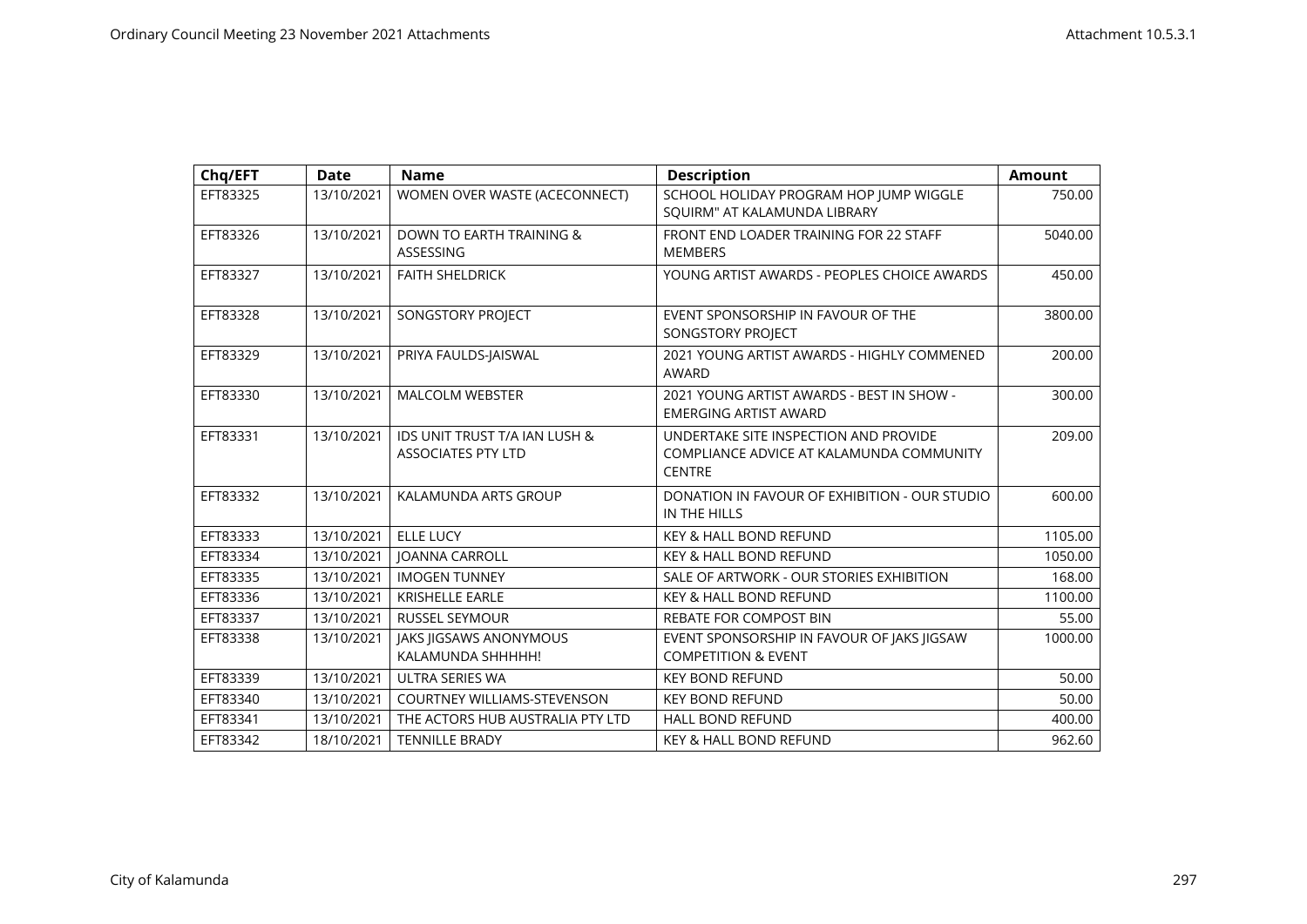| Chq/EFT  | <b>Date</b> | <b>Name</b>                                                        | <b>Description</b>                                                               | <b>Amount</b> |
|----------|-------------|--------------------------------------------------------------------|----------------------------------------------------------------------------------|---------------|
| EFT83343 | 19/10/2021  | <b>LESLEY BOYD</b>                                                 | COUNCILLOR ALLOWANCE - PRORATA 01/10/21 -<br>15/10/21                            | 1834.25       |
| EFT83344 | 19/10/2021  | KATHLEEN (KATHY) RITCHIE                                           | COUNCILLOR ALLOWANCE - 01/10/21 - 31/10/21                                       | 2231.67       |
| EFT83345 | 19/10/2021  | <b>LISA COOPER</b>                                                 | COUNCILLOR ALLOWANCE - 01/10/21 - 31/10/21                                       | 2131.67       |
| EFT83346 | 19/10/2021  | <b>JOHN GIARDINA</b>                                               | COUNCILLOR ALLOWANCE - 01/10/21 - 31/10/21                                       | 2131.67       |
| EFT83347 | 19/10/2021  | <b>GEOFF STALLARD</b>                                              | COUNCILLOR ALLOWANCE - PRORATA 01/10/21 -<br>15/10/21                            | 1752.05       |
| EFT83348 | 19/10/2021  | SUSAN (SUE) BILICH                                                 | COUNCILLOR ALLOWANCE - 01/10/21 - 31/10/21                                       | 2231.67       |
| EFT83349 | 19/10/2021  | <b>BROOKE O'DONNELL</b>                                            | COUNCILLOR ALLOWANCE - 01/10/21 - 31/10/21                                       | 2231.67       |
| EFT83350 | 19/10/2021  | <b>MARGARET THOMAS</b>                                             | COUNCILLOR ALLOWANCE - PRORATA 01/10/21 -<br>15/10/21                            | 6715.96       |
| EFT83351 | 19/10/2021  | <b>DYLAN O'CONNOR</b>                                              | COUNCILLOR ALLOWANCE - PRORATA 01/10/21 -<br>15/10/21                            | 2919.11       |
| EFT83352 | 19/10/2021  | <b>JANELLE SEWELL</b>                                              | COUNCILLOR ALLOWANCE - 01/10/21 - 31/10/21                                       | 2231.67       |
| EFT83353 | 19/10/2021  | <b>MARY CANNON</b>                                                 | COUNCILLOR ALLOWANCE - 01/10/21 - 31/10/21                                       | 2131.67       |
| EFT83354 | 19/10/2021  | <b>CAMERON BLAIR</b>                                               | COUNCILLOR ALLOWANCE - PRORATA 01/10/21 -<br>15/10/21                            | 1752.05       |
| EFT83355 | 27/10/2021  | WEX AUSTRALIA PTY LTD - WRIGHT<br>EXPRESS FUEL CARDS AUSTRALIA LTD | FUEL - PERIOD ENDING 25/10/21                                                    | 1089.58       |
| EFT83356 | 27/10/2021  | <b>PLE COMPUTERS</b>                                               | SUPPLY & DELIVERY OF POWER SHIELD DEFENDER<br>LCD 650VA UPSFOR BUSH FIRE BRIGADE | 115.00        |
| EFT83357 | 27/10/2021  | NIGHTINGALES PHARMACY &<br>NEWSAGENCY KALAMUNDA                    | SUPPLY OF 3 X \$50 KALACASH GIFT CARDS FOR 2021<br>(AUGUST) LOCAL HERO AWARDS    | 150.00        |
| EFT83358 | 27/10/2021  | <b>VISION IDZ</b>                                                  | OFFICE EQUIPMENT / SUPPLIES                                                      | 287.65        |
| EFT83359 | 27/10/2021  | NEVERFAIL SPRINGWATER LTD (KALA<br>LIB                             | BOTTLED WATER SUPPLIES / MAINTENANCE FOR<br>KALAMUNDA LIBRARY                    | 39.60         |
| EFT83360 | 27/10/2021  | PLANT FORCE INVESTMENTS PTY LTD<br><b>T/AS PLANTRITE</b>           | SUPPLY OF VARIOUS PLANTS FOR WOODLUPINE<br>BROOK UPGRADE PLANT SUPPLY STAGE 3    | 18122.94      |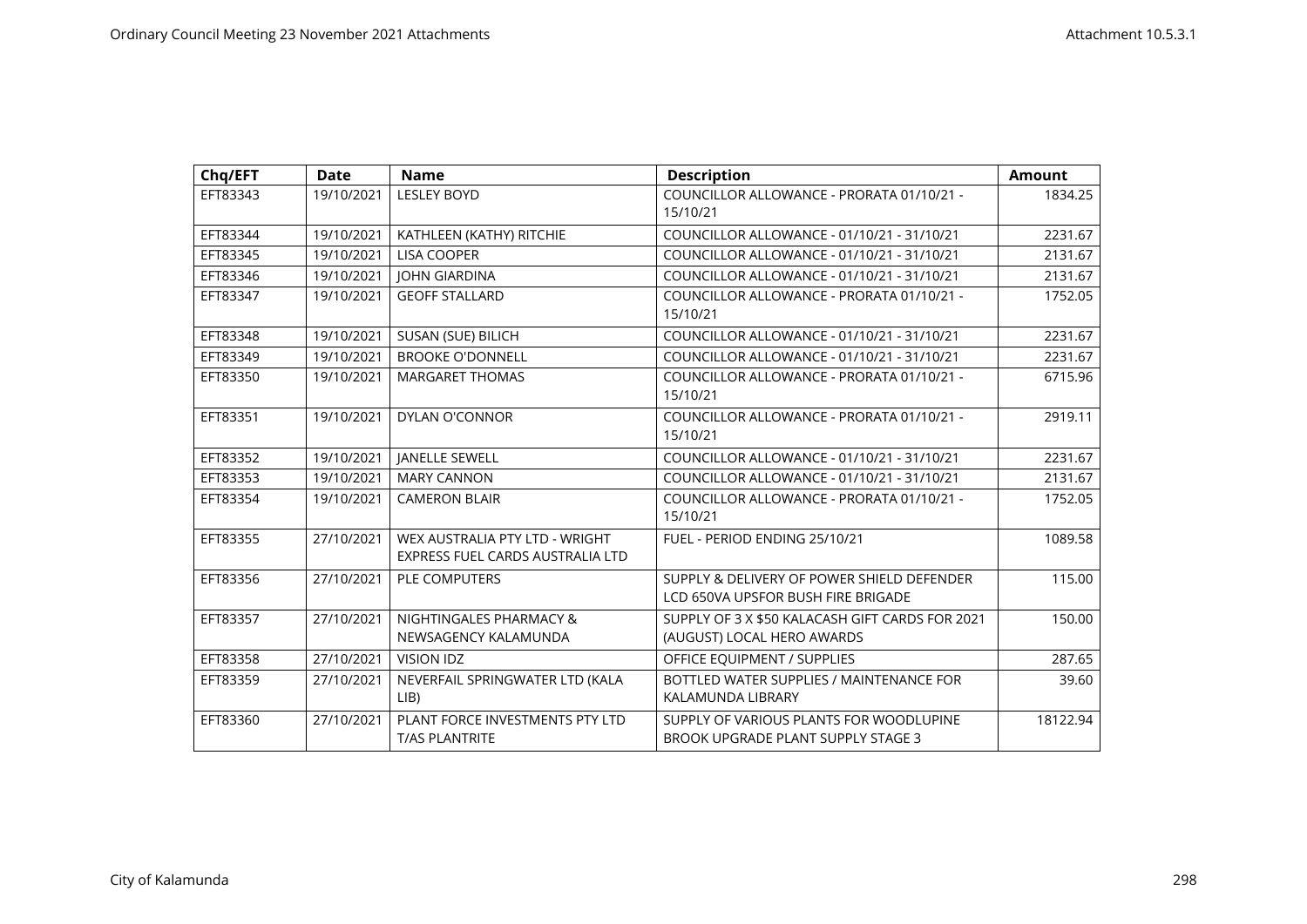| Chq/EFT  | <b>Date</b> | <b>Name</b>                                                 | <b>Description</b>                                                                                                                   | <b>Amount</b> |
|----------|-------------|-------------------------------------------------------------|--------------------------------------------------------------------------------------------------------------------------------------|---------------|
| EFT83361 | 27/10/2021  | EXTERIA (LANDMARK ENGINEERING AND<br><b>DESIGN PTY LTD)</b> | SUPPLY OF 3 X COMMANDER BIN POST KEYS                                                                                                | 101.20        |
| EFT83362 | 27/10/2021  | <b>RUDD INDUSTRIAL</b>                                      | SUPPLY & DELIVERY OF PROTECTIVE WEAR & GOODS<br><b>FOR OPERATIONS CENTRE</b>                                                         | 1803.10       |
| EFT83363 | 27/10/2021  | <b>FREESTYLE NOW</b>                                        | DELIVERY OF SKATEPARK COACHING SESSIONS<br>OCTOBER 8TH AT FORRESTFIELD SKATE PARK                                                    | 385.00        |
| EFT83364 | 27/10/2021  | NEVERFAIL SPRINGWATERLTD<br>(FORRESTFIELD LIB)              | BOTTLED WATER SUPPLIES / MAINTENANCE FOR<br><b>FORRESTFIELD LIBRARY</b>                                                              | 39.60         |
| EFT83365 | 27/10/2021  | AFGRI EQUIPMENT AUSTRALIA PTY LTD                           | PLANT / VEHICLE PARTS                                                                                                                | 273.90        |
| EFT83366 | 27/10/2021  | ELEMENT ADVISORY PTY LTD                                    | PROFESSIONAL PLANNING SERVICES FOR<br>FORRESTFIELD NORTH STRUCTURE PLAN &<br>RESIDENTIAL PRECINCT LOCAL PLANNING SCHEME<br>AMENDMENT | 15784.97      |
| EFT83367 | 27/10/2021  | ID CONSULTING PTY LTD (INFORMED<br>DECISIONS)               | QUARTERLY SUBSCRIPTION TO FORECAST.ID,<br>PROFILE.ID AND ATLAS.ID. - OCTOBER TO DECEMBER<br>2021                                     | 7480.00       |
| EFT83368 | 27/10/2021  | <b>VE GRAPHICS PTY LTD</b>                                  | SUPPLY OF BANNERS FOR VARIOUS EVENTS                                                                                                 | 2381.50       |
| EFT83369 | 27/10/2021  | <b>TOTALLY WORKWEAR</b>                                     | SUPPLY OF PROTECTIVE CLOTHING                                                                                                        | 1395.16       |
| EFT83370 | 27/10/2021  | <b>HERO PTY LTD</b>                                         | <b>RATES REFUND</b>                                                                                                                  | 74947.04      |
| EFT83371 | 27/10/2021  | <b>BROWNES DAIRY - ADMIN</b>                                | MILK SUPPLY FOR ADMIN BUILDING                                                                                                       | 69.84         |
| EFT83372 | 27/10/2021  | RICHARD & ANGELA PARKER                                     | <b>BUILDING APPLICATION FEE REFUND</b>                                                                                               | 292.55        |
| EFT83373 | 27/10/2021  | <b>BRANDI JANE HOUSE</b>                                    | <b>BUILDING APPLICATION FEE REFUND</b>                                                                                               | 61.65         |
| EFT83374 | 27/10/2021  | <b>JAMES BENNETT</b>                                        | PART GYM MEMBERSHIP REFUND FOR HIGH<br><b>WYCOMBE</b>                                                                                | 105.85        |
| EFT83375 | 27/10/2021  | <b>AUSTRALIAN SERVICES UNION</b>                            | <b>PAYROLL DEDUCTIONS</b>                                                                                                            | 77.70         |
| EFT83376 | 27/10/2021  | CITY OF KALAMUNDA STAFF SOCIAL<br><b>CLUB</b>               | PAYROLL DEDUCTIONS                                                                                                                   | 142.00        |
| EFT83377 | 27/10/2021  | <b>BUNNINGS BUILDING SUPPLIES</b>                           | HARDWARE SUPPLIES FOR VARIOUS LOCATIONS                                                                                              | 1240.76       |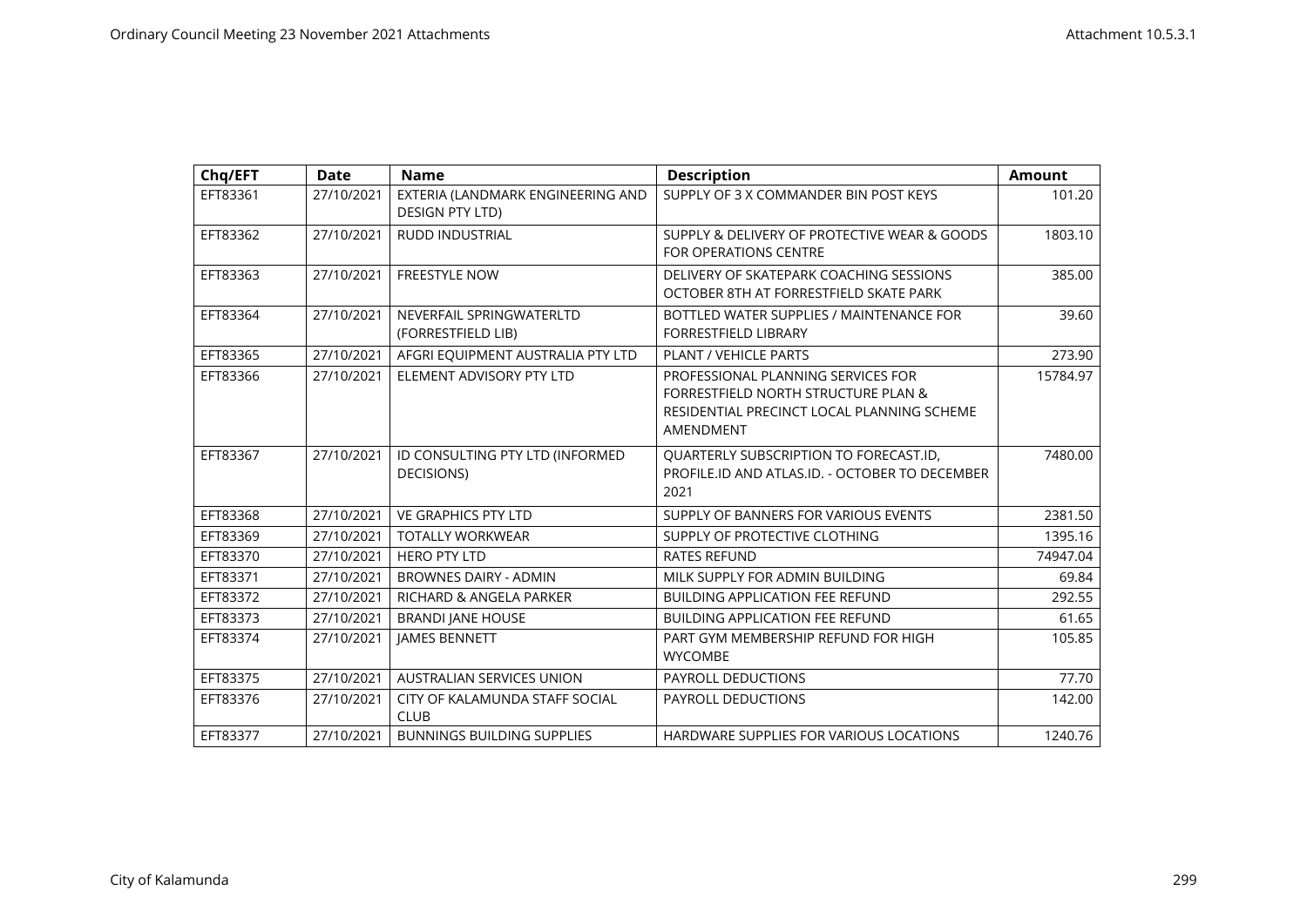| Chq/EFT  | <b>Date</b> | <b>Name</b>                                                   | <b>Description</b>                                                                     | <b>Amount</b> |
|----------|-------------|---------------------------------------------------------------|----------------------------------------------------------------------------------------|---------------|
| EFT83378 | 27/10/2021  | COATES HIRE OPERATIONS PTY LTD                                | PLANT / EQUIPMENT HIRE                                                                 | 307.58        |
| EFT83379 | 27/10/2021  | NAPA - A DIVISION OF GPC ASIA PACIFIC<br>PTY LTD              | PLANT / VEHICLE PARTS                                                                  | 1163.78       |
| EFT83380 | 27/10/2021  | KALAMUNDA TOYOTA                                              | PLANT / VEHICLE PARTS                                                                  | 1045.42       |
| EFT83381 | 27/10/2021  | <b>MAXWELL ROBINSON &amp; PHELPS PEST</b><br>MANAGEMENT (MRP) | PEST CONTROL SERVICES AT VARIOUS LOCATIONS                                             | 1402.50       |
| EFT83382 | 27/10/2021  | MCLEODS BARRISTERS & SOLICITORS                               | <b>LEGAL EXPENSES</b>                                                                  | 52610.96      |
| EFT83383 | 27/10/2021  | CLEANAWAY                                                     | WASTE / RECYCLING & BULK BIN DISPOSAL SERVICES<br><b>FEES</b>                          | 264779.78     |
| EFT83384 | 27/10/2021  | <b>TELSTRA CORPORATION</b>                                    | <b>TELEPHONE / INTERNET EXPENSES</b>                                                   | 4183.40       |
| EFT83385 | 27/10/2021  | WALKERS HARDWARE (MITRE 10)                                   | <b>HARDWARE SUPPLIES</b>                                                               | 272.02        |
| EFT83386 | 27/10/2021  | <b>ECHO NEWSPAPER</b>                                         | ADVERTISING FOR VARIOUS JOBS / EVENTS                                                  | 5115.00       |
| EFT83387 | 27/10/2021  | MCKAY EARTHMOVING PTY LTD                                     | PLANT EQUIPMENT AND OPERATOR HIRE FOR<br><b>VARIOUS LOCATIONS</b>                      | 28800.86      |
| EFT83388 | 27/10/2021  | EASTERN METROPOLITAN REGIONAL<br><b>COUNCIL (EMRC)</b>        | DOMESTIC / WASTE CHARGES - RED HILL TIP,<br><b>MATTRESS &amp; TIMBER DISPOSAL FEES</b> | 394853.78     |
| EFT83389 | 27/10/2021  | <b>BORAL CONSTRUCTION MATERIALS</b><br><b>GROUP</b>           | ROAD MATERIALS FOR VARIOUS LOCATIONS                                                   | 1375.28       |
| EFT83390 | 27/10/2021  | <b>JASON SIGNMAKERS</b>                                       | <b>TRAIL SIGNAGE SUPPLIES</b>                                                          | 1960.86       |
| EFT83391 | 27/10/2021  | <b>FASTA COURIERS</b>                                         | <b>COURIER FEES</b>                                                                    | 475.43        |
| EFT83392 | 27/10/2021  | <b>BCITF</b>                                                  | LEVY FEE - SEPTEMBER 2021                                                              | 7780.30       |
| EFT83393 | 27/10/2021  | <b>MCINTOSH &amp; SON</b>                                     | PLANT / VEHICLE PARTS                                                                  | 722.87        |
| EFT83394 | 27/10/2021  | SONIC HEALTHPLUS (KINETIC HEALTH<br>GROUP LTD)                | PREPLACEMENT MEDICALS / BASELINE HEARING<br><b>TESTS</b>                               | 331.10        |
| EFT83395 | 27/10/2021  | STIHL SHOP MIDLAND                                            | PARTS & EQUIPMENT                                                                      | 1798.40       |
| EFT83396 | 27/10/2021  | <b>SG ENVIRO</b>                                              | SEPTIC / GREASE TANK CLEAN OUT SERVICES AT<br><b>VARIOUS LOCATIONS</b>                 | 149.69        |
| EFT83397 | 27/10/2021  | <b>BRADOCK PODIATRY SERVICES PTY LTD</b>                      | PODIATRY SERVICES AT JACK HEALEY CENTRE                                                | 548.20        |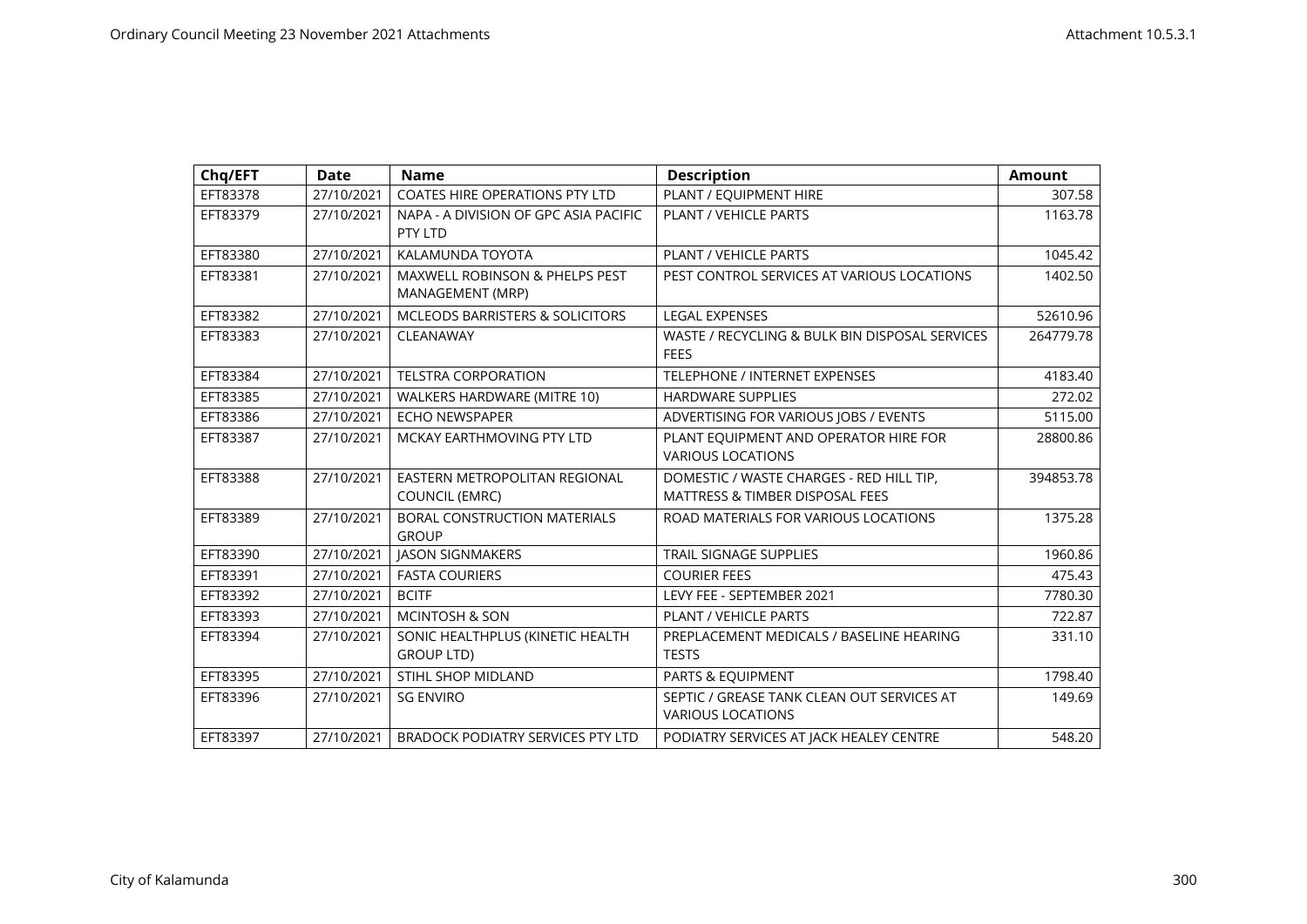| Chq/EFT  | <b>Date</b> | <b>Name</b>                                    | <b>Description</b>                                                                                              | <b>Amount</b> |
|----------|-------------|------------------------------------------------|-----------------------------------------------------------------------------------------------------------------|---------------|
| EFT83398 | 27/10/2021  | <b>LINDLEY CONTRACTING</b>                     | PLUMBING REPAIRS / MAINTENANCE FOR VARIOUS<br>LOCATIONS INCLUDING A NEW DRINKING FOUNTAIN<br>AT LINCOLN RESERVE | 9202.12       |
| EFT83399 | 27/10/2021  | KALA BOB KATS PTY LTD                          | PLANT EQUIPMENT AND OPERATOR HIRE FOR<br><b>VARIOUS LOCATIONS</b>                                               | 8752.70       |
| EFT83400 | 27/10/2021  | <b>SYNERGY</b>                                 | <b>POWER CHARGES</b>                                                                                            | 137752.95     |
| EFT83401 | 27/10/2021  | <b>ALINTA ENERGY</b>                           | <b>GAS CHARGES</b>                                                                                              | 3241.75       |
| EFT83402 | 27/10/2021  | DEPARTMENT OF PREMIER & CABINET                | <b>GOVERNMENT GAZETTE ADVERTISING</b>                                                                           | 234.00        |
| EFT83403 | 27/10/2021  | <b>LGIS WORKCARE SCHEME</b>                    | LGIS INSURANCE - INSTALMENT 2 - LGIS WORKCARE -<br>PERIOD 31/10/21 - 30/06/22                                   | 164925.36     |
| EFT83404 | 27/10/2021  | <b>LGIS LIABILITY SCHEME</b>                   | LGIS INSURANCE - INSTALMENT 2 - LGIS LIABILITY -<br>PERIOD 31/10/21 - 30/06/22                                  | 156404.91     |
| EFT83405 | 27/10/2021  | <b>GRIMES CONTRACTING PTY LTD</b>              | <b>CONTRACTOR BUILDING MAINTENANCE FOR</b><br><b>VARIOUS LOCATIONS</b>                                          | 5145.18       |
| EFT83406 | 27/10/2021  | <b>BGC ASPHALT</b>                             | ROAD MATERIALS FOR VARIOUS LOCATIONS                                                                            | 622.27        |
| EFT83407 | 27/10/2021  | <b>COCKBURN CEMENT</b>                         | ROAD / FOOTPATH MATERIALS                                                                                       | 401.90        |
| EFT83408 | 27/10/2021  | WA LIMESTONE COMPANY                           | ROAD MATERIALS FOR VARIOUS LOCATIONS                                                                            | 2509.34       |
| EFT83409 | 27/10/2021  | MILPRO WA (INCORPORATING HILL TOP<br>TROPHIES) | SUPPLY OF NAME BADGES FOR VARIOUS STAFF                                                                         | 627.00        |
| EFT83410 | 27/10/2021  | <b>BLADON WA PTY LTD</b>                       | <b>MEMORABILIA SUPPLIES</b>                                                                                     | 576.40        |
| EFT83411 | 27/10/2021  | <b>FULTON HOGAN INDUSTRIES PTY LTD</b>         | ROAD MATERIALS FOR VARIOUS LOCATIONS                                                                            | 686.40        |
| EFT83412 | 27/10/2021  | <b>LO-GO APPOINTMENTS</b>                      | HIRE OF TEMPORARY STAFF FOR DEPOT / ADMIN                                                                       | 4677.18       |
| EFT83413 | 27/10/2021  | <b>BRIDGESTONE AUSTRALIA LTD</b>               | PLANT / VEHICLE PARTS                                                                                           | 2178.88       |
| EFT83414 | 27/10/2021  | <b>HOSEMASTERS</b>                             | PLANT / VEHICLE PARTS                                                                                           | 158.80        |
| EFT83415 | 27/10/2021  | <b>CITY OF SWAN</b>                            | COMPLETION OF MIDLAND ROAD SHARED PATH<br>BETWEEN ADELAIDE STREET AND SADLER DRIVE<br><b>HAZELMERE</b>          | 19516.51      |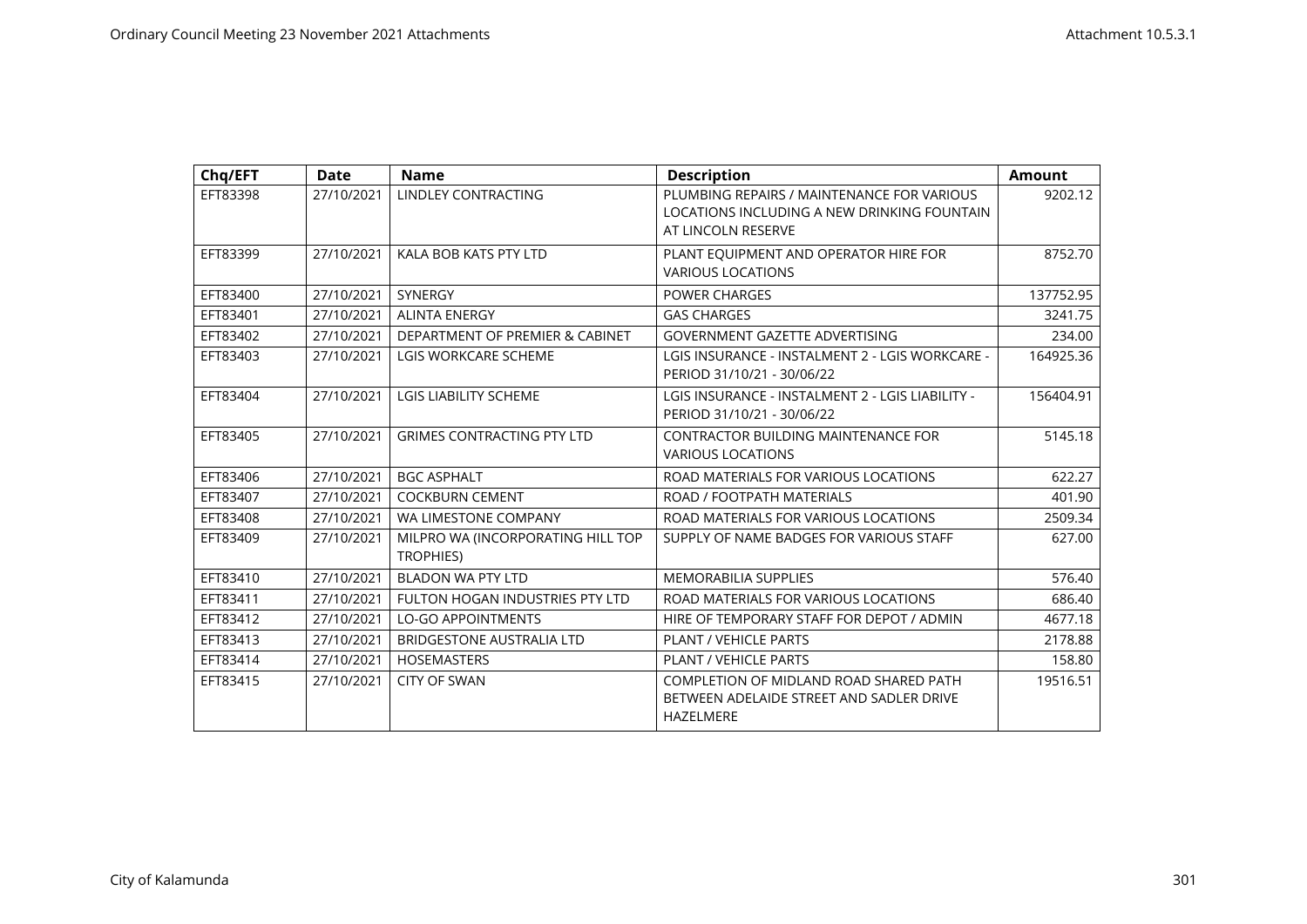| Chq/EFT  | <b>Date</b> | <b>Name</b>                                               | <b>Description</b>                                                                                        | <b>Amount</b> |
|----------|-------------|-----------------------------------------------------------|-----------------------------------------------------------------------------------------------------------|---------------|
| EFT83416 | 27/10/2021  | <b>BENARA NURSERIES</b>                                   | GARDEN / VERGE SUPPLIES FOR TREE PLANTING<br>PROGRAM 2021 & PLANTS UPGRADE FOR<br><b>WOODLUPINE BROOK</b> | 8180.85       |
| EFT83417 | 27/10/2021  | C R KENNEDY & CO                                          | SUPPLY & DELIVERY OF SURVEILLANCE GOODS FOR<br>RANGERS DEPARTMENT                                         | 555.06        |
| EFT83418 | 27/10/2021  | <b>I BLACKWOOD &amp; SON LIMITED</b>                      | <b>GENERAL HARDWARE &amp; PROTECTIVE WEAR SUPPLIES</b>                                                    | 628.40        |
| EFT83419 | 27/10/2021  | <b>SLATER GARTRELL SPORTS</b>                             | SUPPLY & LAY PREMIUM TURF AT SCOTT RESERVE                                                                | 1974.50       |
| EFT83420 | 27/10/2021  | PICKERING BROOK PRIMARY SCHOOL                            | CONTRIBUTION TO BEAUTIFICATION OF THE<br><b>SCHOOL</b>                                                    | 5000.00       |
| EFT83421 | 27/10/2021  | <b>BROWNES DAIRY - OPS CENTRE</b>                         | MILK SUPPLY FOR WORKS DEPOT                                                                               | 100.58        |
| EFT83422 | 27/10/2021  | OCE CORPORATE PTY LTD - OFFICE<br><b>CLEANING EXPERTS</b> | CLEANING SERVICES / CONSUMABLES FOR VARIOUS<br><b>LOCATIONS</b>                                           | 3638.25       |
| EFT83423 | 27/10/2021  | WATTLE GROVE VETERINARY HOSPITAL                          | <b>VETERINARY FEES</b>                                                                                    | 200.00        |
| EFT83424 | 27/10/2021  | CAT WELFARE SOCIETY INC                                   | REHOMING OF UNCLAIMED CATS FROM POUND                                                                     | 132.00        |
| EFT83425 | 27/10/2021  | E & MI ROSHER PTY LTD                                     | <b>PLANT / VEHICLE PARTS</b>                                                                              | 752.04        |
| EFT83426 | 27/10/2021  | <b>ELLENBY TREE FARM</b>                                  | SUPPLY & DELIVERY OF PLANTS FOR 2021 STREET<br>PLANTING & VERGE TREE REPLACEMENTS                         | 13953.50      |
| EFT83427 | 27/10/2021  | <b>MARTIN'S TRAILER PARTS</b>                             | <b>PLANT / VEHICLE PARTS</b>                                                                              | 106.83        |
| EFT83428 | 27/10/2021  | <b>TOTAL EDEN PTY LTD</b>                                 | SUPPLY RETICULATION PARTS AND ASSOCIATED<br><b>MATERIALS</b>                                              | 3511.40       |
| EFT83429 | 27/10/2021  | <b>HAWLEY'S BOBCAT SERVICE</b>                            | PLANT EQUIPMENT AND OPERATOR HIRE FOR<br><b>VARIOUS LOCATIONS</b>                                         | 5976.85       |
| EFT83430 | 27/10/2021  | TOTAL PACKAGING (WA) PTY LTD                              | SUPPLY OF DOG LITTER BAGS                                                                                 | 1716.00       |
| EFT83431 | 27/10/2021  | LPNLC PTY LTD T/A KELYN TRAINING<br><b>SERVICES</b>       | REGISTRATION FOR 2 STAFF TO ATTEND WORK SAFE<br>TRAINING COURSES - BWTM & TC                              | 1300.00       |
| EFT83432 | 27/10/2021  | WA HINO SALES & SERVICE                                   | PLANT / VEHICLE PARTS                                                                                     | 638.72        |
| EFT83433 | 27/10/2021  | <b>GRASSTREES AUSTRALIA</b>                               | <b>GARDEN AND VERGE SUPPLIES</b>                                                                          | 3542.00       |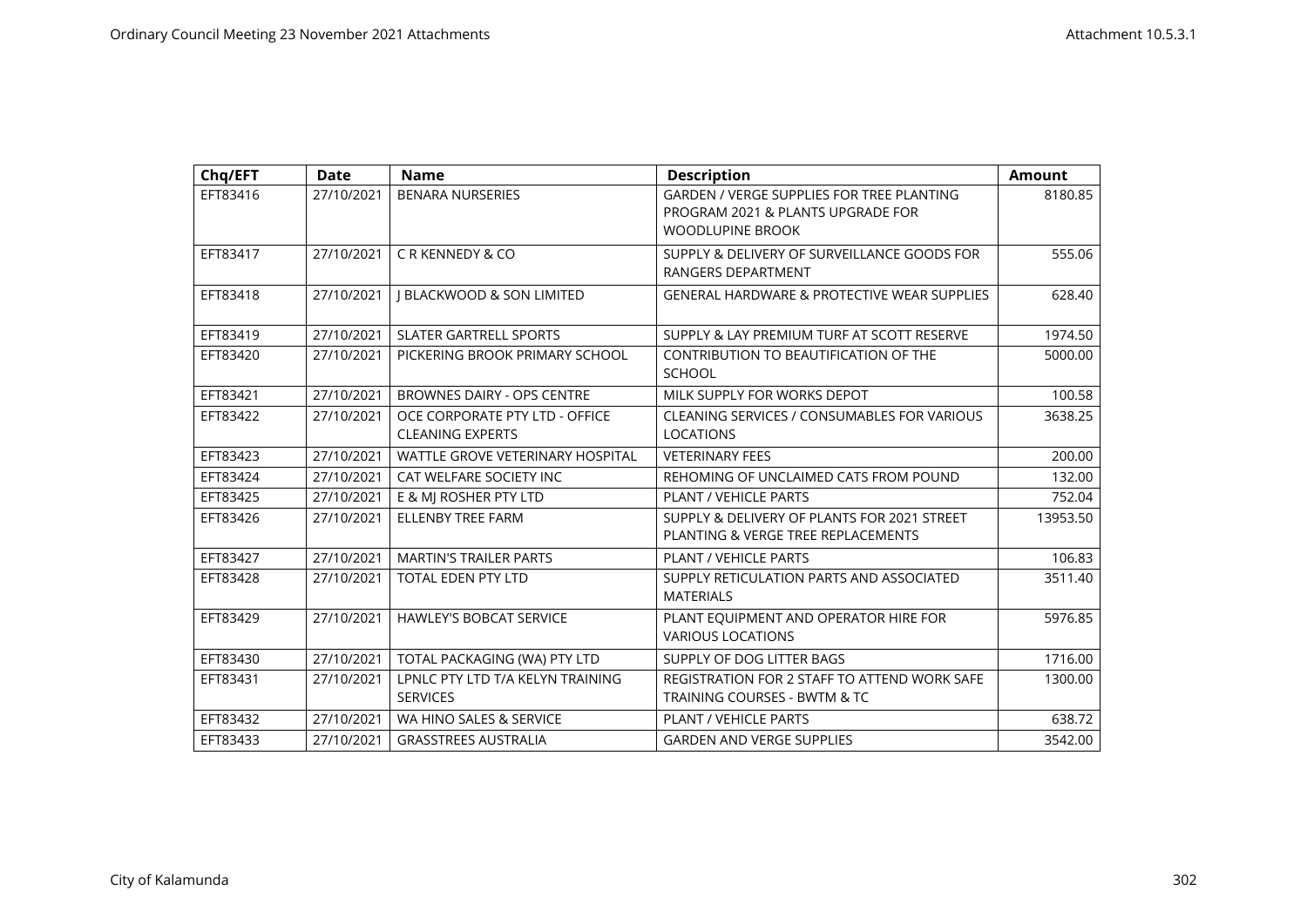| Chq/EFT  | <b>Date</b> | <b>Name</b>                        | <b>Description</b>                              | <b>Amount</b> |
|----------|-------------|------------------------------------|-------------------------------------------------|---------------|
| EFT83434 | 27/10/2021  | DEPARTMENT OF FIRE AND EMERGENCY   | 50% COST WAGES SHARING FOR THE COMMUNITY        | 77350.27      |
|          |             | SERVICES (DFES)                    | FIRE MANAGER FOR THE PERIOD 25/0621 - 30/09/21  |               |
|          |             |                                    | AS PER THE MOU BETWEEN DFES AND THE CITY OF     |               |
|          |             |                                    | KALAMUNDA & 2021/2022 ESL INCOME LOCAL          |               |
|          |             |                                    | <b>GOVERNMENT EMERGENCY SERVICES LEVY</b>       |               |
| EFT83435 | 27/10/2021  | ACCESS ICON PTY LTD T/A CASCADA    | DRAINAGE SUPPLIES FOR VARIOUS LOCATIONS         | 25992.04      |
| EFT83436 | 27/10/2021  | ORBIT HEALTH & FITNESS SOLUTIONS   | SUPPLY & DELIVERY OF VARIOUS GYM EQUIPMEMT      | 510.40        |
| EFT83437 | 27/10/2021  | KALAMUNDA SENIOR HIGH SCHOOL       | SMOOTHIE BIKE HIRE BOND REFUND                  | 202.00        |
| EFT83438 | 27/10/2021  | CENTAMAN SYSTEMS T/AS JONAL        | CENTAMAN ANNUAL LICENSE AND SUPPORT             | 25031.20      |
|          |             | <b>LEISURE</b>                     | SUBSCRIPTION FEE - PERIOD 01/11/21 - 31/10/22 & |               |
|          |             |                                    | PROJECT MANAGEMENT - TEST SERVER MIGRATION      |               |
| EFT83439 | 27/10/2021  | <b>HILL TOP GROUP PTY</b>          | CONTRACTOR BUILDING MAINTENANCE FOR             | 7102.80       |
|          |             |                                    | <b>CEILINGS AT KADS THEATRE</b>                 |               |
| EFT83440 | 27/10/2021  | TALONS HSF PTY LTD T/A TALONS HIGH | ELECTRIC FENCE REPAIRS AT OPERATIONS CENTRE     | 280.50        |
|          |             | <b>SECURITY FENCING</b>            |                                                 |               |
| EFT83441 | 27/10/2021  | KALAMUNDA VOLUNTEER FIRE &         | <b>CONTRIBUTION FOR BART SUBSCRIPTION</b>       | 700.00        |
|          |             | <b>RESCUE</b>                      |                                                 |               |
| EFT83442 | 27/10/2021  | HAYS SPECIALIST RECRUITMENT        | HIRE OF TEMPORARY STAFF FOR ADMIN / DEPOT       | 12547.85      |
|          |             | (AUSTRALIA) PTY LTD                |                                                 |               |
| EFT83443 | 27/10/2021  | <b>LGIS PROPERTY</b>               | LGIS INSURANCE - INSTALMENT 2 - LGIS PROPERTY - | 122202.19     |
|          |             |                                    | PERIOD 31/10/21 - 30/06/22                      |               |
| EFT83444 | 27/10/2021  | QUICK CORPORATE AUST PTY LTD       | STATIONERY & OFFICE SUPPLIES                    | 2674.10       |
| EFT83445 | 27/10/2021  | <b>WREN OIL</b>                    | WASTE OIL RECYCLING - DISPOSAL FEES             | 16.50         |
| EFT83446 | 27/10/2021  | <b>BOC LIMITED</b>                 | SUPPLY OF GAS BOTTLES                           | 1.68          |
| EFT83447 | 27/10/2021  | LOCK, STOCK & FARRELL LOCKSMITH    | PADLOCKS / KEYS SUPPLIES                        | 1811.00       |
|          |             | PTY LTD                            |                                                 |               |
| EFT83448 | 27/10/2021  | <b>G FORCE PRINTING</b>            | SUPPLY OF PRINTED STATIONERY STOCK              | 318.23        |
| EFT83449 | 27/10/2021  | SWAN TOWING SERVICE PTY LTD        | <b>TOWING SERVICES</b>                          | 495.00        |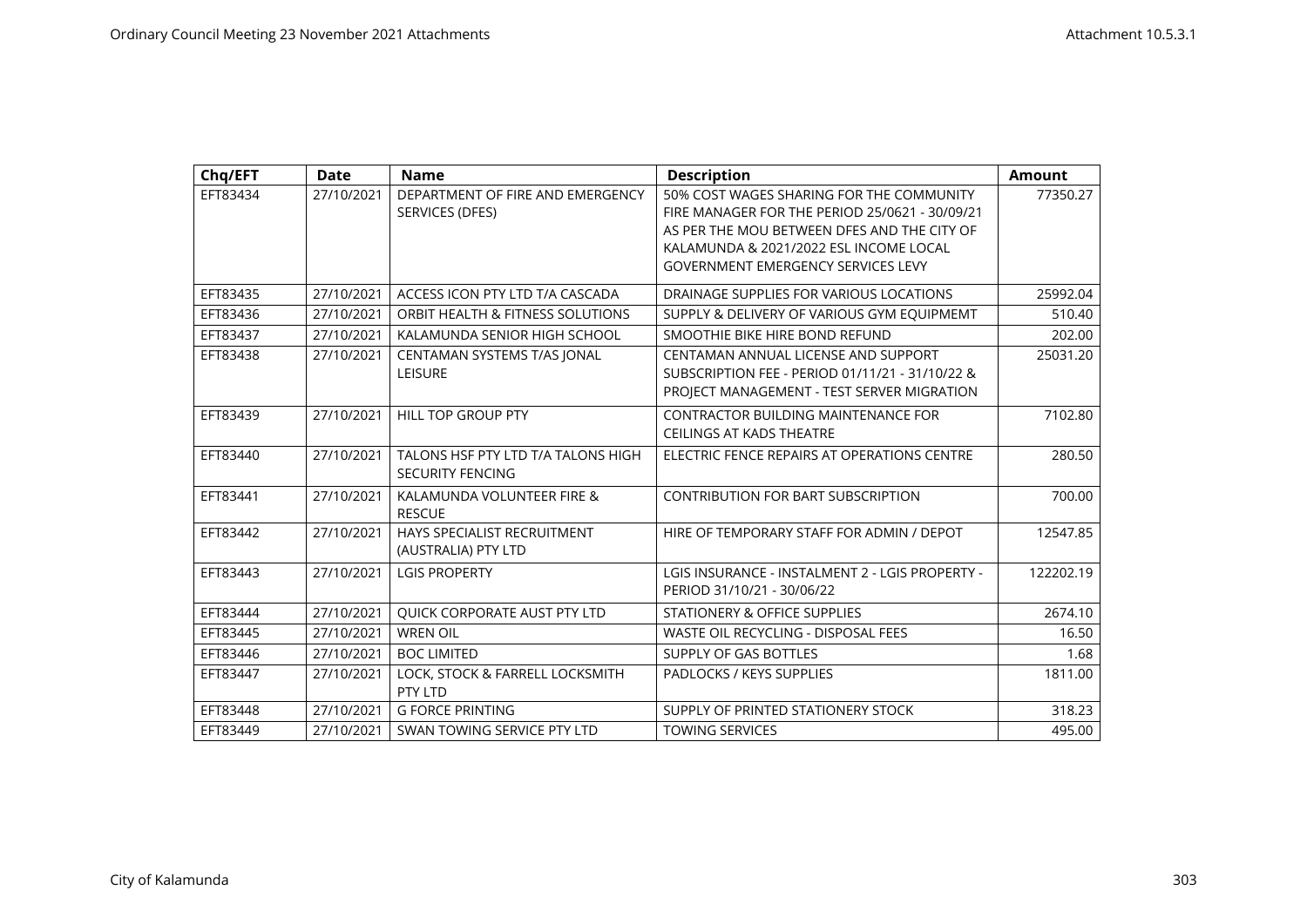| Chq/EFT  | <b>Date</b> | <b>Name</b>                                           | <b>Description</b>                                                                                                      | <b>Amount</b> |
|----------|-------------|-------------------------------------------------------|-------------------------------------------------------------------------------------------------------------------------|---------------|
| EFT83450 | 27/10/2021  | DIRECT TRADES SUPPLY PTY LTD                          | <b>VARIOUS HARDWARE SUPPLIES</b>                                                                                        | 92.60         |
| EFT83451 | 27/10/2021  | SHRED-X PTY LTD                                       | SECURE DOCUMENT DISPOSAL BIN REMOVAL AND<br>REPLACEMENT                                                                 | 33.00         |
| EFT83452 | 27/10/2021  | MARTINS ENVIRONMENTAL SERVICES                        | WEED SPRAYING AND REMOVAL SERVICES AT<br><b>VARIOUS LOCATIONS</b>                                                       | 71549.50      |
| EFT83453 | 27/10/2021  | OFFICEWORKS SUPERSTORES PTY LTD                       | OFFICE SUPPLIES / STATIONERY FOR<br>ADMINISTRATION                                                                      | 60.93         |
| EFT83454 | 27/10/2021  | DOWNER EDI WORKS PTY LTD                              | SUPPLY AND LAY MOUNTABLE KERBING FOR<br><b>VARIOUS LOCATIONS</b>                                                        | 45745.48      |
| EFT83455 | 27/10/2021  | SIFTING SANDS                                         | TOP UP RANGEVIEW PLAYGROUND SANDPIT &<br>MAINTENANCE SAND CLEAN AT VARIOUS<br>LOCATIONS                                 | 11558.80      |
| EFT83456 | 27/10/2021  | <b>ESRI AUSTRALIA PTY LTD</b>                         | SUPPLIES & CONSULTING SERVICES BASED ON<br><b>GEOGRAPHIC INFORMATION SYSTEMS TECHNOLOGY</b>                             | 2090.00       |
| EFT83457 | 27/10/2021  | <b>CABLE LOCATES &amp; CONSULTING</b>                 | LOCATION SERVICES FOR VARIOUS AREAS FOR<br><b>STREET PLANTING</b>                                                       | 12328.25      |
| EFT83458 | 27/10/2021  | VERMEER (WA & NT)                                     | PLANT / VEHICLE PARTS                                                                                                   | 571.42        |
| EFT83459 | 27/10/2021  | <b>MAYDAY EARTHMOVING</b>                             | PLANT AND EQUIPMENT HIRE FEES FOR SEPTEMBER<br>2021                                                                     | 10989.00      |
| EFT83460 | 27/10/2021  | KELLIE RENAE WELCH                                    | PART DOG STERILISATION FEE REFUND                                                                                       | 150.00        |
| EFT83461 | 27/10/2021  | PORTER CONSULTING ENGINEERS                           | CONSULTANCY DESIGN SERVICES FOR THE DESIGN<br>OF THE WELSHPOOL ROAD EAST AND COLDWELL<br>INTERSECTION FOR THE MKSEA DCP | 13200.00      |
| EFT83462 | 27/10/2021  | <b>MATRIX PRODUCTIONS AUSTRALIA PTY</b><br><b>LTD</b> | SUPPLY & DELIVERY OF GLOBES FOR KALAMUNDA<br>PERFORMING ARTS CENTRE                                                     | 114.99        |
| EFT83463 | 27/10/2021  | <b>WOOLWORTHS GROUP LIMITED</b>                       | <b>GROCERY SUPPLIES</b>                                                                                                 | 904.28        |
| EFT83464 | 27/10/2021  | <b>GLENDA DAWN CHARLTON (PODIATRY)</b>                | PODIATRY SERVICES AT JACK HEALEY CENTRE                                                                                 | 364.65        |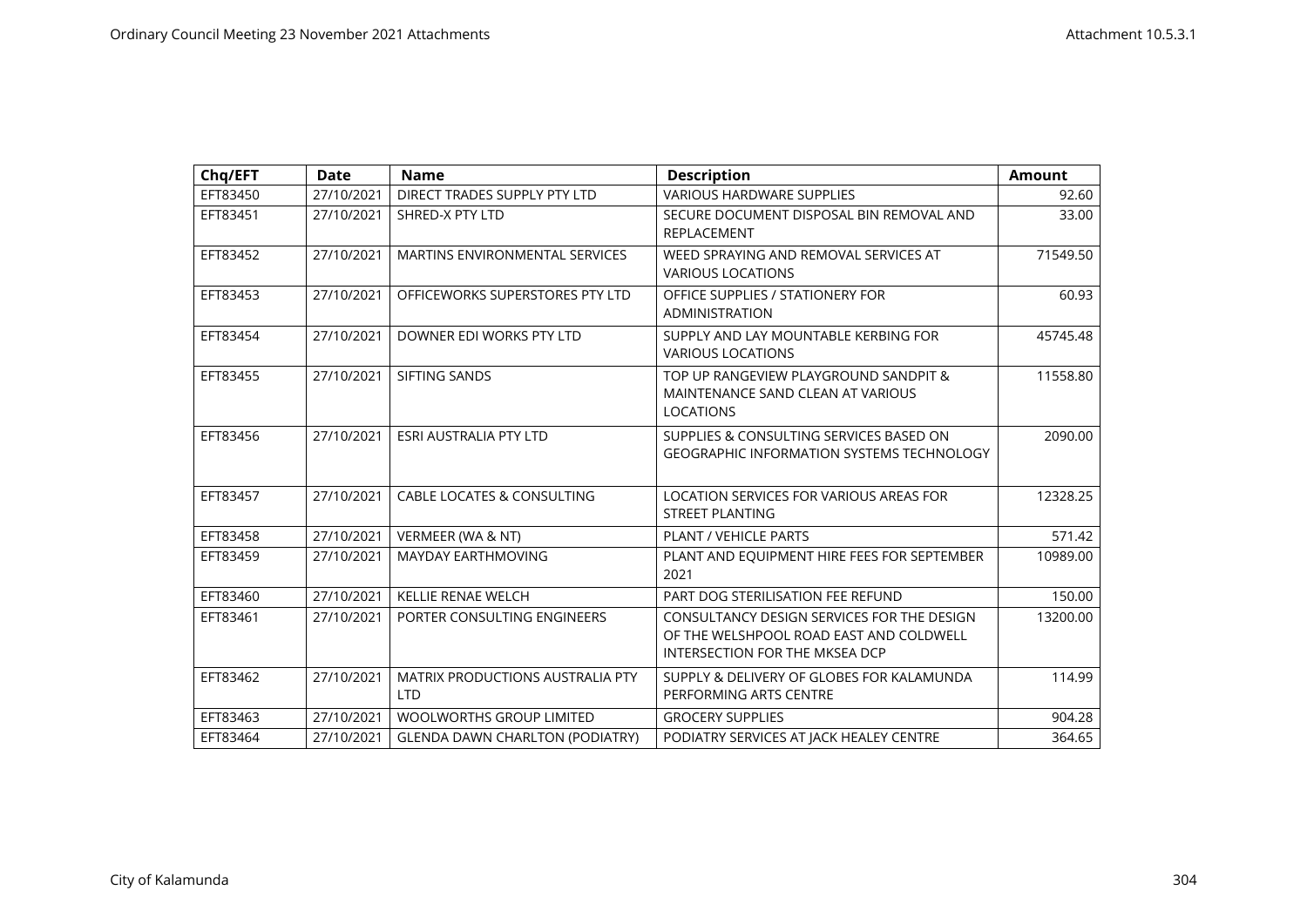| Chq/EFT  | <b>Date</b> | <b>Name</b>                                            | <b>Description</b>                                                                                                                                                                                  | <b>Amount</b> |
|----------|-------------|--------------------------------------------------------|-----------------------------------------------------------------------------------------------------------------------------------------------------------------------------------------------------|---------------|
| EFT83465 | 27/10/2021  | <b>WOODLANDS</b>                                       | SUPPLY TWO A280 D LEAF GREEN DRINK FOUNTAINS<br>AT VIRGILIA WAY RESERVE                                                                                                                             | 10795.40      |
| EFT83466 | 27/10/2021  | BOYA EQUIPMENT PTY LTD                                 | <b>PLANT / VEHICLE PARTS</b>                                                                                                                                                                        | 2121.94       |
| EFT83467 | 27/10/2021  | THE PERTH MINT AUSTRALIA                               | SUPPLY & DELIVERY OF 60 X 2021 CITIZENSHIP<br><b>COINS</b>                                                                                                                                          | 308.00        |
| EFT83468 | 27/10/2021  | 360 ENVIRONMENTAL PTY LTD                              | PROGRESS CLAIM NO:1 - GROUND AND GAS<br>SAMPLING (64) ALONG WITH RESULTS AND CRITERIA<br>TABULATION IS REQUIRED ON THE LISTED POSSIBLY<br>CONTAMINATED SITES UNDER NOTIFICATION FROM<br><b>DWER</b> | 4620.00       |
| EFT83469 | 27/10/2021  | ECOSCAPE AUSTRALIA PTY LTD                             | GIS SUPPORT - DIEBACK MAPPING AND DIGITISING<br><b>DATA</b>                                                                                                                                         | 330.00        |
| EFT83470 | 27/10/2021  | KYOCERA DOCUMENT SOLUTIONS<br><b>AUSTRALIA PTY LTD</b> | PHOTOCOPIER SERVICE COSTS FOR VARIOUS<br><b>LOCATIONS</b>                                                                                                                                           | 4816.67       |
| EFT83471 | 27/10/2021  | LESMURDIE ARTS & CRAFT GROUP INC                       | REFUND FOR TEMP FOOD STALL APPROVAL - FEE<br>WAS NOT APPLICABLE FOR NOT FOR PROFIT<br><b>COMMUNITY GROUP</b>                                                                                        | 79.00         |
| EFT83472 | 27/10/2021  | DRAINFLOW SERVICES PTY LTD                             | CLEANING / MAINTAINING STORM WATER DRAINS AT<br><b>VARIOUS LOCATIONS</b>                                                                                                                            | 16808.00      |
| EFT83473 | 27/10/2021  | FORESTVALE TREES PTY LTD                               | SUPPLY & DELIVERY OF VARIOUS PLANTS FOR HALE<br><b>ROAD WIDENING</b>                                                                                                                                | 20141.00      |
| EFT83474 | 27/10/2021  | CONTRAFLOW                                             | TRAFFIC MANAGEMENT FOR VARIOUS LOCATIONS                                                                                                                                                            | 84975.86      |
| EFT83475 | 27/10/2021  | WARUNI WIJESINGHA                                      | <b>KEY &amp; HALL BOND REFUND</b>                                                                                                                                                                   | 1050.00       |
| EFT83476 | 27/10/2021  | <b>GUNDRY'S CARPET CHOICE</b>                          | CARPET TILES FOR HARTFIELD PARK RECREATION<br><b>CENTRE &amp; WOODLUPINE FAMILY CENTRE</b>                                                                                                          | 5384.00       |
| EFT83477 | 27/10/2021  | STATE WIDE TURF SERVICES                               | TURF SUPPLIES / MAINTENANCE AT HARTFIELD PARK                                                                                                                                                       | 27302.00      |
| EFT83478 | 27/10/2021  | <b>JAIN PATRICK BALLANTYNE</b>                         | <b>KEY &amp; HALL BOND REFUND</b>                                                                                                                                                                   | 250.00        |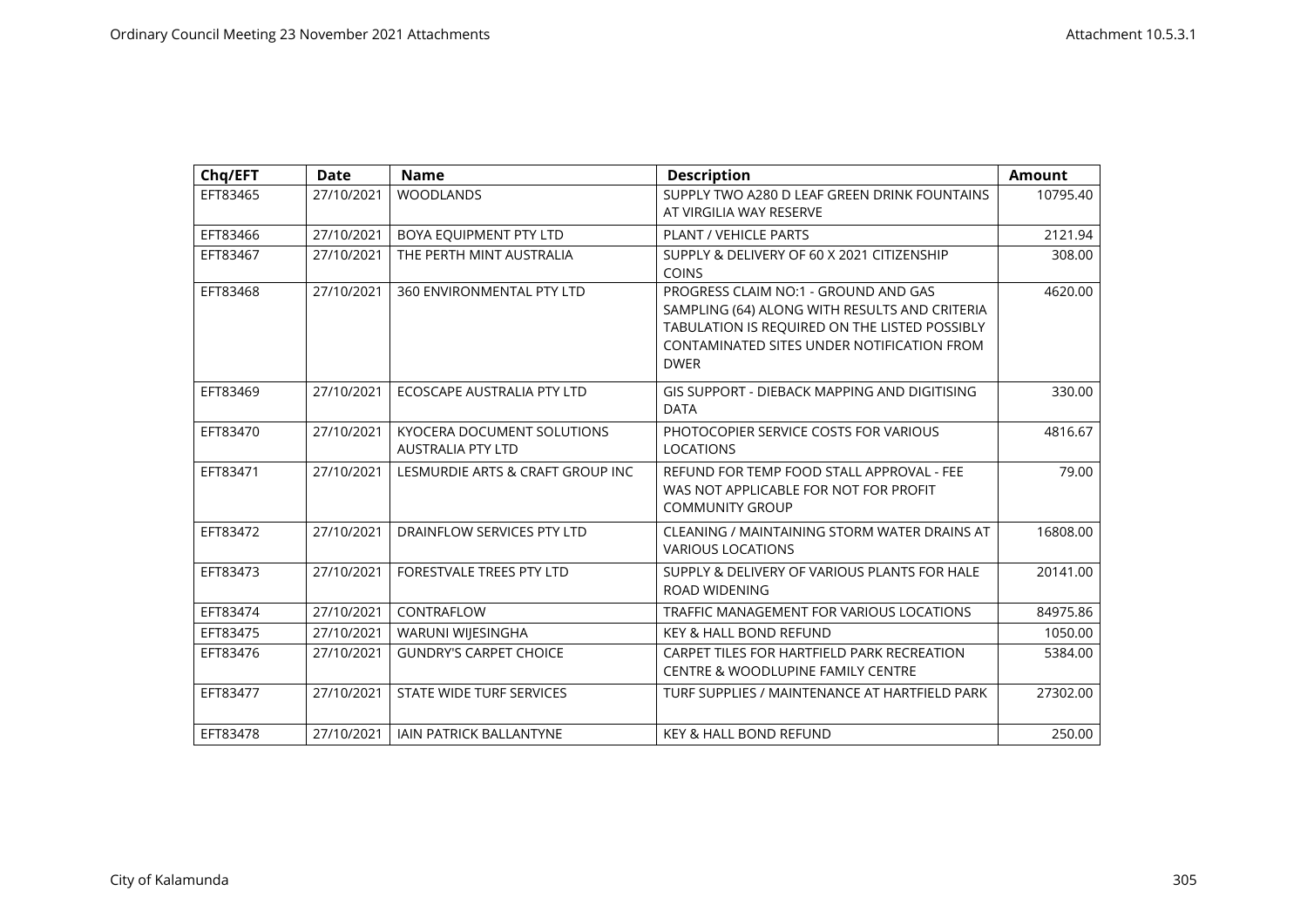| Chq/EFT  | <b>Date</b> | <b>Name</b>                                          | <b>Description</b>                                                                                                                                                         | <b>Amount</b> |
|----------|-------------|------------------------------------------------------|----------------------------------------------------------------------------------------------------------------------------------------------------------------------------|---------------|
| EFT83479 | 27/10/2021  | WEST-SURE GROUP PTY LTD                              | CASH IN TRANSIT SEPTEMBER 2021                                                                                                                                             | 1391.34       |
| EFT83480 | 27/10/2021  | <b>CHEMCENTRE</b>                                    | 2 X WATER SAMPLING FOR 35 GILCHRIST ROAD<br>LESMURDIE - 13 SEPT 2021                                                                                                       | 220.00        |
| EFT83481 | 27/10/2021  | THE GOOD GUYS                                        | <b>ELECTRICAL SUPPLIES</b>                                                                                                                                                 | 299.00        |
| EFT83482 | 27/10/2021  | FUJI XEROX AUSTRALIA PTY LTD                         | PHOTOCOPYING SERVICES FOR VARIOUS LOCATIONS                                                                                                                                | 242.50        |
| EFT83483 | 27/10/2021  | <b>COMPLETE OFFICE SUPPLIES PTY</b><br>LIMITED (COS) | VARIOUS STATIONERY SUPPLIES FOR ZIG ZAG<br><b>CULTURAL CENTRE</b>                                                                                                          | 228.92        |
| EFT83484 | 27/10/2021  | REMONDIS AUSTRALIA PTY LTD                           | COLLECTION & RECYCLING OF CARDBOARD AT<br><b>WALLISTION TRANSFER STATION</b>                                                                                               | 1177.95       |
| EFT83485 | 27/10/2021  | NILUFAR MALLAL                                       | REFUND OF WHITEGOODS COLLECTION FEE                                                                                                                                        | 17.00         |
| EFT83486 | 27/10/2021  | DYMOCKS PERTH PTY LTD T/A DYMOCKS<br><b>MIDLAND</b>  | VARIOUS SUPPLIES FOR HIGH WYCOMBE LIBRARY                                                                                                                                  | 393.19        |
| EFT83487 | 27/10/2021  | <b>FOXTEL</b>                                        | MONTHLY SUBSCRIPTION FEE - OCTOBER 2021                                                                                                                                    | 210.00        |
| EFT83488 | 27/10/2021  | KALAMUNDA ELECTRICS                                  | ELECTRICAL REPAIRS / MAINTENANCE FOR VARIOUS<br>LOCATIONS INCLUDING SUPPLY & INSTALL NEW<br>LIGHTING AT CARPARK AT HIGH WYCOMBE LIBRARY<br>& A NEW SWITCHBOARD AT KARU DAM | 21737.67      |
| EFT83489 | 27/10/2021  | AAAC TOWING PTY LTD                                  | <b>TOWING SERVICES FEES</b>                                                                                                                                                | 264.00        |
| EFT83490 | 27/10/2021  | NATURE PLAY SOLUTIONS                                | 15% PART PAYMENT - DESIGN OF PLAYSPACE &<br>SKATE PARK FOR STIRK PARK                                                                                                      | 52662.50      |
| EFT83491 | 27/10/2021  | CHEMSOL AUSTRALIA PTY LTD &<br><b>POWERUP</b>        | SUPPLY & DELIVERY OF POWERUP QUICK CLEAN HD<br><b>DEGREASER 200LTRS</b>                                                                                                    | 544.50        |
| EFT83492 | 27/10/2021  | NICHOLAS ROUND                                       | REIMBURSEMENT OF COSTS RELATING TO SHANDY -<br><b>GRAFFITI WORKING DOG</b>                                                                                                 | 632.00        |
| EFT83493 | 27/10/2021  | PUBLIC SPEAKING DYNAMICS (PETER<br>DHU)              | REGISTRATION FOR A STAFF MEMBER TO ATTEND<br>PUBLIC SPEAKING WITH CONFIDENCE AND POISE<br><b>COURSE</b>                                                                    | 440.00        |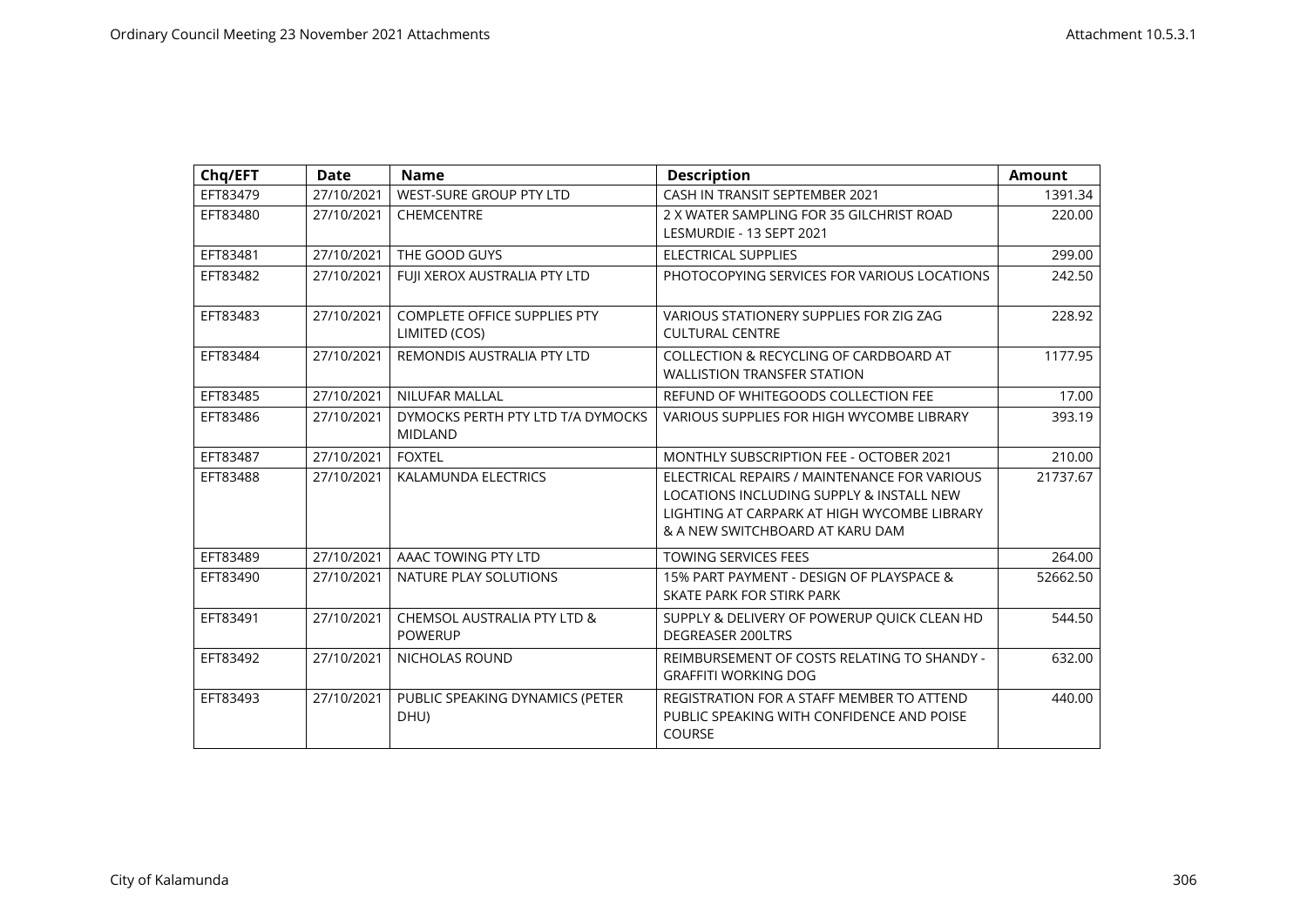| Chq/EFT  | <b>Date</b> | <b>Name</b>                         | <b>Description</b>                             | <b>Amount</b> |
|----------|-------------|-------------------------------------|------------------------------------------------|---------------|
| EFT83494 | 27/10/2021  | EQUIFAX AUSTRALASIA CREDIT RATINGS  | INDEPENDENT FINANCIAL AND PERFORMANCE          | 735.90        |
|          |             | PTY LTD (CORPORATE SCORECARD PTY)   | ASSESSMENT FOR VARIOUS COMPANIES               |               |
|          |             | <b>LTD</b>                          |                                                |               |
| EFT83495 | 27/10/2021  | SPARKS REFRIGERATION AND            | DEGASSING OF FRIDGES FREEZERS AND AIR          | 1223.20       |
|          |             | <b>AIRCONDITIONING</b>              | CONDITIONERS AT WALLISTON TRANSFER STATION     |               |
| EFT83496 | 27/10/2021  | TALIS CONSULTANTS PTY LTD ATF TALIS | DETAILED DESIGN & CONSULT SERVICES FOR THE     | 4141.50       |
|          |             | <b>UNIT TRUST</b>                   | DELIVERY OF WOODLUPINE #3 LIVING STREAM        |               |
| EFT83497 | 27/10/2021  | LISA & STEPHEN SPRY                 | <b>HALL BOND REFUND</b>                        | 200.00        |
| EFT83498 | 27/10/2021  | <b>ZIRCODATA PTY LTD</b>            | MONTHLY OFFSITE STORAGE FEES - PERIOD          | 1061.21       |
|          |             |                                     | 26/08/21-25/09/21                              |               |
| EFT83499 | 27/10/2021  | THE WARDLE DISCRENTIONARY TRUST     | DELIVERY OF A SERIES OF MOUNTAIN BIKING EVENTS | 3900.00       |
|          |             | T/A ROCK & ROLL MOUNTAIN BIKING     | THROUGHOUT OCTOBER 2021                        |               |
| EFT83500 | 27/10/2021  | MAXIMUS TRUST T/A ASSET             | DATA COLLECTION OF CITY DRAINAGE ASSETS IN     | 12494.90      |
|          |             | INFRASTRUCTURE MANAGEMENT           | THE LOWER HELENA CATCHMENT                     |               |
| EFT83501 | 27/10/2021  | ASHLEE PAIGE CUNNINGHAM             | <b>KEY &amp; HALL BOND REFUND</b>              | 550.00        |
| EFT83502 | 27/10/2021  | AMAZING CLEAN BLINDS LESMURDIE      | WINDOW BLIND CLEANING REPAIRS AND              | 300.00        |
|          |             |                                     | REPLACEMENT SERVICES AT OPERATIONS CENTRE      |               |
| EFT83503 | 27/10/2021  | DAYTONE PRINTING PTY LTD            | PRINTING OF BROCHURES / INVITES FOR VARIOUS    | 929.50        |
|          |             |                                     | <b>LOCATIONS</b>                               |               |
| EFT83504 | 27/10/2021  | WEST TIP WASTE CONTROL PTY LTD      | TIP FEES - REMOVAL & PROCESSING OF VARIOUS     | 55982.92      |
|          |             |                                     | <b>WASTE</b>                                   |               |
| EFT83505 | 27/10/2021  | THE LUCKY CHARM                     | NEWSPAPERS / MAGAZINES SUPPLIES FOR            | 41.50         |
|          |             |                                     | KALAMUNDA LIBRARY & FINANCE DEPARTMENT         |               |
| EFT83506 | 27/10/2021  | PERTH PATIO MAGIC PTY LTD           | <b>BUILDING APPLICATION FEE REFUND</b>         | 171.65        |
| EFT83507 | 27/10/2021  | <b>JANINE HADFIELD</b>              | <b>KEY &amp; HALL BOND REFUND</b>              | 250.00        |
| EFT83508 | 27/10/2021  | BLUE STEEL ENTERPRISES PTY LTD T/A  | MAINTENANCE EQUIPMENT / SUPPLIES FOR FIRE      | 7027.34       |
|          |             | FRONTLINE FIRE & RESCUE EQUIPMENT   | <b>AND RESCUE</b>                              |               |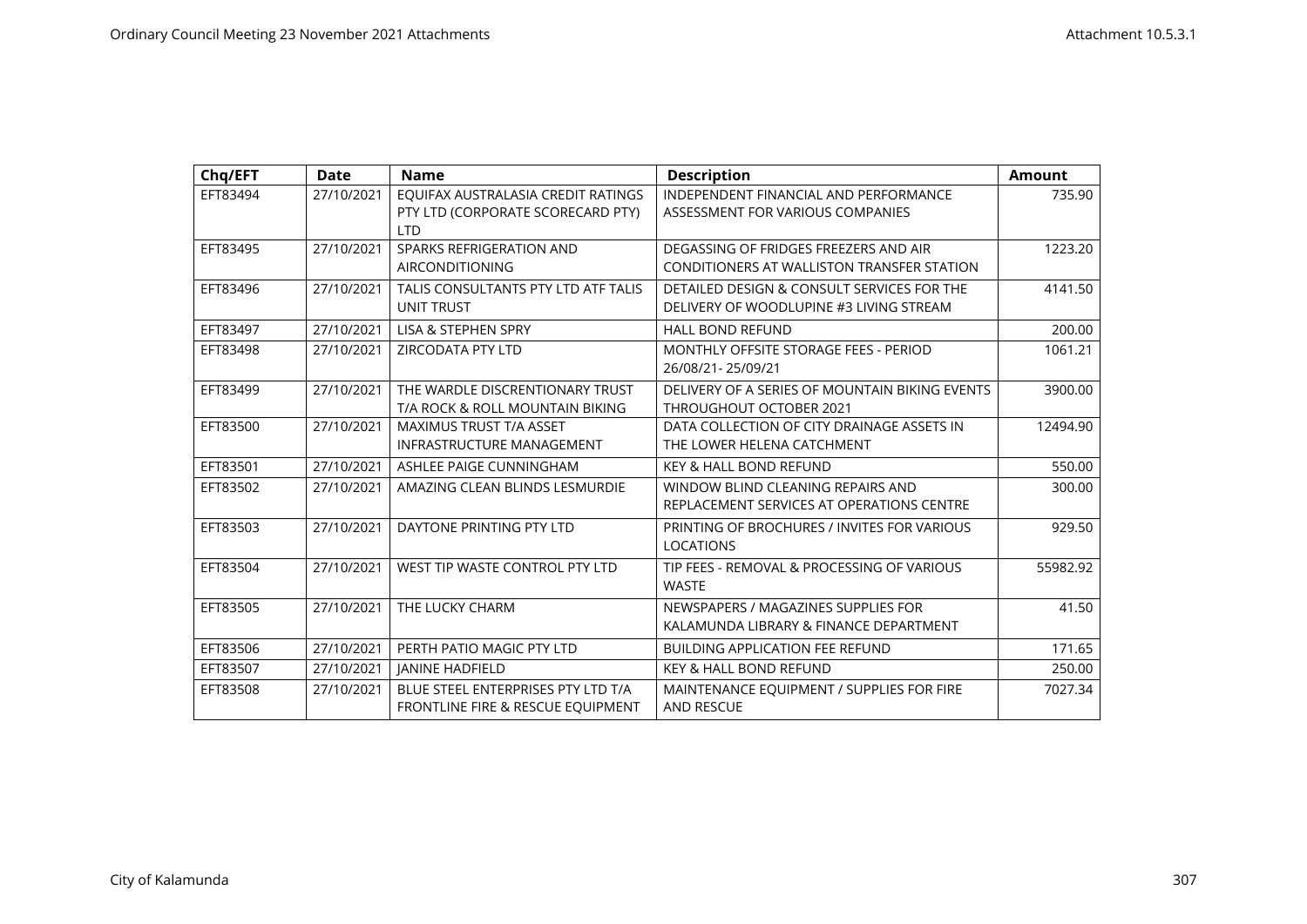| Chq/EFT  | <b>Date</b> | <b>Name</b>                                                | <b>Description</b>                                                                                                      | <b>Amount</b> |
|----------|-------------|------------------------------------------------------------|-------------------------------------------------------------------------------------------------------------------------|---------------|
| EFT83509 | 27/10/2021  | <b>QUALITY PRESS</b>                                       | SUPPLY, PRINTING & DELIVERY OF VARIOUS POSTERS<br>& MAPS                                                                | 3351.14       |
| EFT83510 | 27/10/2021  | ARBORWEST TREE FARM                                        | SUPPLY AND DELIVERY OF PLANTS FOR 2021 STREET<br>TREE PLANTING PROGRAM                                                  | 3278.00       |
| EFT83511 | 27/10/2021  | <b>HELLO PERTH</b>                                         | PERTH HILLS VISITOR CENTRE ADVERTISING,<br><b>GREATER PERTH MAP - OCTOBER 2021</b>                                      | 975.00        |
| EFT83512 | 27/10/2021  | <b>CLEARTECH WASTE MANAGEMENT PTY</b><br><b>LTD</b>        | DISPOSAL OF HAZARDOUS WASTE AT WALLISTON<br><b>TRANSFER STATION</b>                                                     | 422.67        |
| EFT83513 | 27/10/2021  | BRETT DAVID INVESTMENTS PTY LTD T/A<br>SUCCESSFUL PROJECTS | DEFECTS LIABILITY PERIOD - VARIATION REQUEST # 2<br>- KALAMUNDA COMMUNITY CENTRE BUILDING                               | 1466.12       |
| EFT83514 | 27/10/2021  | <b>IUSTIN BALCOMBE</b>                                     | PART DOG REFUND DUE TO STERILISATION                                                                                    | 30.00         |
| EFT83515 | 27/10/2021  | SPICK AND SPAN COMMERCIAL<br>PROPERTY MAINTENANCE PTY LTD  | EMERGENCY CLEANING AT CYRIL ROAD HALL                                                                                   | 84.70         |
| EFT83516 | 27/10/2021  | <b>ENTIRE FIRE MANAGEMENT</b>                              | FIREBREAK MAINTENANCE AT VARIOUS LOCATIONS                                                                              | 20626.76      |
| EFT83517 | 27/10/2021  | RELATIONSHIPS AUSTRALIA WA INC                             | EMPLOYMENT ASSISTANCE PROGRAM SESSIONS                                                                                  | 1650.00       |
| EFT83518 | 27/10/2021  | DOWSING GROUP PTY LTD                                      | SUPPLY & LAY CONCRETE PATHWAYS,<br>MAINTENANCE & MISC WORKS AT VARIOUS<br><b>LOCATIONS</b>                              | 11803.70      |
| EFT83519 | 27/10/2021  | SIGNARAMA WELSHPOOL                                        | <b>GENERAL DESIGN SETUP AND PROOF</b>                                                                                   | 265.49        |
| EFT83520 | 27/10/2021  | <b>CORSIGN WA PTY LTD</b>                                  | SUPPLIES OF SIGNAGE AND RELATED EQUIPMENT                                                                               | 8339.10       |
| EFT83521 | 27/10/2021  | <b>MANAGED RECHARGE</b>                                    | <b>GROUNDWATER SAMPLING AND MONITORING AT</b><br><b>HARTFIELD PARK</b>                                                  | 3627.65       |
| EFT83522 | 27/10/2021  | URBAQUA LTD                                                | PART PAYMENT - DETAILED CIVIL CONSTRUCTION<br>DESIGNS FOR STAGE 2 FORRESTFIELD WOODLUPINE<br><b>BROOK LIVING STREAM</b> | 13860.00      |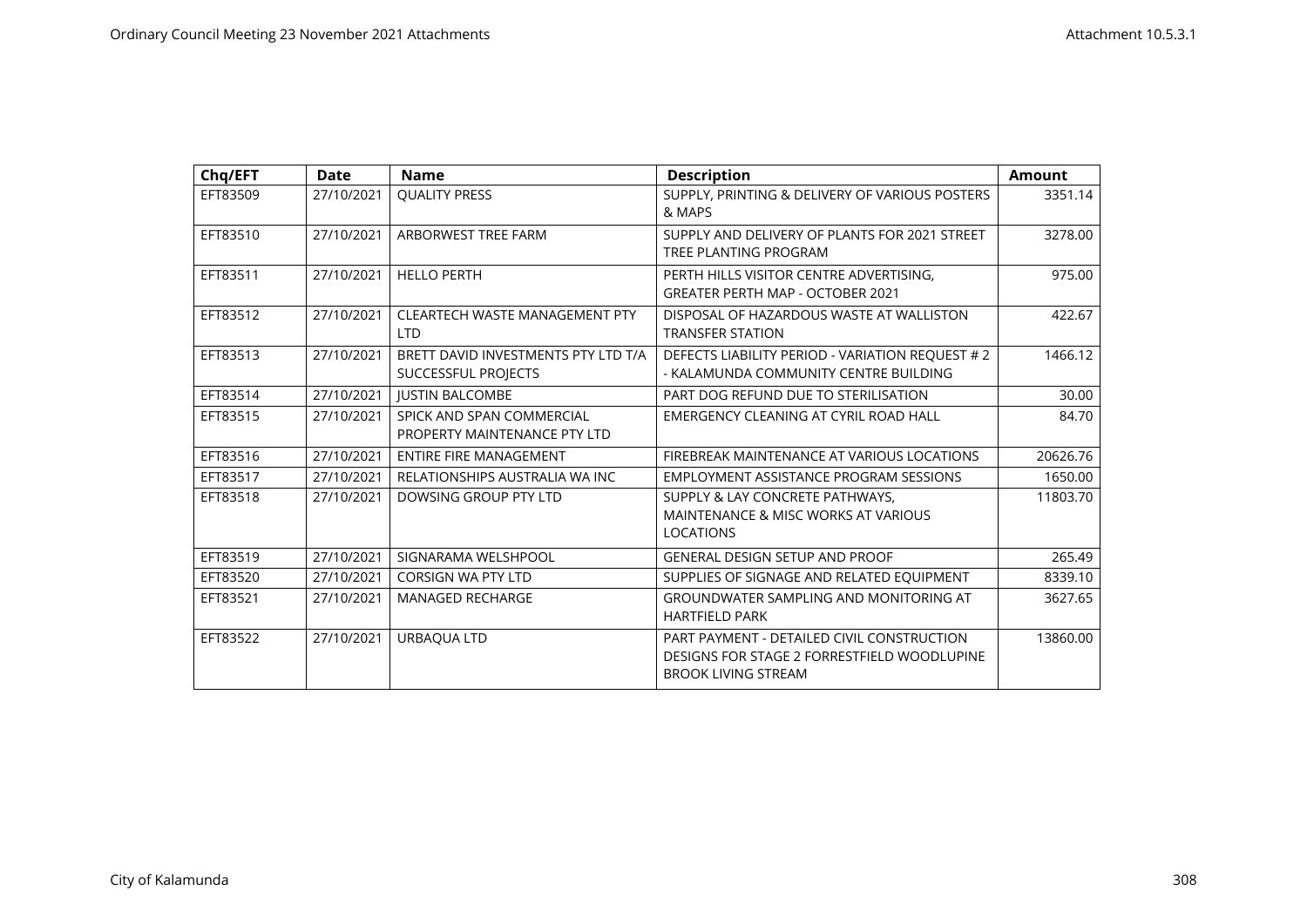| Chq/EFT  | <b>Date</b> | <b>Name</b>                                                                         | <b>Description</b>                                                                                                                                              | <b>Amount</b> |
|----------|-------------|-------------------------------------------------------------------------------------|-----------------------------------------------------------------------------------------------------------------------------------------------------------------|---------------|
| EFT83523 | 27/10/2021  | <b>JEANETTA PTY LTD</b>                                                             | INVOICE UNDER THE PREFUNDING AGREEMENT -<br>DEVELOPMENT CONTRIBUTION FOR CONSTRUCTION<br>OF BONSER ROAD. TOTAL FOR FIRST INSTALMENT -<br>\$365,000 + GST - LAND | 401500.00     |
| EFT83524 | 27/10/2021  | NYUNGAR.COM ( NEVILLE COLLARD )                                                     | ATTEND WOODLUPINE BROOK FORRESTFIELD<br>COMMUNITY ON SATURDAY 23RD OCTOBER -<br>CONDUCT SMOKING CEREMONY AND WELCOME TO<br><b>COUNTRY AND A WALK</b>            | 500.00        |
| EFT83525 | 27/10/2021  | BELGRAVIA HEALTH & LEISURE GROUP<br>PTY LTD                                         | EXPENSE RECOVERY CLAIM - CHLORINE GAS SENSOR<br>AT THE KALAMUNDA WATER PARK                                                                                     | 2931.50       |
| EFT83526 | 27/10/2021  | <b>IBS&amp;G AUSTRALIA PTY LTD</b>                                                  | BRAND ROAD LANDFILL AUDIT                                                                                                                                       | 8894.60       |
| EFT83527 | 27/10/2021  | <b>GYMMASTER SOFTWARE - TRESHNA</b><br><b>ENTERPRISES LTD</b>                       | STUDIO PACKAGE AT HIGH WYCOMBE RECREATION<br><b>CENTRE</b>                                                                                                      | 80.00         |
| EFT83528 | 27/10/2021  | <b>EMPLOYEECONNECT PTY LTD</b>                                                      | MONTHLY SOFTWARE AND SERVICE - SEPTEMBER<br>2021                                                                                                                | 2790.34       |
| EFT83529 | 27/10/2021  | FITONIA PTY LTD AS TRUSTEE FOR THE<br>SILVERSPRING TRUST T/A T   DEPIAZZI &<br>SONS | SUPPLY & DELIVERY OF VARIOUS GARDEN /RESERVE<br>GOODS                                                                                                           | 3491.40       |
| EFT83530 | 27/10/2021  | BEPASSEY NOMINEES PTY LTD T/A<br><b>BEACON EQUIPMENT</b>                            | PLANT / VEHICLE PARTS                                                                                                                                           | 67.60         |
| EFT83531 | 27/10/2021  | <b>WAKATINYA PTY LTD T/A PRECISION</b><br><b>DEMOLITION</b>                         | <b>FOOTPATH DEPOSIT REFUND</b>                                                                                                                                  | 4000.00       |
| EFT83532 | 27/10/2021  | PROTEK 247 BUILDING                                                                 | MAINTENANCE GUTTER CLEANING & REPAIRS AT<br><b>VARIOUS LOCATIONS</b>                                                                                            | 7693.18       |
| EFT83533 | 27/10/2021  | <b>ACTION GLASS &amp; ALUMINIUM</b>                                                 | <b>GLASS REPAIRS AT RAY OWEN REC CENTRE</b>                                                                                                                     | 3006.26       |
| EFT83534 | 27/10/2021  | MARINA CHRISTO ALEXIO MACHADO                                                       | <b>KEY &amp; HALL BOND REFUND</b>                                                                                                                               | 450.00        |
| EFT83535 | 27/10/2021  | TYRE STORAGE AND RECOVERY WA (TSR<br>WA)                                            | TYRE COLLECTION AND RECYCLING FROM<br><b>WALLISTON TRANSFER STATION</b>                                                                                         | 1091.06       |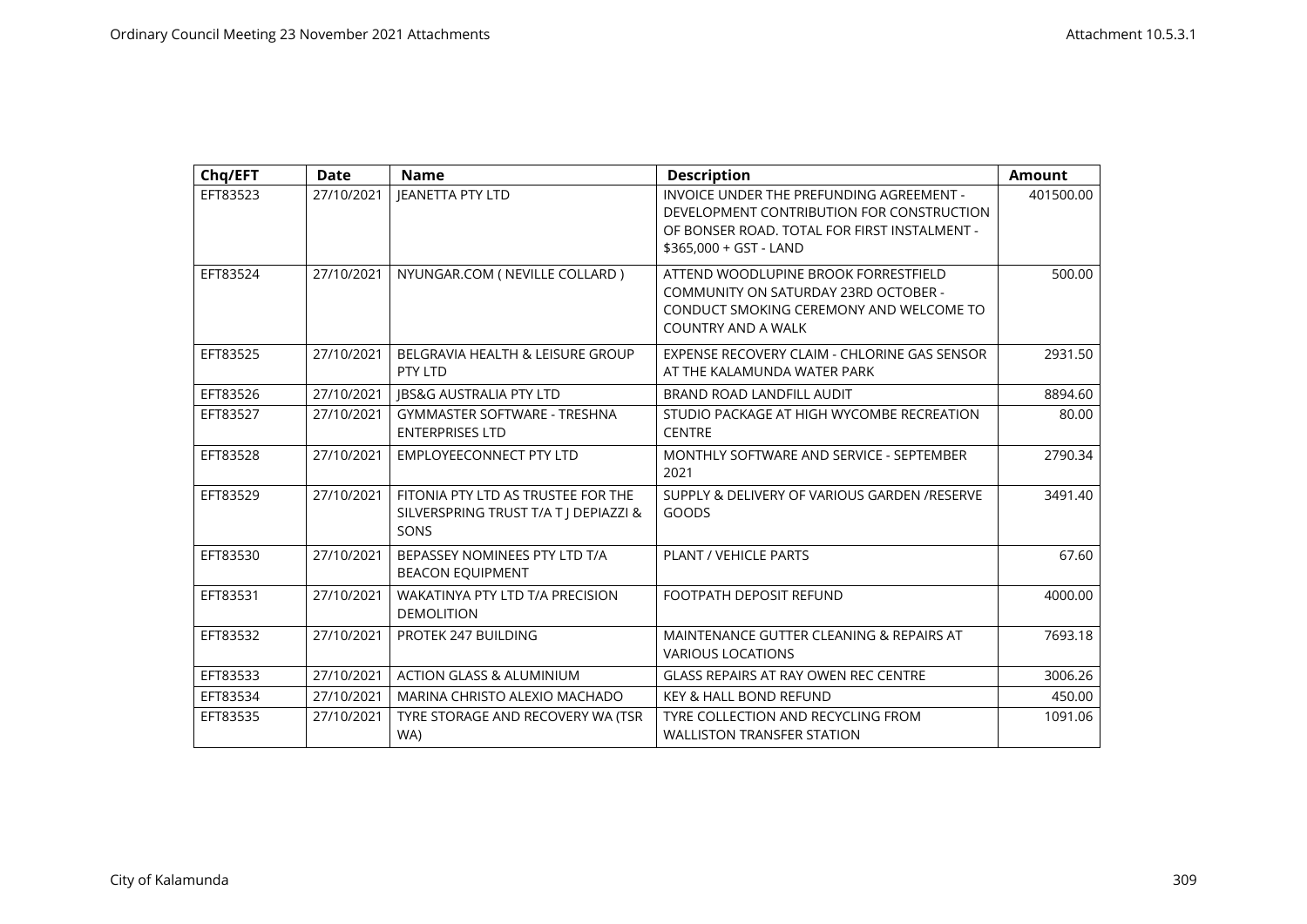| Chq/EFT  | <b>Date</b> | <b>Name</b>                                                    | <b>Description</b>                                                                                             | <b>Amount</b> |
|----------|-------------|----------------------------------------------------------------|----------------------------------------------------------------------------------------------------------------|---------------|
| EFT83536 | 27/10/2021  | NEWHAWK CORPORATION PTY LTD T/AS<br><b>EIAN COMMUNICATIONS</b> | SUPPLY & DELIVERY OF VARIOUS COMMUNICATION<br><b>GOODS FOR RANGER SERVICES</b>                                 | 2135.10       |
| EFT83537 | 27/10/2021  | NEWGROUND WATER SERVICES PTY LTD                               | <b>IRRIGATION DESIGN AT LINCOLN RESERVE</b><br><b>FORRSTFIELD</b>                                              | 5922.40       |
| EFT83538 | 27/10/2021  | DARLING RANGE WIND ENSEMBLE INC.                               | <b>KEY &amp; HALL BOND REFUND</b>                                                                              | 1050.00       |
| EFT83539 | 27/10/2021  | BARK ENVIRONMENTAL CONSULTING                                  | REGISTRATION OF TRAINING TO INTERNAL STAFF<br>FROM PARKS AND ENVIRONMENT TEAM                                  | 2713.92       |
| EFT83540 | 27/10/2021  | PETER GRUPILLO                                                 | PARTIAL REFUND OF BUILDING APPLICATION FEE                                                                     | 42.00         |
| EFT83541 | 27/10/2021  | CHEVRON AUSTRALIA DOWNSTREAM<br><b>FUELS PTY LTD</b>           | SUPPLY OF DIESEL FUEL FOR OPERATIONS CENTRE                                                                    | 32505.03      |
| EFT83542 | 27/10/2021  | PAPERBARK TECHNOLOGIES PTY LTD                                 | ARBORISTS REPORT AT 2 LOCATIONS                                                                                | 1100.00       |
| EFT83543 | 27/10/2021  | AUSSIE BROADBAND ENTERPRISE PTY<br><b>LTD</b>                  | NBN SERVICE FOR HIGH WYCOMBE LIBRARY - 1<br><b>MONTH - OCTOBER</b>                                             | 109.00        |
| EFT83544 | 27/10/2021  | <b>BIBBI BALLA</b>                                             | <b>KEY &amp; HALL BOND REFUND</b>                                                                              | 1050.00       |
| EFT83545 | 27/10/2021  | <b>EQUIEM HOLDINGS</b>                                         | SMOOTHIE BIKE HIRE BOND REFUND                                                                                 | 200.00        |
| EFT83546 | 27/10/2021  | SPRAYKING WA PTY LTD                                           | WEED CONTROL TO FOOTPATHS AND KERBS AT<br><b>VARIOUS LOCATIONS</b>                                             | 9094.49       |
| EFT83547 | 27/10/2021  | <b>BLISSFUL KITCHEN</b>                                        | CATERING FOR CARERS WELLBEING WALK ON 14<br><b>OCTOBER</b>                                                     | 455.00        |
| EFT83548 | 27/10/2021  | PLACE LABORATORY PTY LTD AS<br>TRUSTEE FOR THE LAB UNIT TRUST  | LANDSCAPE ARCHITECTURE SERVICES - KALAMUNDA<br><b>CENTRAL MALL</b>                                             | 6600.00       |
| EFT83549 | 27/10/2021  | PERTH ACCESS CONTROL AND SECURITY                              | MAINTENANCE / REPAIRS TO CCTV & ACCESS<br>CONTROL SYSTEMS AT WOODLUPINE & WALLISTON<br><b>TRANSFER STATION</b> | 8151.00       |
| EFT83550 | 27/10/2021  | RICHELLE BYRNE                                                 | PART DOG STERILISATION FEE REFUND                                                                              | 30.00         |
| EFT83551 | 27/10/2021  | <b>GARY &amp; HELEN HOLMWOOD</b>                               | <b>CROSSOVER CONTRIBUTION</b>                                                                                  | 428.00        |
| EFT83552 | 27/10/2021  | <b>GO DOORS</b>                                                | PLEASE REPLACE BATTERIES TO AUTO DOORS AT THE<br>KALAMUNDA LIBRARY                                             | 233.20        |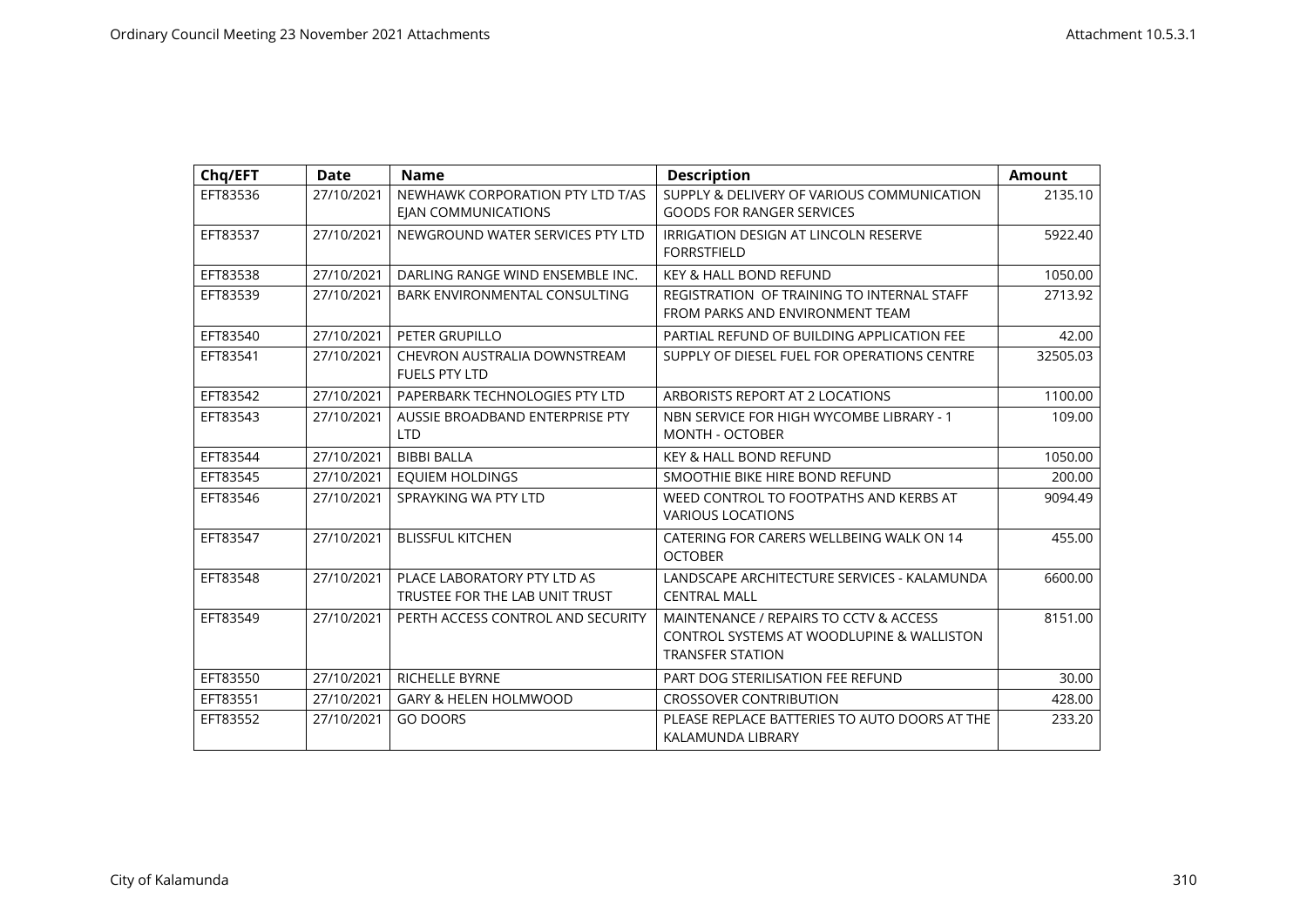| Chq/EFT  | Date       | <b>Name</b>                                                      | <b>Description</b>                                                                                                                                              | <b>Amount</b> |
|----------|------------|------------------------------------------------------------------|-----------------------------------------------------------------------------------------------------------------------------------------------------------------|---------------|
| EFT83553 | 27/10/2021 | THE HUMAN CONNECTION                                             | DELIVERY OF WORKSHOP - COMMUNITY FUNDING<br><b>OPPORTUNITIES</b>                                                                                                | 1045.00       |
| EFT83554 | 27/10/2021 | ALLSTATE KERBING AND CONCRETE                                    | SUPPLY AND INSTALL VARIOUS KERBING AT VARIOUS<br><b>LOCATIONS</b>                                                                                               | 16803.55      |
| EFT83555 | 27/10/2021 | <b>JIS WASTE &amp; RECYCLING</b>                                 | SUPPLY SKIP BINS AND REMOVE WASTE AND<br>CARDBOARD FROM VARIOUS LOCATIONS                                                                                       | 928.40        |
| EFT83556 | 27/10/2021 | <b>GLOBAL EDGE MARKETING PTY LTD T/A</b><br>SOIL4CE              | SUPPLY & DELIVERY OF 50 X 20 KG BAGS OF<br>MINERAL MAGIC SOIL CONDITIONER                                                                                       | 2640.00       |
| EFT83557 | 27/10/2021 | CHARON OLSEN T/A GARDEN STYLE<br><b>LANDSCAPE SERVICES</b>       | PROVIDE PROJECT SUPPORT TO PARKS AND<br>ENVIRONMENTAL SERVICES TEAM                                                                                             | 3739.31       |
| EFT83558 | 27/10/2021 | <b>BOLINDA PUBLISHING PTY LTD</b>                                | AUDIOBOOKS AND LARGE PRINT                                                                                                                                      | 2000.00       |
| EFT83559 | 27/10/2021 | AUSTRALIA & NEW ZEALAND RECYCLING<br>PLATFORM LTD (TECHCOLLECT)  | COLLECTION OF E-WASTE TVS AND PRINTERS FOR<br>THE CITY OF KALAMUNDA FROM THE WALLISTON<br><b>TRANSFER STATION</b>                                               | 1640.76       |
| EFT83560 | 27/10/2021 | <b>SPECTUR LIMITED</b>                                           | BOND REFUND FOR THE USE OF THE SEMINAR<br>ROOM AT THE ZIG ZAG CULTURAL CENTRE                                                                                   | 200.00        |
| EFT83561 | 27/10/2021 | AMBROSINI GLOBAL RESOURCES PTY<br><b>LTD</b>                     | <b>LABOUR TEMP HIRE FEES</b>                                                                                                                                    | 4423.49       |
| EFT83562 | 27/10/2021 | WILD SEASONS FLOWERS & GIFTS                                     | FREEMAN PRESENTATION NORMA & MAX WALSH                                                                                                                          | 100.00        |
| EFT83563 | 27/10/2021 | <b>REALMSTUDIOS PTY LTD</b>                                      | PHASE 2 - FORRESTFIELD NORTH DCP - POS<br>CONCEPT DESIGNS AND PEER REVIEW OF COST<br>ESTIMATES - CONCEPT PLANS & DRAFT COSTINGS -<br>WORK COMPLETED TO 30/09/21 | 19676.25      |
| EFT83564 | 27/10/2021 | <b>MARKET CREATIONS TECHNOLOGY PTY</b><br>LTD T/A INTEGRATED ICT | MARKETING & TECHNOLOGY SERVICE FEES &<br>MONTHLY CLOUD HOSTING SERVICES                                                                                         | 31473.96      |
| EFT83565 | 27/10/2021 | NETLINK GROUP PTY LTD                                            | SUPPLY & DELIVERY OF 2 FIREWALL DEVICES<br><b>INCLUDING SUBSCRIPTIONS</b>                                                                                       | 35102.08      |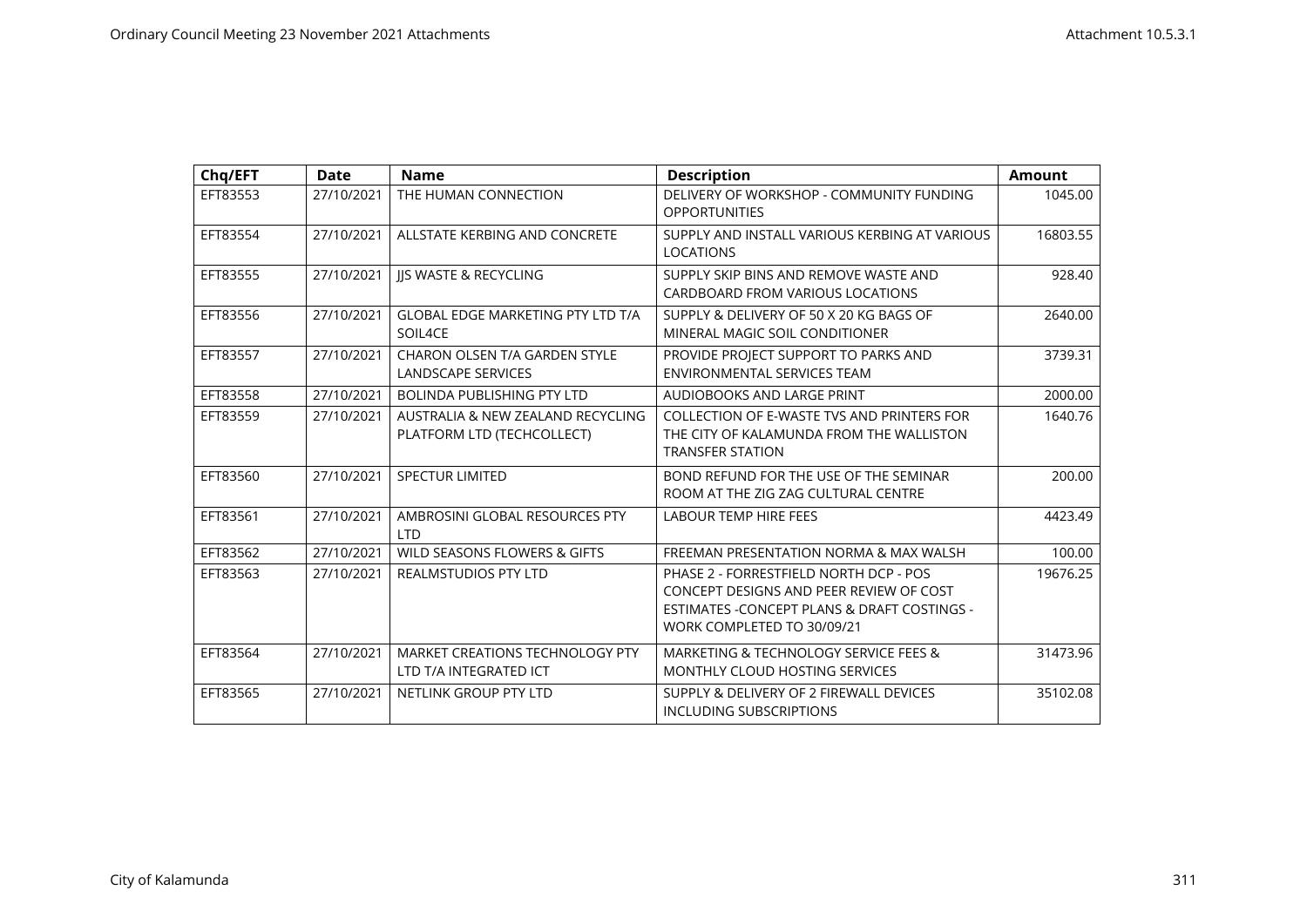| Chq/EFT   | <b>Date</b> | <b>Name</b>                                                                      | <b>Description</b>                                                                                          | <b>Amount</b> |
|-----------|-------------|----------------------------------------------------------------------------------|-------------------------------------------------------------------------------------------------------------|---------------|
| EFT83566  | 27/10/2021  | EASTERN HILLS CHAINSAWS & MOWERS<br>PTY LTD                                      | SUPPLY AND DELIVERY OF CHAINSAW AND MOWER<br>PARTS AS REQUIRED                                              | 286.25        |
| EFT83567  | 27/10/2021  | PROTECTOR FIRE SERVICES                                                          | PROGRAMED TEST AND TAGGING OF FIRE<br>PRVENTION AND PROTECTION EQUIPMENT AT<br><b>VARIOUS LOCATIONS</b>     | 376.20        |
| EFT83568  | 27/10/2021  | <b>MCGREGOR SURVEYS</b>                                                          | CONDUCT A CONTOUR AND FEATURE SURVEY OF<br><b>VARIOUS LOCATIONS AND PREPARE ALL</b><br><b>DOCUMENTATION</b> | 3272.50       |
| EFT83569  | 27/10/2021  | <b>TACTILE INDICATORS PERTH</b>                                                  | SUPPLY 2 RAMPS AT 28 CANNING ROAD<br>KALAMUNDA                                                              | 884.00        |
| EFT83570  | 27/10/2021  | <b>STORALOT</b>                                                                  | SUPPLY & DELIVERY OF A 16 BAY COMPACTUS<br>SHELVING FOR KALAMUNDA LIBRARY                                   | 4730.00       |
| EFT83571  | 27/10/2021  | <b>WAYPOINTS CAFE DWELLINGUP</b>                                                 | SMOOTHIE BIKE HIRE BOND REFUND                                                                              | 202.00        |
| EFT83572  | 27/10/2021  | <b>WANSLEA</b>                                                                   | SMOOTHIE BIKE HIRE BOND REFUND                                                                              | 202.00        |
| EFT83573  | 27/10/2021  | <b>XL INSURANCE COMPANYN SE</b>                                                  | INSURANCE EXCESS - CLAIM # 5391159                                                                          | 10000.00      |
| EFT83574  | 27/10/2021  | <b>EDISON MENDOZA</b>                                                            | KEY & HALL BOND REFUND INCLUDING HALL HIRE<br><b>FEES</b>                                                   | 625.00        |
| DD46753.1 | 12/10/2021  | AWARE SUPER PTY LTD                                                              | SUPERANNUATION CONTRIBUTIONS                                                                                | 98894.74      |
| DD46753.2 | 12/10/2021  | <b>EQUIPSUPER</b>                                                                | SUPERANNUATION CONTRIBUTIONS                                                                                | 191.78        |
| DD46753.3 | 12/10/2021  | <b>SUNCORP SUPER</b>                                                             | SUPERANNUATION CONTRIBUTIONS                                                                                | 430.15        |
| DD46753.4 | 12/10/2021  | ASC BENTLEY PTY LTD                                                              | SUPERANNUATION CONTRIBUTIONS                                                                                | 318.38        |
| DD46753.5 | 12/10/2021  | ING SUPERANNUATION FUND                                                          | SUPERANNUATION CONTRIBUTIONS                                                                                | 713.84        |
| DD46753.6 | 12/10/2021  | <b>VISION SUPER PTY LTD</b>                                                      | SUPERANNUATION CONTRIBUTIONS                                                                                | 127.14        |
| DD46753.7 | 12/10/2021  | <b>AUSTRALIAN CATHOLIC</b><br>SUPERANNUATION & RETIREMENT<br><b>FUND (ACSRF)</b> | SUPERANNUATION CONTRIBUTIONS                                                                                | 394.83        |
| DD46753.8 | 12/10/2021  | COMMONWEALTH BANK SUPER FUND                                                     | SUPERANNUATION CONTRIBUTIONS                                                                                | 261.02        |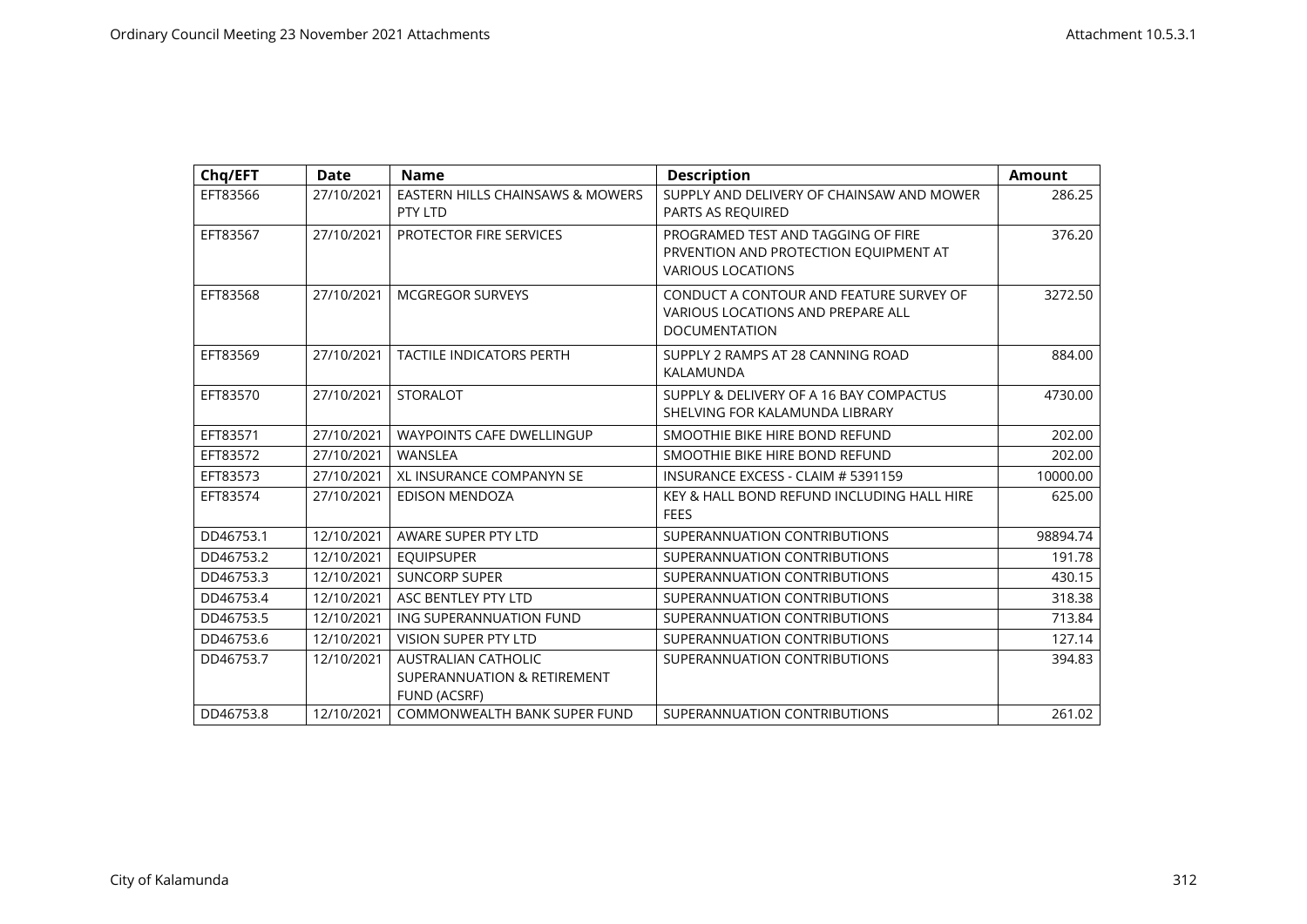| Chq/EFT    | <b>Date</b> | <b>Name</b>                                                               | <b>Description</b>           | <b>Amount</b> |
|------------|-------------|---------------------------------------------------------------------------|------------------------------|---------------|
| DD46753.9  | 12/10/2021  | <b>AUSTRALIAN ETHICAL</b><br>SUPERANNUATION                               | SUPERANNUATION CONTRIBUTIONS | 255.92        |
| DD46763.1  | 12/10/2021  | AWARE SUPER PTY LTD                                                       | SUPERANNUATION CONTRIBUTIONS | 3475.91       |
| DD46753.10 | 12/10/2021  | <b>CBUS SUPERANNUATION</b>                                                | SUPERANNUATION CONTRIBUTIONS | 886.21        |
| DD46753.11 | 12/10/2021  | THE TRUSTEE FOR DK ALWAYS<br>SUPERANNUATION FUND                          | SUPERANNUATION CONTRIBUTIONS | 532.14        |
| DD46753.12 | 12/10/2021  | <b>BT SUPER FOR LIFE</b>                                                  | SUPERANNUATION CONTRIBUTIONS | 948.54        |
| DD46753.13 | 12/10/2021  | <b>HESTA SUPER FUND</b>                                                   | SUPERANNUATION CONTRIBUTIONS | 150.64        |
| DD46753.14 | 12/10/2021  | MLC MASTERKEY SUPER GOLD STAR<br><b>VERSION ACCOUNT</b>                   | SUPERANNUATION CONTRIBUTIONS | 128.55        |
| DD46753.15 | 12/10/2021  | <b>REST SUPERANNUATION</b>                                                | SUPERANNUATION CONTRIBUTIONS | 4406.20       |
| DD46753.16 | 12/10/2021  | <b>AUSTRALIAN SUPERANNUATION</b>                                          | SUPERANNUATION CONTRIBUTIONS | 9735.96       |
| DD46753.17 | 12/10/2021  | <b>COLONIAL 1ST STATE</b><br>SUPERANNUATION                               | SUPERANNUATION CONTRIBUTIONS | 1719.95       |
| DD46753.18 | 12/10/2021  | <b>HOSTPLUS PTY LTD</b>                                                   | SUPERANNUATION CONTRIBUTIONS | 1133.93       |
| DD46753.19 | 12/10/2021  | AMP SUPER LEADER                                                          | SUPERANNUATION CONTRIBUTIONS | 512.44        |
| DD46753.20 | 12/10/2021  | <b>UNISUPER</b>                                                           | SUPERANNUATION CONTRIBUTIONS | 884.74        |
| DD46753.21 | 12/10/2021  | <b>MERCER SUPER TRUST</b>                                                 | SUPERANNUATION CONTRIBUTIONS | 385.14        |
| DD46845.1  | 26/10/2021  | AWARE SUPER PTY LTD                                                       | SUPERANNUATION CONTRIBUTIONS | 107459.20     |
| DD46845.2  | 26/10/2021  | <b>MERCER SUPER TRUST</b>                                                 | SUPERANNUATION CONTRIBUTIONS | 385.14        |
| DD46845.3  | 26/10/2021  | <b>EQUIPSUPER</b>                                                         | SUPERANNUATION CONTRIBUTIONS | 230.13        |
| DD46845.4  | 26/10/2021  | <b>SUNCORP SUPER</b>                                                      | SUPERANNUATION CONTRIBUTIONS | 430.15        |
| DD46845.5  | 26/10/2021  | ASC BENTLEY PTY LTD                                                       | SUPERANNUATION CONTRIBUTIONS | 318.38        |
| DD46845.6  | 26/10/2021  | ING SUPERANNUATION FUND                                                   | SUPERANNUATION CONTRIBUTIONS | 788.93        |
| DD46845.7  | 26/10/2021  | <b>VISION SUPER PTY LTD</b>                                               | SUPERANNUATION CONTRIBUTIONS | 184.94        |
| DD46845.8  | 26/10/2021  | AUSTRALIAN CATHOLIC<br>SUPERANNUATION & RETIREMENT<br><b>FUND (ACSRF)</b> | SUPERANNUATION CONTRIBUTIONS | 362.63        |